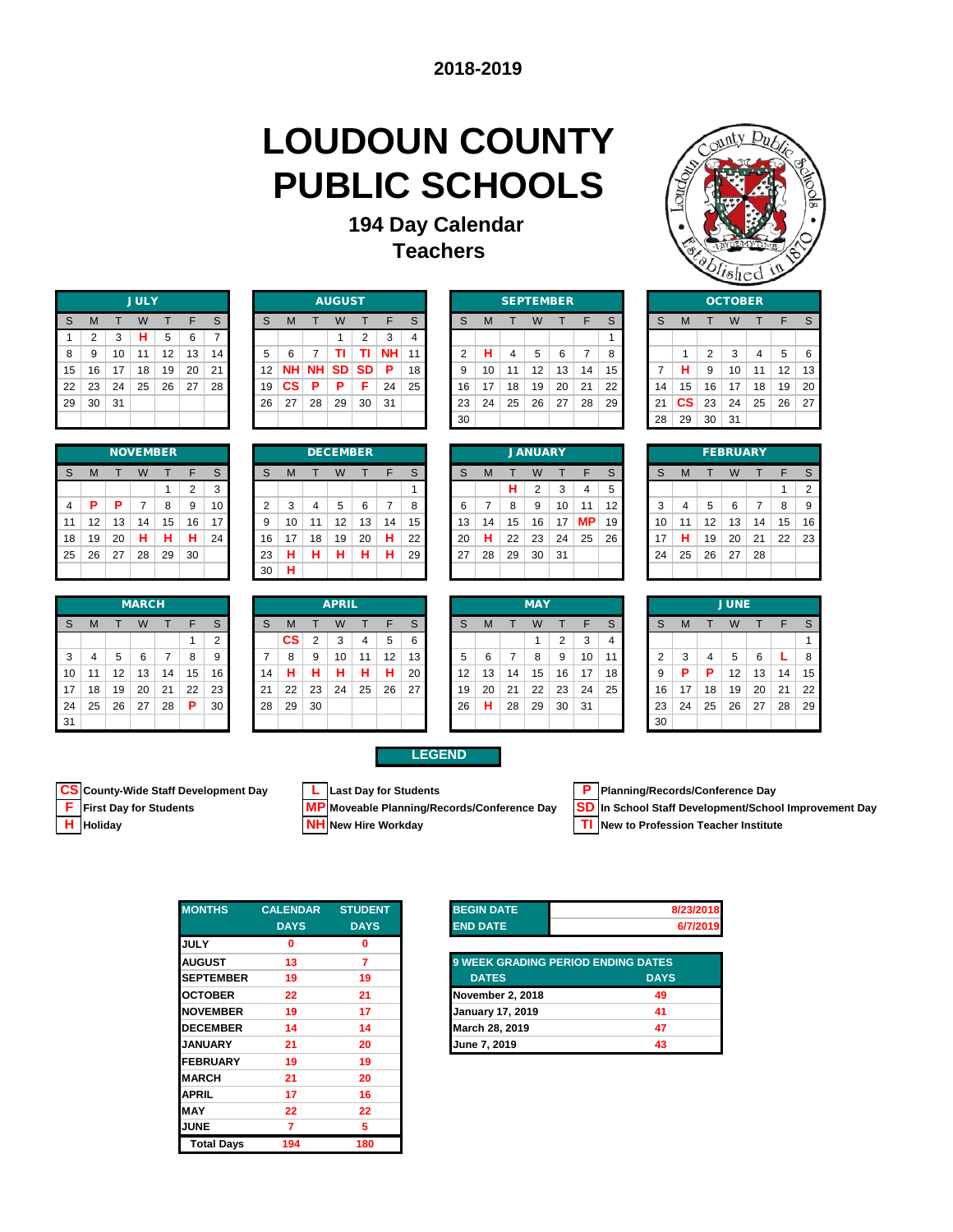### **LOUDOUN COUNTY PUBLIC SCHOOLS 182 Day Calendar**

**Cafeteria Managers & Cafeteria Workers**



|    |                |    | <b>JULY</b> |    |    |    |
|----|----------------|----|-------------|----|----|----|
| S  | M              | т  | W           | т  | F  | S  |
| 1  | $\overline{2}$ | 3  | н           | 5  | 6  | 7  |
| 8  | 9              | 10 | 11          | 12 | 13 | 14 |
| 15 | 16             | 17 | 18          | 19 | 20 | 21 |
| 22 | 23             | 24 | 25          | 26 | 27 | 28 |
| 29 | 30             | 31 |             |    |    |    |
|    |                |    |             |    |    |    |

|    |    |    | <b>NOVEMBER</b> |    |    |    |
|----|----|----|-----------------|----|----|----|
| S  | M  |    | W               |    | F  | S  |
|    |    |    |                 | 1  | 2  | 3  |
| 4  | Ο  | Ο  | $\overline{7}$  | 8  | 9  | 10 |
| 11 | 12 | 13 | 14              | 15 | 16 | 17 |
| 18 | 19 | 20 | н               | н  | н  | 24 |
| 25 | 26 | 27 | 28              | 29 | 30 |    |
|    |    |    |                 |    |    |    |

|     |    |    | <b>MARCH</b> |    |              |            |    |    |    | <b>APRIL</b> |    |    |    |    |    |    | <b>MAY</b> |    |    |    |
|-----|----|----|--------------|----|--------------|------------|----|----|----|--------------|----|----|----|----|----|----|------------|----|----|----|
| S   | M  |    | W            |    | F            | S          | S  | M  |    | W            |    | ᄃ  | S  | S  | M  |    | W          |    |    | S  |
|     |    |    |              |    |              | $\sqrt{2}$ |    | O  | ◠  | 3            | 4  | 5  | 6  |    |    |    |            | 2  | 3  | 4  |
| 3   |    | 5  | 6            |    | 8            | 9          |    | 8  | 9  | 10           | 11 | 12 | 13 | 5  | 6  |    | 8          | 9  | 10 | 11 |
| 10  | 11 | 12 | 13           | 14 | 15           | 16         | 14 |    |    | ш            | н  | н  | 20 | 12 | 13 | 14 | 15         | 16 | 17 | 18 |
| 17  | 18 | 19 | 20           | 21 | 22           | 23         | 21 | 22 | 23 | 24           | 25 | 26 | 27 | 19 | 20 | 21 | 22         | 23 | 24 | 25 |
| 24  | 25 | 26 | 27           | 28 | $\mathbf{o}$ | 30         | 28 | 29 | 30 |              |    |    |    | 26 | н  | 28 | 29         | 30 | 31 |    |
| -31 |    |    |              |    |              |            |    |    |    |              |    |    |    |    |    |    |            |    |    |    |

|                  |        |    | <b>JULY</b> |    |    |    |                   |    |    | <b>AUGUST</b> |    |     |    |          |    |    | <b>SEPTEMBER</b> |    |    |              |    |              |        | <b>OCTOBER</b> |    |    |    |
|------------------|--------|----|-------------|----|----|----|-------------------|----|----|---------------|----|-----|----|----------|----|----|------------------|----|----|--------------|----|--------------|--------|----------------|----|----|----|
| S                | M      |    |             |    |    | S  | S                 | м  |    | W             |    |     | S  | S        | м  |    | W                |    |    | <sub>S</sub> | S  | м            |        |                |    |    |    |
|                  | $\sim$ | 3  | н           | 5  | 6  | –  |                   |    |    |               | 2  | 3   | 4  |          |    |    |                  |    |    |              |    |              |        |                |    |    |    |
| 8                |        | 10 | 11          | 12 | 13 | 14 | 5                 | 6  |    | 8             | 9  | 10  |    | $\Omega$ | н  | 4  | 5                | 6  |    |              |    |              | $\sim$ | 3              | 4  | 5  | 6  |
| 15 <sup>15</sup> | 16     | 17 | 18          | 19 | 20 | 21 | $12 \overline{ }$ | 13 | 14 | 15            | 16 | 17  | 18 | 9        | 10 | 11 | 12               | 13 | 14 | 15           |    | н            | 9      | 10             | 11 | 12 | 13 |
| 22               | 23     | 24 | 25          | 26 | 27 | 28 | 19                | 20 | в  | IN            | Е  | 24  | 25 | 16       | 17 | 18 | 19               | 20 | 21 | 22           | 14 | 15           | 16     | 17             | 18 | 19 | 20 |
| 29               | 30     | 31 |             |    |    |    | 26                | 27 | 28 | 29            | 30 | -31 |    | -23      | 24 | 25 | 26               | 27 | 28 | 29           | 21 | $\mathbf{o}$ | 23     | 24             | 25 | 26 | 27 |
|                  |        |    |             |    |    |    |                   |    |    |               |    |     |    | 30       |    |    |                  |    |    |              | 28 | 29           | 30     | -31            |    |    |    |

|    |    |    | <b>SEPTEMBER</b> |    |    |    |    |    | <b>OCTO</b> |  |
|----|----|----|------------------|----|----|----|----|----|-------------|--|
| S  | M  | Т  | W                | т  | F  | S  | S  | M  |             |  |
|    |    |    |                  |    |    |    |    |    |             |  |
| 2  | н  | 4  | 5                | 6  |    | 8  |    |    | 2           |  |
| 9  | 10 | 11 | 12               | 13 | 14 | 15 | 7  | н  | 9           |  |
| 16 | 17 | 18 | 19               | 20 | 21 | 22 | 14 | 15 | 16          |  |
| 23 | 24 | 25 | 26               | 27 | 28 | 29 | 21 | O  | 23          |  |
| 30 |    |    |                  |    |    |    | 28 | 29 | 30          |  |

|                |    |    |    | <b>NOVEMBER</b> |    |    |    |    |    | <b>DECEMBER</b> |    |    |    |     |    |    | <b>JANUARY</b> |    |           |    |    |    |    | <b>FEBRUARY</b> |    |    |                |
|----------------|----|----|----|-----------------|----|----|----|----|----|-----------------|----|----|----|-----|----|----|----------------|----|-----------|----|----|----|----|-----------------|----|----|----------------|
| S              | М  |    | W  |                 |    | S  | S  | м  |    | W               |    |    | S  | S   | м  |    | W              |    |           | S  | S  | м  |    |                 |    |    |                |
|                |    |    |    |                 | 2  | 3  |    |    |    |                 |    |    |    |     |    | н  | 2              | 3  | 4         | 5  |    |    |    |                 |    |    | $\overline{2}$ |
| $\overline{4}$ |    | Ο  |    | 8               | 9  | 10 | 2  | 3  | 4  | 5               | 6  |    | 8  | 6   |    | 8  | 9              | 10 | 11        | 12 | 3  | 4  | 5  | 6               |    | 8  | 9              |
| 11             | 12 | 13 | 14 | 15              | 16 | 17 | 9  | 10 | 11 | 12              | 13 | 14 | 15 | 13  | 14 | 15 | 16             | 17 | <b>MP</b> | 19 | 10 | 11 | 12 | 13              | 14 | 15 | 16             |
| 18             | 19 | 20 | н  | н               | н  | 24 | 16 | 17 | 18 | 19              | 20 | н  | 22 | 20  | н  | 22 | 23             | 24 | 25        | 26 | 17 | н  | 19 | 20              | 21 | 22 | 23             |
| 25             | 26 | 27 | 28 | 29              | 30 |    | 23 | н  | н  | н               | н  | н  | 29 | -27 | 28 | 29 | 30             | 31 |           |    | 24 | 25 | 26 | 27              | 28 |    |                |
|                |    |    |    |                 |    |    | 30 | н  |    |                 |    |    |    |     |    |    |                |    |           |    |    |    |    |                 |    |    |                |

|    |    |    | <b>OCTOBER</b> |    |    |    |
|----|----|----|----------------|----|----|----|
| S  | M  | т  | W              | т  | F  | S  |
|    |    |    |                |    |    |    |
|    | 1  | 2  | 3              | 4  | 5  | 6  |
| 7  | н  | 9  | 10             | 11 | 12 | 13 |
| 14 | 15 | 16 | 17             | 18 | 19 | 20 |
| 21 | Ο  | 23 | 24             | 25 | 26 | 27 |
| 28 | 29 | 30 | 31             |    |    |    |
|    |    |    |                |    |    |    |

|    |    |    | <b>FEBRUARY</b> |                |    |                |
|----|----|----|-----------------|----------------|----|----------------|
| S  | M  |    | W               | т              | F  | S              |
|    |    |    |                 |                | 1  | $\overline{2}$ |
| 3  | 4  | 5  | 6               | $\overline{7}$ | 8  | 9              |
| 10 | 11 | 12 | 13              | 14             | 15 | 16             |
| 17 | н  | 19 | 20              | 21             | 22 | 23             |
| 24 | 25 | 26 | 27              | 28             |    |                |
|    |    |    |                 |                |    |                |

| <b>MARCH</b> |    |    |    |    |    |    | <b>APRIL</b> |    |    |    |    |    |    | <b>MAY</b> |    |    |
|--------------|----|----|----|----|----|----|--------------|----|----|----|----|----|----|------------|----|----|
| W            |    |    | S  | S  | M  |    | W            |    | F  | S  | S  | M  |    | W          |    |    |
|              |    |    | 2  |    | Ο  | 2  | 3            | 4  | 5  | 6  |    |    |    |            | っ  | 3  |
| 6            |    | 8  | 9  |    | 8  | 9  | 10           | 11 | 12 | 13 | 5  | 6  |    | 8          | 9  | 10 |
| 13           | 14 | 15 | 16 | 14 | н  | н  | Н            | н  | н  | 20 | 12 | 13 | 14 | 15         | 16 | 17 |
| 20           | 21 | 22 | 23 | 21 | 22 | 23 | 24           | 25 | 26 | 27 | 19 | 20 | 21 | 22         | 23 | 24 |
| 27           | 28 | O  | 30 | 28 | 29 | 30 |              |    |    |    | 26 | н  | 28 | 29         | 30 | 31 |
|              |    |    |    |    |    |    |              |    |    |    |    |    |    |            |    |    |

|    |     |    | <b>MARCH</b> |    |              |                 |    |    |    | <b>APRIL</b> |    |    |    |    |    |    | <b>MAY</b> |    |    |    |    |    |    | <b>JUNE</b> |                 |      |    |
|----|-----|----|--------------|----|--------------|-----------------|----|----|----|--------------|----|----|----|----|----|----|------------|----|----|----|----|----|----|-------------|-----------------|------|----|
| S  | M   |    | W            |    | F            | S               | S  | м  |    | W            |    |    | S. | S  | м  |    | W          |    | F  | S  | S  | M  |    | W           |                 | F    | S  |
|    |     |    |              |    |              |                 |    | Ο  | ◠  | 3            | 4  | 5  | 6  |    |    |    |            | 2  | 3  | 4  |    |    |    |             |                 |      |    |
| 3  | 4   | 5  | 6            | 7  | 8            | 9               |    | 8  | 9  | 10           | 11 | 12 | 13 | 5  | 6  |    | 8          | 9  | 10 |    | 2  | 3  | 4  | 5           | 6               | `E/L | 8  |
| 10 | -11 | 12 | 13           | 14 | 15           | 16 <sub>1</sub> | 14 | н  | н  | н            | н. | н  | 20 | 12 | 13 | 14 | 15         | 16 | 17 | 18 | 9  | 10 | 11 | 12          | 13              | 14   | 15 |
| 17 | 18  | 19 | 20           | 21 | 22           | 23              | 21 | 22 | 23 | 24           | 25 | 26 | 27 | 19 | 20 | 21 | 22         | 23 | 24 | 25 | 16 | 17 | 18 | 19          | 20 <sub>1</sub> | 21   | 22 |
| 24 | 25  | 26 | 27           | 28 | $\mathbf{o}$ | 30 <sub>1</sub> | 28 | 29 | 30 |              |    |    |    | 26 | н  | 28 | 29         | 30 | 31 |    | 23 | 24 | 25 | 26          | 27              | 28   | 29 |
| 31 |     |    |              |    |              |                 |    |    |    |              |    |    |    |    |    |    |            |    |    |    | 30 |    |    |             |                 |      |    |



**Mandatory In-Service for Managers** 

**F First Day for Students L Last Day for Students**

| <b>MONTHS</b>     | <b>CALENDAR</b> | <b>STUDENT</b> |
|-------------------|-----------------|----------------|
|                   | <b>DAYS</b>     | <b>DAYS</b>    |
| <b>JULY</b>       | 0               | 0              |
| <b>AUGUST</b>     | 9               | 7              |
| <b>SEPTEMBER</b>  | 19              | 19             |
| <b>OCTOBER</b>    | 21              | 21             |
| <b>NOVEMBER</b>   | 17              | 17             |
| <b>DECEMBER</b>   | 14              | 14             |
| <b>JANUARY</b>    | 20              | 20             |
| <b>FEBRUARY</b>   | 19              | 19             |
| <b>MARCH</b>      | 20              | 20             |
| <b>APRIL</b>      | 16              | 16             |
| <b>MAY</b>        | 22              | 22             |
| <b>JUNE</b>       | 5               | 5              |
| <b>Total Days</b> | 182             | 180            |
|                   |                 |                |



| <b>BEGIN DATE</b>       | 8/21/2018                                 |
|-------------------------|-------------------------------------------|
| <b>END DATE</b>         | 6/7/2019                                  |
|                         |                                           |
|                         | <b>9 WEEK GRADING PERIOD ENDING DATES</b> |
| <b>DATES</b>            | <b>DAYS</b>                               |
| November 2, 2018        | 49                                        |
| <b>January 17, 2019</b> | 41                                        |
| March 28, 2019          | 47                                        |
| June 7, 2019            | 43                                        |

| <b>LICENSED STAFF WORK DAYS</b> |                                |  |  |  |  |  |  |  |  |
|---------------------------------|--------------------------------|--|--|--|--|--|--|--|--|
| 10/22/2018                      | <b>Staff Development Day</b>   |  |  |  |  |  |  |  |  |
| 11/5/2018                       | <b>Planning/Conference Day</b> |  |  |  |  |  |  |  |  |
| 11/6/2018                       | <b>Planning/Conference Day</b> |  |  |  |  |  |  |  |  |
| 1/18/2019                       | <b>Moveable Planning Day</b>   |  |  |  |  |  |  |  |  |
| 3/29/2019                       | <b>Planning/Conference Day</b> |  |  |  |  |  |  |  |  |
| 4/1/2019                        | <b>Staff Development Day</b>   |  |  |  |  |  |  |  |  |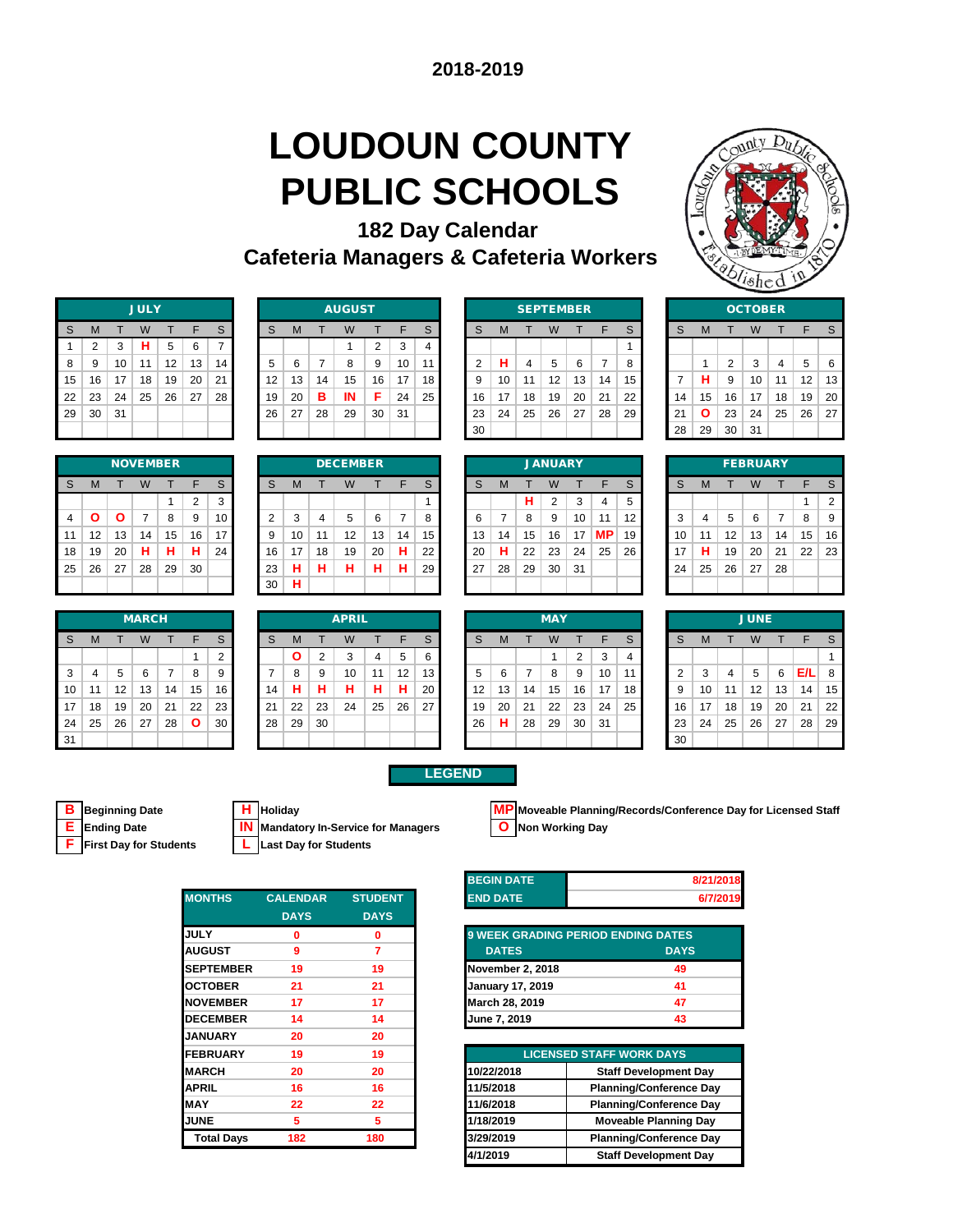# **LOUDOUN COUNTY PUBLIC SCHOOLS**

### **183 Day Calendar Bus Attendants & Bus Drivers**



|    | <b>JULY</b> |    |    |    |    |    |  |  |  |  |  |  |  |  |
|----|-------------|----|----|----|----|----|--|--|--|--|--|--|--|--|
| S  | M           | T  | W  | т  | F  | S  |  |  |  |  |  |  |  |  |
| 1  | 2           | 3  | н  | 5  | 6  | 7  |  |  |  |  |  |  |  |  |
| 8  | 9           | 10 | 11 | 12 | 13 | 14 |  |  |  |  |  |  |  |  |
| 15 | 16          | 17 | 18 | 19 | 20 | 21 |  |  |  |  |  |  |  |  |
| 22 | 23          | 24 | 25 | 26 | 27 | 28 |  |  |  |  |  |  |  |  |
| 29 | 30          | 31 |    |    |    |    |  |  |  |  |  |  |  |  |
|    |             |    |    |    |    |    |  |  |  |  |  |  |  |  |

|    | <b>NOVEMBER</b> |    |    |    |                |    |  |  |  |  |  |  |  |  |
|----|-----------------|----|----|----|----------------|----|--|--|--|--|--|--|--|--|
| S  | M               |    | W  |    | F              | S  |  |  |  |  |  |  |  |  |
|    |                 |    |    | 1  | $\overline{2}$ | 3  |  |  |  |  |  |  |  |  |
| 4  | Ο               | Ο  | 7  | 8  | 9              | 10 |  |  |  |  |  |  |  |  |
| 11 | 12              | 13 | 14 | 15 | 16             | 17 |  |  |  |  |  |  |  |  |
| 18 | 19              | 20 | н  | н  | н              | 24 |  |  |  |  |  |  |  |  |
| 25 | 26              | 27 | 28 | 29 | 30             |    |  |  |  |  |  |  |  |  |
|    |                 |    |    |    |                |    |  |  |  |  |  |  |  |  |

|    | <b>MARCH</b>   |    |    |    |            |                |  |  |  |  |  |  |  |  |
|----|----------------|----|----|----|------------|----------------|--|--|--|--|--|--|--|--|
| S  | M              | т  | W  |    | F          | S              |  |  |  |  |  |  |  |  |
|    |                |    |    |    | 1          | $\overline{2}$ |  |  |  |  |  |  |  |  |
| 3  | $\overline{4}$ | 5  | 6  | 7  | 8          | 9              |  |  |  |  |  |  |  |  |
| 10 | 11             | 12 | 13 | 14 | 15         | 16             |  |  |  |  |  |  |  |  |
| 17 | 18             | 19 | 20 | 21 | 22         | 23             |  |  |  |  |  |  |  |  |
| 24 | 25             | 26 | 27 | 28 | <b>AMM</b> | 30             |  |  |  |  |  |  |  |  |
| 31 |                |    |    |    |            |                |  |  |  |  |  |  |  |  |

|    |    |    | <b>JULY</b> |    |    |    |    |    |    | <b>AUGUST</b> |     |    |    |    |    | <b>SEPTEMBER</b> |    |    |    |    |    |    |        | <b>OCTOBER</b> |    |                   |    |
|----|----|----|-------------|----|----|----|----|----|----|---------------|-----|----|----|----|----|------------------|----|----|----|----|----|----|--------|----------------|----|-------------------|----|
| S  | M  |    | W           |    |    | S. | S  | м  |    | W             |     | ᄃ  | s  |    | M  |                  |    |    |    | S  | S  |    |        |                |    |                   |    |
|    | C  | 3  | н           | 5  | 6  |    |    |    |    |               | C   | 3  |    |    |    |                  |    |    |    |    |    |    |        |                |    |                   |    |
| 8  | 9  | 10 | 11          | 12 | 13 | 14 | 5  | 6  | ΙN | PR            | 9   | 10 | 11 |    | н  |                  | 5  | 6  |    | 8  |    |    | $\sim$ | 3              | 4  | 5                 | 6  |
| 15 | 16 | 17 | 18          | 19 | 20 | 21 | 12 | 13 | 14 | 15            | 16  | 17 | 18 |    | 10 | 11               | 12 | 13 | 14 | 15 |    | н  | 9      | 10             | 11 | $12 \overline{ }$ | 13 |
| 22 | 23 | 24 | 25          | 26 | 27 | 28 | 19 | 20 | 21 | 22            | F/B | 24 | 25 | 16 | 17 | 18               | 19 | 20 | 21 | 22 | 14 | 15 | 16     | 17             | 18 | 19                | 20 |
| 29 | 30 | 31 |             |    |    |    | 26 | 27 | 28 | 29            | 30  | 31 |    | 23 | 24 | 25               | 26 | 27 | 28 | 29 | 21 |    | 23     | 24             | 25 | 26                | 27 |
|    |    |    |             |    |    |    |    |    |    |               |     |    |    | 30 |    |                  |    |    |    |    | 28 | 29 | 30     | 31             |    |                   |    |

|              |    | <b>SEPTEMBER</b> |    |    |    |    | <b>OCTO</b> |    |    |    |
|--------------|----|------------------|----|----|----|----|-------------|----|----|----|
| <sub>S</sub> | M  | Æ                | W  |    | F  | S  | S           | M  |    | W  |
|              |    |                  |    |    |    |    |             |    |    |    |
| 2            | н  | 4                | 5  | 6  | 7  | 8  |             | 1  | 2  | 3  |
| 9            | 10 | 11               | 12 | 13 | 14 | 15 | 7           | н  | 9  | 10 |
| 16           | 17 | 18               | 19 | 20 | 21 | 22 | 14          | 15 | 16 | 17 |
| 23           | 24 | 25               | 26 | 27 | 28 | 29 | 21          | O  | 23 | 24 |
| 30           |    |                  |    |    |    |    | 28          | 29 | 30 | 31 |
|              |    |                  |    |    |    |    |             |    |    |    |

|                |                |    | -911 | تب ر |    |    |  |  |  |  |  |  |  |  |  |
|----------------|----------------|----|------|------|----|----|--|--|--|--|--|--|--|--|--|
|                | <b>OCTOBER</b> |    |      |      |    |    |  |  |  |  |  |  |  |  |  |
| S              | M              | т  | W    | T    | F  | S  |  |  |  |  |  |  |  |  |  |
|                |                |    |      |      |    |    |  |  |  |  |  |  |  |  |  |
|                | 1              | 2  | 3    | 4    | 5  | 6  |  |  |  |  |  |  |  |  |  |
| $\overline{7}$ | н              | 9  | 10   | 11   | 12 | 13 |  |  |  |  |  |  |  |  |  |
| 14             | 15             | 16 | 17   | 18   | 19 | 20 |  |  |  |  |  |  |  |  |  |
| 21             | Ο              | 23 | 24   | 25   | 26 | 27 |  |  |  |  |  |  |  |  |  |
| 28             | 29             | 30 | 31   |      |    |    |  |  |  |  |  |  |  |  |  |
|                |                |    |      |      |    |    |  |  |  |  |  |  |  |  |  |

|                |    |    |    | <b>NOVEMBER</b> |    |    |    |    |    | <b>DECEMBER</b> |         |    |                   |    |    |    | <b>JANUARY</b> |     |    |    |        |    |    | <b>FEBRUARY</b> |    |    |    |
|----------------|----|----|----|-----------------|----|----|----|----|----|-----------------|---------|----|-------------------|----|----|----|----------------|-----|----|----|--------|----|----|-----------------|----|----|----|
| S              | M  |    | W  |                 | ᄃ  | S  | S  | м  |    | W               |         | F  | $\sim$<br>$\circ$ |    | M  |    | W              |     |    | S  | S      | M  |    |                 |    |    |    |
|                |    |    |    |                 | ◠  | 3  |    |    |    |                 |         |    |                   |    |    | н  | 2              | 3   | 4  | 5  |        |    |    |                 |    |    | 2  |
| $\overline{4}$ |    |    |    | 8               | 9  | 10 | ◠  | 3  | 4  | 5               | 6       |    |                   |    |    | 8  | 9              | 10  | 44 | 12 | ◠<br>ъ | 4  | 5  | 6               |    | 8  | 9  |
| 11             | 12 | 13 | 14 | 15              | 16 | 17 | 9  | 10 | 11 | 12              | 13      | 14 | 15                | 13 | 14 | 15 | 16             | 17  | IN | 19 | 10     | 11 | 12 | 13              | 14 | 15 | 16 |
| 18             | 19 | 20 | н  | н               |    | 24 | 16 | 17 | 18 | 19              | 20      | н  | 22                | 20 | н  | 22 | 23             | 24  | 25 | 26 |        | н  | 19 | 20              | 21 | 22 | 23 |
| 25             | 26 | 27 | 28 | 29              | 30 |    | 23 | н  | н  | н               | л<br>п. | н  | 29                | 27 | 28 | 29 | 30             | -31 |    |    | 24     | 25 | 26 | 27              | 28 |    |    |
|                |    |    |    |                 |    |    | 30 | н  |    |                 |         |    |                   |    |    |    |                |     |    |    |        |    |    |                 |    |    |    |

| <b>CEMBER</b> |    |    |    |    |    |
|---------------|----|----|----|----|----|
| W             | т  | F  | S  | S  | M  |
|               |    |    |    |    |    |
| 5             | 6  | 7  | 8  | 6  | 7  |
| 12            | 13 | 14 | 15 | 13 | 14 |
| 19            | 20 | н  | 22 | 20 | н  |
| н             | н  | н  | 29 | 27 | 28 |
|               |    |    |    |    |    |

|    |    |    | <b>JANUARY</b> |    |    |    |
|----|----|----|----------------|----|----|----|
| S  | М  | т  | W              | T  | F  | S  |
|    |    | н  | $\overline{2}$ | 3  | 4  | 5  |
| 6  | 7  | 8  | 9              | 10 | 11 | 12 |
| 13 | 14 | 15 | 16             | 17 | IN | 19 |
| 20 | н  | 22 | 23             | 24 | 25 | 26 |
| 27 | 28 | 29 | 30             | 31 |    |    |
|    |    |    |                |    |    |    |

|    | <b>FEBRUARY</b> |    |    |    |    |                |  |  |  |  |  |  |  |  |
|----|-----------------|----|----|----|----|----------------|--|--|--|--|--|--|--|--|
| S  | M               | т  | W  | т  | F  | S              |  |  |  |  |  |  |  |  |
|    |                 |    |    |    | 1  | $\overline{2}$ |  |  |  |  |  |  |  |  |
| 3  | 4               | 5  | 6  | 7  | 8  | 9              |  |  |  |  |  |  |  |  |
| 10 | 11              | 12 | 13 | 14 | 15 | 16             |  |  |  |  |  |  |  |  |
| 17 | н               | 19 | 20 | 21 | 22 | 23             |  |  |  |  |  |  |  |  |
| 24 | 25              | 26 | 27 | 28 |    |                |  |  |  |  |  |  |  |  |
|    |                 |    |    |    |    |                |  |  |  |  |  |  |  |  |

|    |    |    | <b>MARCH</b> |    |            |    |    |              |                | <b>APRIL</b> |    |    |                 |                   |    |    | <b>MAY</b> |    |    |    |        |    |    | <b>JUNE</b>       |    |     |    |
|----|----|----|--------------|----|------------|----|----|--------------|----------------|--------------|----|----|-----------------|-------------------|----|----|------------|----|----|----|--------|----|----|-------------------|----|-----|----|
| S  | M  |    | W            |    | F          | S  | S  | м            |                | W            |    | F  | S               |                   | M  |    | W          |    |    | S  | S      | M  |    | w                 |    |     |    |
|    |    |    |              |    |            | C  |    | $\mathbf{o}$ | $\overline{2}$ | 3            | 4  | 5  | 6               |                   |    |    |            | ◠  | 3  |    |        |    |    |                   |    |     |    |
| 3  | 4  | 5  | 6            |    | 8          | 9  |    | 8            | 9              | 10           | 11 | 12 | 13 <sub>1</sub> |                   | 6  |    | 8          | 9  | 10 | 11 | $\sim$ | 3  | 4  | 5                 | 6  | E/L | 8  |
| 10 | 11 | 12 | 13           | 14 | 15         | 16 | 14 | н            | н              | н            | н  | н  | 20              | $12 \overline{ }$ | 13 | 14 | 15         | 16 | 17 | 18 | 9      | 10 | 11 | $12 \overline{ }$ | 13 | 14  | 15 |
| 17 | 18 | 19 | 20           | 21 | 22         | 23 | 21 | 22           | 23             | 24           | 25 | 26 | 27              | 19                | 20 | 21 | 22         | 23 | 24 | 25 | 16     | 17 | 18 | 19                | 20 | 21  | 22 |
| 24 | 25 | 26 | 27           | 28 | <b>AMM</b> | 30 | 28 | 29           | 30             |              |    |    |                 | 26                | н  | 28 | 29         | 30 | 31 |    | 23     | 24 | 25 | 26                | 27 | 28  | 29 |
| 31 |    |    |              |    |            |    |    |              |                |              |    |    |                 |                   |    |    |            |    |    |    | 30     |    |    |                   |    |     |    |

| <b>MAY</b> |    |    |    |    |    |  |  |  |  |  |
|------------|----|----|----|----|----|--|--|--|--|--|
| S          | М  | т  | W  | т  | F  |  |  |  |  |  |
|            |    |    | 1  | 2  | 3  |  |  |  |  |  |
| 5          | 6  | 7  | 8  | 9  | 10 |  |  |  |  |  |
| 12         | 13 | 14 | 15 | 16 | 17 |  |  |  |  |  |
| 19         | 20 | 21 | 22 | 23 | 24 |  |  |  |  |  |
| 26         | н  | 28 | 29 | 30 | 31 |  |  |  |  |  |
|            |    |    |    |    |    |  |  |  |  |  |

|                | <b>JUNE</b> |    |    |    |     |    |  |  |  |  |  |  |  |  |
|----------------|-------------|----|----|----|-----|----|--|--|--|--|--|--|--|--|
| S              | M           | т  | W  | т  | F   | S  |  |  |  |  |  |  |  |  |
|                |             |    |    |    |     | 1  |  |  |  |  |  |  |  |  |
| $\overline{2}$ | 3           | 4  | 5  | 6  | E/L | 8  |  |  |  |  |  |  |  |  |
| 9              | 10          | 11 | 12 | 13 | 14  | 15 |  |  |  |  |  |  |  |  |
| 16             | 17          | 18 | 19 | 20 | 21  | 22 |  |  |  |  |  |  |  |  |
| 23             | 24          | 25 | 26 | 27 | 28  | 29 |  |  |  |  |  |  |  |  |
| 30             |             |    |    |    |     |    |  |  |  |  |  |  |  |  |



### **LEGEND**

**Ending Date IN** Mandatory In-Service **CO** Non Working Day<br> **First Day for Students AMM** Area Mini Meeting or In Service Make-Up **PR** Practice Routes

| Date if January is cancelled due to weather |  |  |  |  |  |  |
|---------------------------------------------|--|--|--|--|--|--|

| weather כ         |           |
|-------------------|-----------|
| <b>BEGIN DATE</b> | 8/23/2018 |
|                   |           |

| <b>MONTHS</b>     | <b>CALENDAR</b> | <b>STUDENT</b> |
|-------------------|-----------------|----------------|
|                   | <b>DAYS</b>     | <b>DAYS</b>    |
| <b>JULY</b>       | 0               | 0              |
| <b>AUGUST</b>     | 9               | 7              |
| <b>SEPTEMBER</b>  | 19              | 19             |
| <b>OCTOBER</b>    | 21              | 21             |
| <b>NOVEMBER</b>   | 17              | 17             |
| <b>DECEMBER</b>   | 14              | 14             |
| <b>JANUARY</b>    | 21              | 20             |
| <b>FEBRUARY</b>   | 19              | 19             |
| <b>MARCH</b>      | 20              | 20             |
| <b>APRIL</b>      | 16              | 16             |
| <b>MAY</b>        | 22              | 22             |
| <b>JUNE</b>       | 5               | 5              |
| <b>Total Days</b> | 183             | 180            |
|                   |                 |                |

| <b>END DATE</b>  | 6/7/2019                                  |
|------------------|-------------------------------------------|
|                  |                                           |
|                  | <b>9 WEEK GRADING PERIOD ENDING DATES</b> |
| <b>DATES</b>     | <b>DAYS</b>                               |
| November 2, 2018 | 49                                        |
| $1 - 1 - 1 - 1$  |                                           |

| <b>November 2, 2018</b> | 49 |
|-------------------------|----|
| <b>January 17, 2019</b> | 41 |
| March 28, 2019          | 47 |
| June 7, 2019            | 43 |
|                         |    |

| <b>EBRUARY</b>    | 19  | 19  |            | <b>LICENSED STAFF WORK DAYS</b> |
|-------------------|-----|-----|------------|---------------------------------|
| <b>ARCH</b>       | 20  | 20  | 10/22/2018 | <b>Staff Development Day</b>    |
| PRIL              | 16  | 16  | 11/5/2018  | <b>Planning/Conference Day</b>  |
| AY                | 22  | 22  | 11/6/2018  | <b>Planning/Conference Day</b>  |
| JNE               | 5   | 5   | 1/18/2019  | <b>Moveable Planning Day</b>    |
| <b>Total Days</b> | 183 | 180 | 3/29/2019  | <b>Planning/Conference Day</b>  |
|                   |     |     | 4/1/2019   | <b>Staff Development Day</b>    |
|                   |     |     |            |                                 |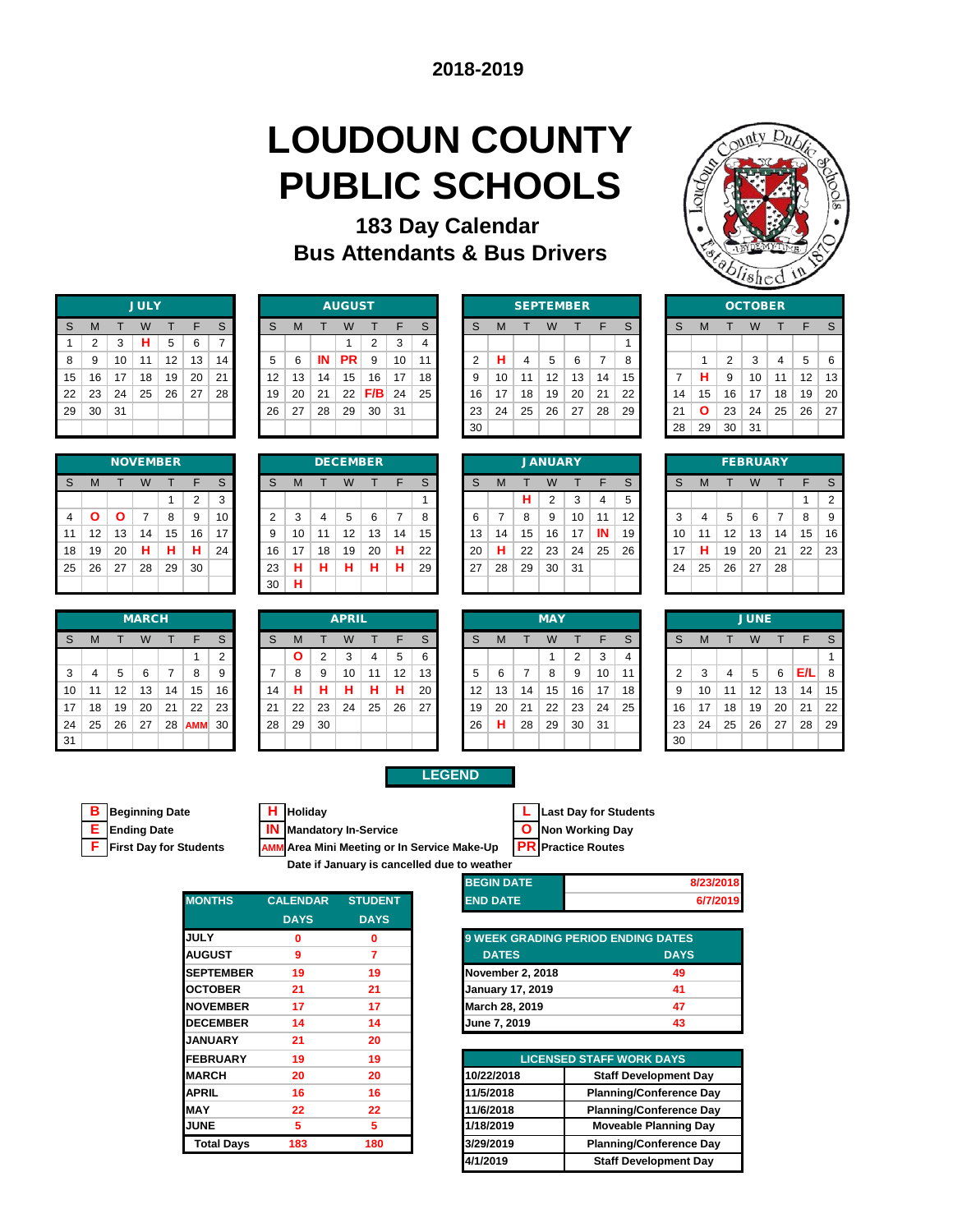# **LOUDOUN COUNTY PUBLIC SCHOOLS**

**184 Day Calendar Study Hall Monitors & Teacher Assistants**



|    | <b>JULY</b> |    |    |    |    |    |  |  |  |  |  |  |  |
|----|-------------|----|----|----|----|----|--|--|--|--|--|--|--|
| S  | M           |    | W  | т  | F  | S  |  |  |  |  |  |  |  |
| 1  | 2           | 3  | н  | 5  | 6  | 7  |  |  |  |  |  |  |  |
| 8  | 9           | 10 | 11 | 12 | 13 | 14 |  |  |  |  |  |  |  |
| 15 | 16          | 17 | 18 | 19 | 20 | 21 |  |  |  |  |  |  |  |
| 22 | 23          | 24 | 25 | 26 | 27 | 28 |  |  |  |  |  |  |  |
| 29 | 30          | 31 |    |    |    |    |  |  |  |  |  |  |  |
|    |             |    |    |    |    |    |  |  |  |  |  |  |  |

|    | <b>NOVEMBER</b> |    |                |    |    |    |  |  |  |  |  |  |  |
|----|-----------------|----|----------------|----|----|----|--|--|--|--|--|--|--|
| S  | M               | т  | W              | т  | F  | S  |  |  |  |  |  |  |  |
|    |                 |    |                | 1  | 2  | 3  |  |  |  |  |  |  |  |
| 4  | Ο               | Ο  | $\overline{7}$ | 8  | 9  | 10 |  |  |  |  |  |  |  |
| 11 | 12              | 13 | 14             | 15 | 16 | 17 |  |  |  |  |  |  |  |
| 18 | 19              | 20 | н              | н  | н  | 24 |  |  |  |  |  |  |  |
| 25 | 26              | 27 | 28             | 29 | 30 |    |  |  |  |  |  |  |  |
|    |                 |    |                |    |    |    |  |  |  |  |  |  |  |

|    |    |    | <b>JULY</b> |    |    |    |    |    |    | <b>AUGUST</b> |        |    |    |     |    | <b>SEPTEMBER</b> |    |    |    |    |    |    |    | <b>OCTOBER</b> |    |    |    |
|----|----|----|-------------|----|----|----|----|----|----|---------------|--------|----|----|-----|----|------------------|----|----|----|----|----|----|----|----------------|----|----|----|
| S  | м  |    | W           |    |    | S  | S  | M  |    | W             |        | ⊏  | ົ  |     | M  |                  | W  |    |    | S  | S  | M  |    |                |    |    |    |
|    |    | 3  | н           | 5  | 6  | ⇁  |    |    |    |               | $\sim$ | 3  |    |     |    |                  |    |    |    |    |    |    |    |                |    |    |    |
| 8  | 9  | 10 | 11          | 12 | 13 | 14 | 5  | 6  |    | 8             | 9      | 10 | 11 |     | н  |                  | 5  | 6  |    | 8  |    |    | ົ  | 3              |    | 5  | 6  |
| 15 | 16 | 17 | 18          | 19 | 20 | 21 | 12 | 13 | 14 | 15            | 16     | 17 | 18 |     | 10 | -11              | 12 | 13 | 14 | 15 |    | н  | 9  | 10             | 11 | 12 | 13 |
| 22 | 23 | 24 | 25          | 26 | 27 | 28 | 19 | в  | 21 | 22            | Е      | 24 | 25 | 16  | 17 | 18               | 19 | 20 | 21 | 22 | 14 | 15 | 16 | 17             | 18 | 19 | 20 |
| 29 | 30 | 31 |             |    |    |    | 26 | 27 | 28 | 29            | 30     | 31 |    | 23  | 24 | 25               | 26 | 27 | 28 | 29 | 21 | Ο  | 23 | 24             | 25 | 26 | 27 |
|    |    |    |             |    |    |    |    |    |    |               |        |    |    | -30 |    |                  |    |    |    |    | 28 | 29 | 30 | -31            |    |    |    |

|                |    | <b>SEPTEMBER</b> |    |    |    |    |    |    |    | OCTO |
|----------------|----|------------------|----|----|----|----|----|----|----|------|
| <sub>S</sub>   | M  |                  | W  |    | F  | S  | S  | M  |    | W    |
|                |    |                  |    |    |    |    |    |    |    |      |
| $\overline{2}$ | н  | 4                | 5  | 6  | 7  | 8  |    | 1  | 2  | 3    |
| 9              | 10 | 11               | 12 | 13 | 14 | 15 | 7  | н  | 9  | 10   |
| 16             | 17 | 18               | 19 | 20 | 21 | 22 | 14 | 15 | 16 | 17   |
| 23             | 24 | 25               | 26 | 27 | 28 | 29 | 21 | Ο  | 23 | 24   |
| 30             |    |                  |    |    |    |    | 28 | 29 | 30 | 31   |
|                |    |                  |    |    |    |    |    |    |    |      |

|    |    |                | ്⊗nea          |    | $\rightarrow$ |    |
|----|----|----------------|----------------|----|---------------|----|
|    |    |                | <b>OCTOBER</b> |    |               |    |
| S  | M  | T              | W              | T  | F             | S  |
|    |    |                |                |    |               |    |
|    | 1  | $\overline{2}$ | 3              | 4  | 5             | 6  |
| 7  | н  | 9              | 10             | 11 | 12            | 13 |
| 14 | 15 | 16             | 17             | 18 | 19            | 20 |
| 21 | Ο  | 23             | 24             | 25 | 26            | 27 |
| 28 | 29 | 30             | 31             |    |               |    |

|                |    |    |    | <b>NOVEMBER</b> |          |    |    |    |    | <b>DECEMBER</b> |    |    |    |    |    |    | <b>JANUARY</b> |     |           |    |        |    |    | <b>FEBRUARY</b> |    |    |                |
|----------------|----|----|----|-----------------|----------|----|----|----|----|-----------------|----|----|----|----|----|----|----------------|-----|-----------|----|--------|----|----|-----------------|----|----|----------------|
| S              | M  |    | W  |                 | F        | S  | S  | м  |    | W               |    | F  | S  |    | M  |    | W              |     | F         | S  | S      | M  |    |                 |    |    |                |
|                |    |    |    |                 | $\Omega$ | 3  |    |    |    |                 |    |    |    |    |    | н  | $\overline{2}$ | 3   | 4         | 5  |        |    |    |                 |    |    | $\overline{2}$ |
| $\overline{4}$ |    | О  |    | 8               | 9        | 10 | ◠  | 3  | 4  | 5               | 6  |    |    |    |    | 8  | 9              | 10  | 44        | 12 | ີ<br>ъ | 4  | 5  | 6               |    | 8  | 9              |
| 11             | 12 | 13 | 14 | 15              | 16       | 17 | 9  | 10 | 11 | 12              | 13 | 14 | 15 | 13 | 14 | 15 | 16             | 17  | <b>MP</b> | 19 | 10     | 11 | 12 | 13              | 14 | 15 | 16             |
| 18             | 19 | 20 | н  | н               | н        | 24 | 16 | 17 | 18 | 19              | 20 | н  | 22 | 20 | н  | 22 | 23             | 24  | 25        | 26 | 17     | н  | 19 | 20              | 21 | 22 | 23             |
| 25             | 26 | 27 | 28 | 29              | 30       |    | 23 | н  | н  | н               | н  | н  | 29 | 27 | 28 | 29 | 30             | -31 |           |    | 24     | 25 | 26 | 27              | 28 |    |                |
|                |    |    |    |                 |          |    | 30 | н  |    |                 |    |    |    |    |    |    |                |     |           |    |        |    |    |                 |    |    |                |

|    |    |    | <b>JANUARY</b> |    |                |  |
|----|----|----|----------------|----|----------------|--|
| S  | M  | т  | W              | т  | F              |  |
|    |    | н  | $\overline{2}$ | 3  | $\overline{4}$ |  |
| 6  | 7  | 8  | 9              | 10 | 11             |  |
| 13 | 14 | 15 | 16             | 17 | ΜP             |  |
| 20 | н  | 22 | 23             | 24 | 25             |  |
| 27 | 28 | 29 | 30             | 31 |                |  |
|    |    |    |                |    |                |  |

| 20 | ∠ສ | υc | ا ت             |    |    |                |
|----|----|----|-----------------|----|----|----------------|
|    |    |    |                 |    |    |                |
|    |    |    | <b>FEBRUARY</b> |    |    |                |
| S  | M  | т  | W               | т  | F  | S              |
|    |    |    |                 |    | 1  | $\overline{2}$ |
| 3  | 4  | 5  | 6               | 7  | 8  | 9              |
| 10 | 11 | 12 | 13              | 14 | 15 | 16             |
| 17 | н  | 19 | 20              | 21 | 22 | 23             |
| 24 | 25 | 26 | 27              | 28 |    |                |
|    |    |    |                 |    |    |                |

|              |    |    | <b>MARCH</b> |    |              |    |    |    |    | <b>APRIL</b> |    |    |    |    |    |    | <b>MAY</b> |    |    |    |
|--------------|----|----|--------------|----|--------------|----|----|----|----|--------------|----|----|----|----|----|----|------------|----|----|----|
| <sub>S</sub> | M  |    | W            |    | F            | S  | S  | M  |    | W            |    | E  | S  | S  | М  |    | W          |    | F  | S  |
|              |    |    |              |    |              | ◠  |    |    |    |              |    | 5  | 6  |    |    |    |            | っ  | 3  | 4  |
| 3            | 4  | 5  | 6            |    | 8            | 9  |    | 8  | 9  | 10           | 1  | 12 | 13 | 5  | 6  |    | 8          | 9  | 10 | 11 |
| 10           | 11 | 12 | 13           | 14 | 15           | 16 | 14 | н  |    |              |    | н  | 20 | 12 | 13 | 14 | 15         | 16 | 17 | 18 |
| 17           | 18 | 19 | 20           | 21 | 22           | 23 | 21 | 22 | 23 | 24           | 25 | 26 | 27 | 19 | 20 | 21 | 22         | 23 | 24 | 25 |
| 24           | 25 | 26 | 27           | 28 | $\mathbf{o}$ | 30 | 28 | 29 | 30 |              |    |    |    | 26 | н  | 28 | 29         | 30 | 31 |    |
| 31           |    |    |              |    |              |    |    |    |    |              |    |    |    |    |    |    |            |    |    |    |

|    |    |    | <b>MARCH</b> |    |              |    |    |          |    | <b>APRIL</b> |    |    |    |                   |    |    | <b>MAY</b> |    |     |    |    |    |    | <b>JUNE</b> |    |    |    |
|----|----|----|--------------|----|--------------|----|----|----------|----|--------------|----|----|----|-------------------|----|----|------------|----|-----|----|----|----|----|-------------|----|----|----|
| S  | M  |    | W            |    | F            | S  | S  | м        |    | W            |    | E  | S. | <sub>S</sub>      | M  |    | W          |    | F   | S  | S  | M  |    |             |    |    |    |
|    |    |    |              |    |              | C  |    | $\Omega$ | 2  | 3            | 4  | 5  | 6  |                   |    |    |            | 2  | 3   |    |    |    |    |             |    |    |    |
| 3  | 4  | 5  | 6            | 7  | 8            | 9  |    | 8        | 9  | 10           | 11 | 12 | 13 |                   | 6  |    | 8          | -9 | 10  | 11 | ◠  | 3  | 4  | 5           | 6  |    | -8 |
| 10 | 11 | 12 | 13           | 14 | 15           | 16 | 14 | н        | н  | н            | н  | н  | 20 | $12 \overline{ }$ | 13 | 14 | 15         | 16 | 17  | 18 | 9  | Е  | 11 | 12          | 13 | 14 | 15 |
| 17 | 18 | 19 | 20           | 21 | 22           | 23 | 21 | 22       | 23 | 24           | 25 | 26 | 27 | 19                | 20 | 21 | 22         | 23 | 24  | 25 | 16 | 17 | 18 | 19          | 20 | 21 | 22 |
| 24 | 25 | 26 | 27           | 28 | $\mathbf{o}$ | 30 | 28 | 29       | 30 |              |    |    |    | 26                | н. | 28 | 29         | 30 | -31 |    | 23 | 24 | 25 | 26          | 27 | 28 | 29 |
| 31 |    |    |              |    |              |    |    |          |    |              |    |    |    |                   |    |    |            |    |     |    | 30 |    |    |             |    |    |    |

|    |    |    | <b>MAY</b> |                |    |  |
|----|----|----|------------|----------------|----|--|
| S  | M  | т  | W          | т              | F  |  |
|    |    |    | 1          | $\overline{2}$ | 3  |  |
| 5  | 6  | 7  | 8          | 9              | 10 |  |
| 12 | 13 | 14 | 15         | 16             | 17 |  |
| 19 | 20 | 21 | 22         | 23             | 24 |  |
| 26 | н  | 28 | 29         | 30             | 31 |  |
|    |    |    |            |                |    |  |

|                |    |    | <b>JUNE</b> |    |    |    |
|----------------|----|----|-------------|----|----|----|
| S              | M  | т  | W           | т  | F  | S  |
|                |    |    |             |    |    | 1  |
| $\overline{2}$ | 3  | 4  | 5           | 6  | L  | 8  |
| 9              | E  | 11 | 12          | 13 | 14 | 15 |
| 16             | 17 | 18 | 19          | 20 | 21 | 22 |
| 23             | 24 | 25 | 26          | 27 | 28 | 29 |
| 30             |    |    |             |    |    |    |

### **B Beginning Date H Holiday O Non Working Day F First Day for Students MP Moveable Planning/Records/Conference Day for Licensed Staff**

**E Ending Date L Last Day for Students**

|                   |                 |                | בורש וושבט              |                                           |
|-------------------|-----------------|----------------|-------------------------|-------------------------------------------|
| <b>MONTHS</b>     | <b>CALENDAR</b> | <b>STUDENT</b> | <b>END DATE</b>         |                                           |
|                   | <b>DAYS</b>     | <b>DAYS</b>    |                         |                                           |
| <b>JULY</b>       | 0               | 0              |                         | <b>9 WEEK GRADING PERIOD ENDING DATES</b> |
| <b>AUGUST</b>     | 10              | 7              | <b>DATES</b>            | <b>DAYS</b>                               |
| <b>SEPTEMBER</b>  | 19              | 19             | November 2, 2018        | 49                                        |
| <b>OCTOBER</b>    | 21              | 21             | <b>January 17, 2019</b> | 41                                        |
| <b>INOVEMBER</b>  | 17              | 17             | March 28, 2019          | 47                                        |
| <b>DECEMBER</b>   | 14              | 14             | June 7, 2019            | 43                                        |
| <b>JANUARY</b>    | 20              | 20             |                         |                                           |
| <b>FEBRUARY</b>   | 19              | 19             |                         | <b>LICENSED STAFF WORK DAYS</b>           |
| <b>MARCH</b>      | 20              | 20             | 10/22/2018              | <b>Staff Development</b>                  |
| <b>APRIL</b>      | 16              | 16             | 11/5/2018               | <b>Planning/Conference</b>                |
| <b>MAY</b>        | 22              | 22             | 11/6/2018               | <b>Planning/Conference</b>                |
| <b>JUNE</b>       | 6               | 5              | 1/18/2019               | <b>Moveable Planning</b>                  |
| <b>Total Days</b> | 184             | 180            | 3/29/2019               | <b>Planning/Conference</b>                |
|                   |                 |                |                         |                                           |

| <b>BEGIN DATE</b> | 8/20/2018 |
|-------------------|-----------|
| <b>END DATE</b>   | 6/10/2019 |

| <b>9 WEEK GRADING PERIOD ENDING DATES</b> |             |
|-------------------------------------------|-------------|
| <b>DATES</b>                              | <b>DAYS</b> |
| November 2, 2018                          | 49          |
| <b>January 17, 2019</b>                   | 41          |
| March 28, 2019                            | 47          |
| June 7, 2019                              | 43          |

| <b>EBRUARY</b> | 19  | 19  |            | <b>LICENSED STAFF WORK DAYS</b> |
|----------------|-----|-----|------------|---------------------------------|
| <b>ARCH</b>    | 20  | 20  | 10/22/2018 | <b>Staff Development Day</b>    |
| PRIL           | 16  | 16  | 11/5/2018  | <b>Planning/Conference Day</b>  |
| AY             | 22  | 22  | 11/6/2018  | <b>Planning/Conference Day</b>  |
| JNE            | 6   | 5   | 1/18/2019  | <b>Moveable Planning Day</b>    |
| Total Days     | 184 | 180 | 3/29/2019  | <b>Planning/Conference Day</b>  |
|                |     |     | 4/1/2019   | <b>Staff Development Day</b>    |
|                |     |     |            |                                 |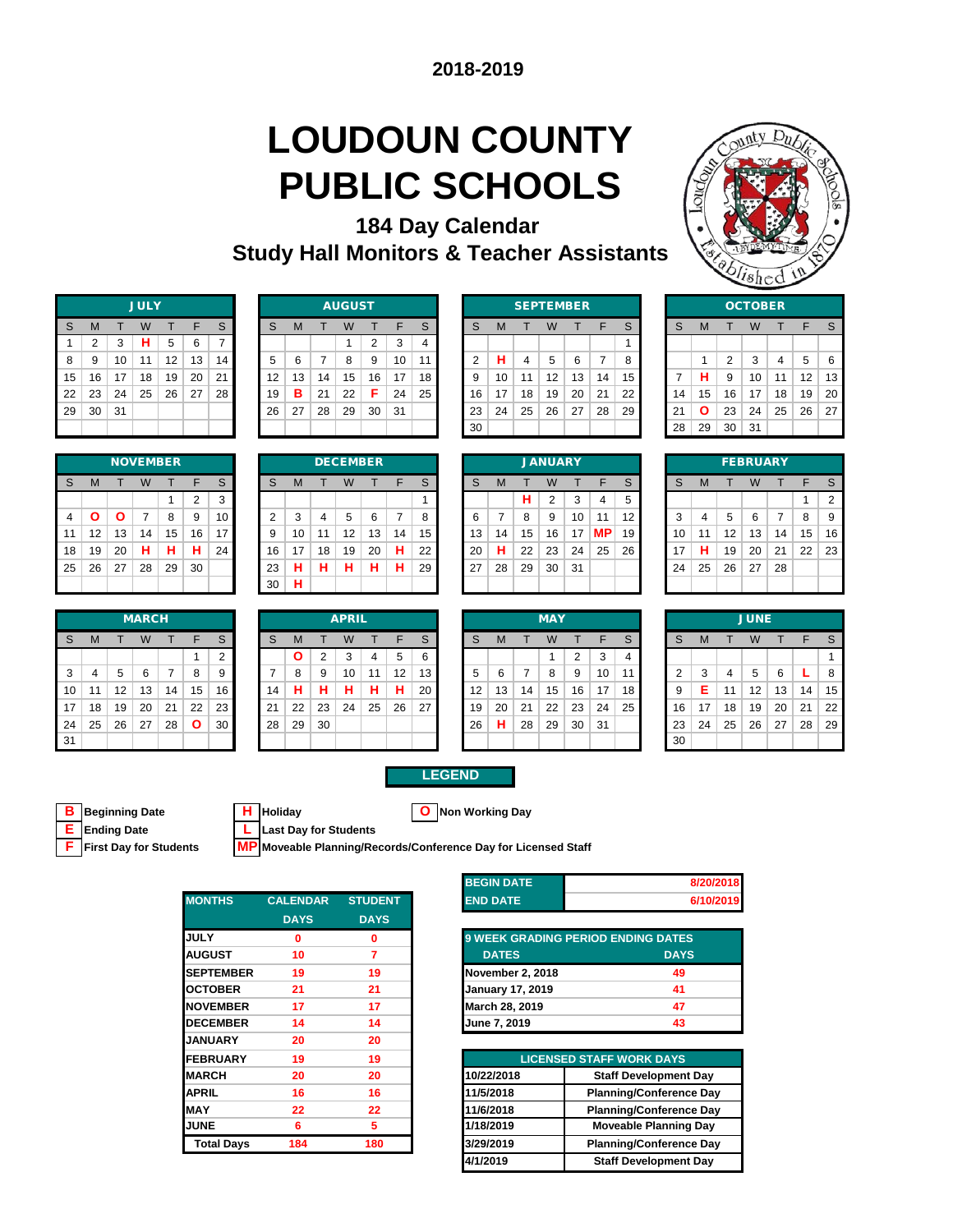### **LOUDOUN COUNTY PUBLIC SCHOOLS 187 Day Calendar**



|    |                                                                                               |    | <b>JULY</b> |    |    |    |  |  |  |  |  |  |  |  |  |
|----|-----------------------------------------------------------------------------------------------|----|-------------|----|----|----|--|--|--|--|--|--|--|--|--|
| S  | $\mathsf{s}$<br>F<br>M<br>W<br>т<br>т<br>н<br>$\overline{7}$<br>$\overline{2}$<br>5<br>3<br>6 |    |             |    |    |    |  |  |  |  |  |  |  |  |  |
| 1  |                                                                                               |    |             |    |    |    |  |  |  |  |  |  |  |  |  |
| 8  | 9                                                                                             | 10 | 11          | 12 | 13 | 14 |  |  |  |  |  |  |  |  |  |
| 15 | 16                                                                                            | 17 | 18          | 19 | 20 | 21 |  |  |  |  |  |  |  |  |  |
| 22 | 23                                                                                            | 24 | 25          | 26 | 27 | 28 |  |  |  |  |  |  |  |  |  |
| 29 | 30                                                                                            | 31 |             |    |    |    |  |  |  |  |  |  |  |  |  |
|    |                                                                                               |    |             |    |    |    |  |  |  |  |  |  |  |  |  |

|    |    |    | <b>NOVEMBER</b> |    |                |    |
|----|----|----|-----------------|----|----------------|----|
| S  | M  |    | W               |    | F              | S  |
|    |    |    |                 | 1  | $\overline{2}$ | 3  |
| 4  | O  | 6  | 7               | 8  | 9              | 10 |
| 11 | 12 | 13 | 14              | 15 | 16             | 17 |
| 18 | 19 | 20 | н               | н  | н              | 24 |
| 25 | 26 | 27 | 28              | 29 | 30             |    |
|    |    |    |                 |    |                |    |

|    |    |    | <b>MARCH</b> |    |    |        |    |    |          | <b>APRIL</b> |    |    |    |    |    |    | <b>MAY</b> |    |    |    |
|----|----|----|--------------|----|----|--------|----|----|----------|--------------|----|----|----|----|----|----|------------|----|----|----|
| S  | M  |    | W            |    | F  | S      | S  | M  |          | W            |    |    | S  | S  | M  |    | W          |    |    | S  |
|    |    |    |              |    |    | ◠<br>ے |    |    | っ        | ⌒            | 4  | 5  | 6  |    |    |    |            | 2  | 3  | 4  |
| 3  |    | 5  | 6            |    | 8  | 9      |    | 8  | 9        | 10           | 11 | 12 | 13 | 5  | 6  |    | 8          | 9  | 10 | 11 |
| 10 | 11 | 12 | 13           | 14 | 15 | 16     | 14 | н  | . .<br>п | ٠            | н  | н  | 20 | 12 | 13 | 14 | 15         | 16 | 17 | 18 |
| 17 | 18 | 19 | 20           | 21 | 22 | 23     | 21 | 22 | 23       | 24           | 25 | 26 | 27 | 19 | 20 | 21 | 22         | 23 | 24 | 25 |
| 24 | 25 | 26 | 27           | 28 | 29 | 30     | 28 | 29 | 30       |              |    |    |    | 26 | н  | 28 | 29         | 30 | 31 |    |
| 31 |    |    |              |    |    |        |    |    |          |              |    |    |    |    |    |    |            |    |    |    |

|    | <b>AUGUST</b> |    |             |    |    |    |  |    |    |    |    |    |    |                 |     |    |                  |    |    |    |    |    |    |    |                |    |    |    |
|----|---------------|----|-------------|----|----|----|--|----|----|----|----|----|----|-----------------|-----|----|------------------|----|----|----|----|----|----|----|----------------|----|----|----|
|    |               |    | <b>JULY</b> |    |    |    |  |    |    |    |    |    |    |                 |     |    | <b>SEPTEMBER</b> |    |    |    |    |    |    |    | <b>OCTOBER</b> |    |    |    |
| S  | M             |    | W           |    |    | S  |  | S  | м  |    | W  |    | F  | C               |     | M  |                  | W  |    |    | S  | S  | M  |    |                |    |    |    |
|    |               | 3  | н           | 5  | 6  |    |  |    |    |    |    | ົ  | 3  |                 |     |    |                  |    |    |    |    |    |    |    |                |    |    |    |
| 8  | 9             | 10 | 11          | 12 | 13 | 14 |  | 5  | 6  |    | 8  | 9  | 10 | 11              |     | н  | 4                | 5  | 6  |    | 8  |    |    | 2  | 3              | 4  | 5  | 6  |
| 15 | 16            | 17 | 18          | 19 | 20 | 21 |  | 12 | 13 | 14 | 15 | 16 | 17 | 18 <sub>1</sub> |     | 10 | 11               | 12 | 13 | 14 | 15 |    | н  | 9  | 10             | 11 | 12 | 13 |
| 22 | 23            | 24 | 25          | 26 | 27 | 28 |  | 19 | в  | 21 | 22 | F. | 24 | 25              | 16  | 17 | 18               | 19 | 20 | 21 | 22 | 14 | 15 | 16 | 17             | 18 | 19 | 20 |
| 29 | 30            | 31 |             |    |    |    |  | 26 | 27 | 28 | 29 | 30 | 31 |                 | 23  | 24 | 25               | 26 | 27 | 28 | 29 | 21 | Ο  | 23 | 24             | 25 | 26 | 27 |
|    |               |    |             |    |    |    |  |    |    |    |    |    |    |                 | -30 |    |                  |    |    |    |    | 28 | 29 | 30 | 31             |    |    |    |

|    |    | <b>SEPTEMBER</b> |    |    |    |    |    |    |    | OCTO |
|----|----|------------------|----|----|----|----|----|----|----|------|
| S  | M  |                  | W  |    | F  | S  | S  | M  |    | W    |
|    |    |                  |    |    |    | 1  |    |    |    |      |
| 2  | н  | 4                | 5  | 6  | 7  | 8  |    | 1  | 2  | 3    |
| 9  | 10 | 11               | 12 | 13 | 14 | 15 | 7  | н  | 9  | 10   |
| 16 | 17 | 18               | 19 | 20 | 21 | 22 | 14 | 15 | 16 | 17   |
| 23 | 24 | 25               | 26 | 27 | 28 | 29 | 21 | Ο  | 23 | 24   |
| 30 |    |                  |    |    |    |    | 28 | 29 | 30 | 31   |
|    |    |                  |    |    |    |    |    |    |    |      |

|    |                            |                | sushed         |    | νs |    |  |  |  |  |  |  |  |  |  |
|----|----------------------------|----------------|----------------|----|----|----|--|--|--|--|--|--|--|--|--|
|    |                            |                | <b>OCTOBER</b> |    |    |    |  |  |  |  |  |  |  |  |  |
| S  | S<br>F<br>M<br>W<br>T<br>т |                |                |    |    |    |  |  |  |  |  |  |  |  |  |
|    |                            |                |                |    |    |    |  |  |  |  |  |  |  |  |  |
|    | 1                          | $\overline{2}$ | 3              | 4  | 5  | 6  |  |  |  |  |  |  |  |  |  |
| 7  | н                          | 9              | 10             | 11 | 12 | 13 |  |  |  |  |  |  |  |  |  |
| 14 | 15                         | 16             | 17             | 18 | 19 | 20 |  |  |  |  |  |  |  |  |  |
| 21 | Ο                          | 23             | 24             | 25 | 26 | 27 |  |  |  |  |  |  |  |  |  |
| 28 | 29                         | 30             | 31             |    |    |    |  |  |  |  |  |  |  |  |  |
|    |                            |                |                |    |    |    |  |  |  |  |  |  |  |  |  |

|                |     |    |    | <b>NOVEMBER</b> |          |    |    |    |    | <b>DECEMBER</b> |    |    |    |    |    |    | <b>JANUARY</b> |     |    |    |    |    |    | <b>FEBRUARY</b> |    |    |                |
|----------------|-----|----|----|-----------------|----------|----|----|----|----|-----------------|----|----|----|----|----|----|----------------|-----|----|----|----|----|----|-----------------|----|----|----------------|
| S              | M   |    | W  |                 | E        | S  | S  | м  |    | W               |    | F  | C  | S  | M  |    | W              |     | ┕  | S  | S  |    |    |                 |    |    |                |
|                |     |    |    |                 | $\Omega$ | 3  |    |    |    |                 |    |    |    |    |    | н  | 2              | 3   | 4  | 5  |    |    |    |                 |    |    | $\overline{2}$ |
| $\overline{4}$ |     | 6  |    | 8               | 9        | 10 | ◠  | 3  | 4  | 5               | 6  |    | 8  |    |    | 8  | 9              | 10  | 11 | 12 | 3  | 4  | 5  | 6               |    | 8  | 9              |
| 11             | 12  | 13 | 14 | 15              | 16       | 17 | 9  | 10 | 11 | 12              | 13 | 14 | 15 | 13 | 14 | 15 | 16             | 17  | 18 | 19 | 10 | 11 | 12 | 13              | 14 | 15 | 16             |
| 18             | 19  | 20 | н  | н               | н        | 24 | 16 | 17 | 18 | 19              | 20 | н  | 22 | 20 | н  | 22 | 23             | 24  | 25 | 26 | 17 | н  | 19 | 20              | 21 | 22 | -23            |
| 25             | -26 | 27 | 28 | 29              | 30       |    | 23 | н  | н  | н               | н  | н  | 29 | 27 | 28 | 29 | 30             | -31 |    |    | 24 | 25 | 26 | 27              | 28 |    |                |
|                |     |    |    |                 |          |    | 30 | н  |    |                 |    |    |    |    |    |    |                |     |    |    |    |    |    |                 |    |    |                |
|                |     |    |    |                 |          |    |    |    |    |                 |    |    |    |    |    |    |                |     |    |    |    |    |    |                 |    |    |                |

|    |    |    | <b>JANUARY</b> |    |    |    |
|----|----|----|----------------|----|----|----|
| S  | М  | т  | W              | т  | F  | S  |
|    |    | н  | $\overline{2}$ | 3  | 4  | 5  |
| 6  | 7  | 8  | 9              | 10 | 11 | 12 |
| 13 | 14 | 15 | 16             | 17 | 18 | 19 |
| 20 | н  | 22 | 23             | 24 | 25 | 26 |
| 27 | 28 | 29 | 30             | 31 |    |    |
|    |    |    |                |    |    |    |

|    |                |    | <b>FEBRUARY</b> |    |    |                |
|----|----------------|----|-----------------|----|----|----------------|
| S  | M              | S  |                 |    |    |                |
|    |                |    |                 |    | 1  | $\overline{2}$ |
| 3  | $\overline{4}$ | 5  | 6               | 7  | 8  | 9              |
| 10 | 11             | 12 | 13              | 14 | 15 | 16             |
| 17 | н              | 19 | 20              | 21 | 22 | 23             |
| 24 | 25             | 26 | 27              | 28 |    |                |
|    |                |    |                 |    |    |                |

|    |    |    | <b>MARCH</b> |                |    |    |    |              |    | <b>APRIL</b> |    |    |    |                   |    |    | <b>MAY</b> |    |     |    |    |    |    | <b>JUNE</b>       |    |    |    |
|----|----|----|--------------|----------------|----|----|----|--------------|----|--------------|----|----|----|-------------------|----|----|------------|----|-----|----|----|----|----|-------------------|----|----|----|
| S. | M  |    | W            |                | F  | S  | S  | м            |    | W            |    | F  | S  | S                 | M  |    | W          |    |     | S  | S  | M  |    | W                 |    | ᄃ  |    |
|    |    |    |              |                |    | ◠  |    | $\mathbf{o}$ | 2  | 3            | 4  | 5  | 6  |                   |    |    |            | ◠  | 3   |    |    |    |    |                   |    |    |    |
| 3  | 4  | 5  | 6            | $\overline{7}$ | 8  | 9  |    | 8            | 9  | 10           | 11 | 12 | 13 | 5                 | 6  |    | 8          | 9  | 10  | 11 | ◠  | 3  | 4  | 5                 | 6  |    | 8  |
| 10 | 11 | 12 | 13           | 14             | 15 | 16 | 14 | н            | н  | н            | н  | н  | 20 | $12 \overline{ }$ | 13 | 14 | 15         | 16 | 17  | 18 | 9  | Е  | 11 | $12 \overline{ }$ | 13 | 14 | 15 |
| 17 | 18 | 19 | 20           | 21             | 22 | 23 | 21 | 22           | 23 | 24           | 25 | 26 | 27 | 19                | 20 | 21 | 22         | 23 | 24  | 25 | 16 | 17 | 18 | 19                | 20 | 21 | 22 |
| 24 | 25 | 26 | 27           | 28             | 29 | 30 | 28 | 29           | 30 |              |    |    |    | 26                | н  | 28 | 29         | 30 | -31 |    | 23 | 24 | 25 | 26                | 27 | 28 | 29 |
| 31 |    |    |              |                |    |    |    |              |    |              |    |    |    |                   |    |    |            |    |     |    | 30 |    |    |                   |    |    |    |

|    |    |    | <b>MAY</b> |                |    |  |
|----|----|----|------------|----------------|----|--|
| S  | M  | т  | W          | т              | F  |  |
|    |    |    | 1          | $\overline{2}$ | 3  |  |
| 5  | 6  | 7  | 8          | 9              | 10 |  |
| 12 | 13 | 14 | 15         | 16             | 17 |  |
| 19 | 20 | 21 | 22         | 23             | 24 |  |
| 26 | н  | 28 | 29         | 30             | 31 |  |
|    |    |    |            |                |    |  |

**LEGEND**

|                |    |    | <b>JUNE</b> |    |    |    |
|----------------|----|----|-------------|----|----|----|
| S              | M  | т  | W           | т  | F  | S  |
|                |    |    |             |    |    | 1  |
| $\overline{2}$ | 3  | 4  | 5           | 6  | L  | 8  |
| 9              | E  | 11 | 12          | 13 | 14 | 15 |
| 16             | 17 | 18 | 19          | 20 | 21 | 22 |
| 23             | 24 | 25 | 26          | 27 | 28 | 29 |
| 30             |    |    |             |    |    |    |

**B Beginning Date H Holiday**

**E Ending Date L Last Day for Students**

**F First Day for Students O Non Working Day**

| <b>MONTHS</b>     | <b>CALENDAR</b> | <b>STUDENT</b> |
|-------------------|-----------------|----------------|
|                   | <b>DAYS</b>     | <b>DAYS</b>    |
| <b>JULY</b>       | $\Omega$        | 0              |
| <b>AUGUST</b>     | 10              | 7              |
| <b>SEPTEMBER</b>  | 19              | 19             |
| <b>OCTOBER</b>    | 21              | 21             |
| <b>NOVEMBER</b>   | 18              | 17             |
| <b>DECEMBER</b>   | 14              | 14             |
| <b>JANUARY</b>    | 21              | 20             |
| <b>FEBRUARY</b>   | 19              | 19             |
| <b>MARCH</b>      | 21              | 20             |
| <b>APRIL</b>      | 16              | 16             |
| <b>MAY</b>        | 22              | 22             |
| <b>JUNE</b>       | 6               | 5.             |
| <b>Total Days</b> | 187             | 180            |
|                   |                 |                |

| <b>BEGIN DATE</b> | 8/20/2018 |
|-------------------|-----------|
| <b>END DATE</b>   | 6/10/2019 |

| 9 WEEK GRADING PERIOD ENDING DATES |             |
|------------------------------------|-------------|
| <b>DATES</b>                       | <b>DAYS</b> |
| November 2, 2018                   | 49          |
| <b>January 17, 2019</b>            | 41          |
| March 28, 2019                     | 47          |
| June 7, 2019                       | 43          |

| <b>EBRUARY</b>    | 19  | 19  |            | <b>LICENSED STAFF WORK DAYS</b> |
|-------------------|-----|-----|------------|---------------------------------|
| <b>ARCH</b>       | 21  | 20  | 10/22/2018 | <b>Staff Development Day</b>    |
| PRIL              | 16  | 16  | 11/5/2018  | <b>Planning/Conference Day</b>  |
| AY                | 22  | 22  | 11/6/2018  | <b>Planning/Conference Day</b>  |
| JNE               | 6   | 5   | 1/18/2019  | <b>Moveable Planning Day</b>    |
| <b>Total Days</b> | 187 | 180 | 3/29/2019  | <b>Planning/Conference Day</b>  |
|                   |     |     | 4/1/2019   | <b>Staff Development Day</b>    |
|                   |     |     |            |                                 |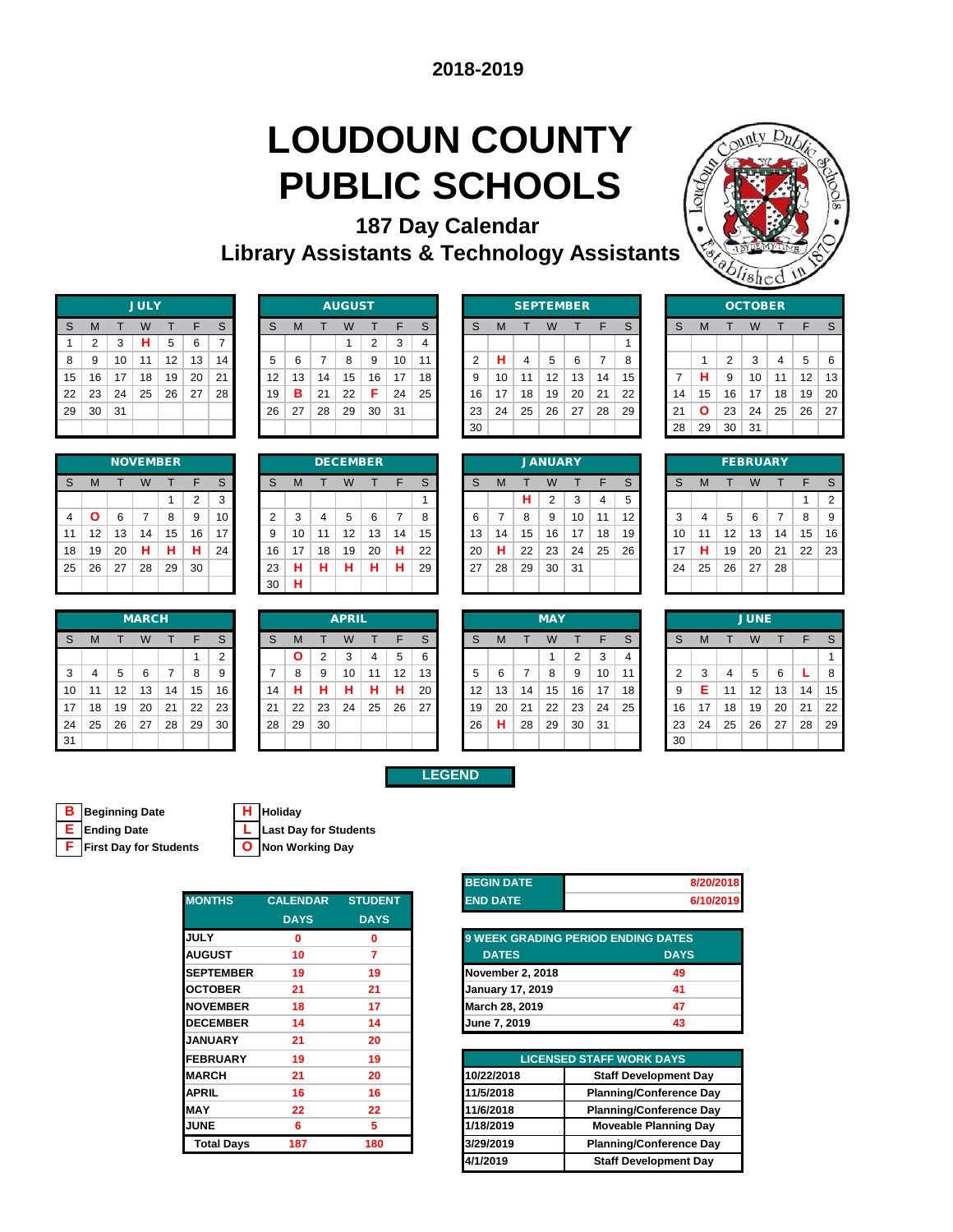# **LOUDOUN COUNTY PUBLIC SCHOOLS**

### **190 Day Calendar Career Center Assistants**

**LEGEND**



|    |                |    | <b>JULY</b> |    |    |                |
|----|----------------|----|-------------|----|----|----------------|
| S  | M              | T  | W           | т  | F  | $\mathsf S$    |
| 1  | $\overline{2}$ | 3  | н           | 5  | 6  | $\overline{7}$ |
| 8  | 9              | 10 | 11          | 12 | 13 | 14             |
| 15 | 16             | 17 | 18          | 19 | 20 | 21             |
| 22 | 23             | 24 | 25          | 26 | 27 | 28             |
| 29 | 30             | 31 |             |    |    |                |
|    |                |    |             |    |    |                |

|     |    |    |    | <b>NOVEMBER</b> |        |        |    |   |    | <b>DECEMBER</b> |    |    |    |    |    |    | <b>JANUARY</b> |    |    |    |    |    |    | <b>FEBRUARY</b> |    |
|-----|----|----|----|-----------------|--------|--------|----|---|----|-----------------|----|----|----|----|----|----|----------------|----|----|----|----|----|----|-----------------|----|
| - S | M  |    | W  |                 | F      | S      | S  | M |    | W               |    | ᆮ  | S  | S  | м  |    | W              |    | F  | S  |    | M  |    | W               |    |
|     |    |    |    |                 | ◠<br>∠ | ົ<br>د |    |   |    |                 |    |    |    |    |    | н  |                | 3  | 4  |    |    |    |    |                 |    |
| 4   | Ο  | 6  |    |                 | 9      | 10     | 2  |   | 4  | 5               | 6  |    | 8  |    |    | 8  | 9              | 10 | 11 | 12 |    | 4  | 5  | 6               |    |
| 11  | 12 | 13 | 14 | 15              | 16     | 17     | 9  | 0 | 11 | 12              | 13 | 14 | 15 | 13 | 14 | 15 | 16             | 17 | 18 | 19 | 10 | 11 | 12 | 13              | 14 |
| -18 | 19 | 20 | н  | н               | н      | 24     | 16 | 7 | 18 | 19              | 20 | н  | 22 | 20 | н  | 22 | 23             | 24 | 25 | 26 | 7  | н  | 19 | 20              | 21 |
| 25  | 26 | 27 | 28 | 29              | 30     |        | 23 |   |    | н               | н  | н  | 29 | 27 | 28 | 29 | 30             | 31 |    |    | 24 | 25 | 26 | 27              | 28 |
|     |    |    |    |                 |        |        | 30 | п |    |                 |    |    |    |    |    |    |                |    |    |    |    |    |    |                 |    |

|    |    |    | <b>MARCH</b> |    |    |        |    |    |    | <b>APRIL</b> |    |    |    |    |    |    | <b>MAY</b> |    |    |    |
|----|----|----|--------------|----|----|--------|----|----|----|--------------|----|----|----|----|----|----|------------|----|----|----|
| S  | M  |    | W            |    | F  | S      | S  | М  |    | W            |    | F  | S  | S  | M  |    | W          |    |    | S  |
|    |    |    |              |    |    | っ<br>∠ |    |    | c  | ⌒            | 4  | 5  | 6  |    |    |    |            | 2  | 3  | 4  |
| 3  | 4  | 5  | 6            |    | 8  | 9      |    | 8  | 9  | 10           | 11 | 12 | 13 | 5  | 6  |    | 8          | 9  | 10 | 11 |
| 10 | 11 | 12 | 13           | 14 | 15 | 16     | 14 | н  |    |              | н  | н  | 20 | 12 | 13 | 14 | 15         | 16 | 17 | 18 |
| 17 | 18 | 19 | 20           | 21 | 22 | 23     | 21 | 22 | 23 | 24           | 25 | 26 | 27 | 19 | 20 | 21 | 22         | 23 | 24 | 25 |
| 24 | 25 | 26 | 27           | 28 | 29 | 30     | 28 | 29 | 30 |              |    |    |    | 26 | н  | 28 | 29         | 30 | 31 |    |
| 31 |    |    |              |    |    |        |    |    |    |              |    |    |    |    |    |    |            |    |    |    |

|    | <b>JULY</b><br>S<br>W<br>м |    |    |    |    |    |  |    |    |    | <b>AUGUST</b> |    |    |    |    |    | <b>SEPTEMBER</b> |    |    |    |    |    |    |    | <b>OCTOBER</b> |    |    |    |
|----|----------------------------|----|----|----|----|----|--|----|----|----|---------------|----|----|----|----|----|------------------|----|----|----|----|----|----|----|----------------|----|----|----|
| S  |                            |    |    |    |    |    |  | S  | м  |    | W             |    | F  | C  | S  | M  |                  | W  |    |    | S  | S  | M  |    |                |    |    |    |
|    |                            | 3  | н  | 5  | 6  |    |  |    |    |    |               | 2  | 3  | 4  |    |    |                  |    |    |    |    |    |    |    |                |    |    |    |
| 8  | 9                          | 10 | 11 | 12 | 13 | 14 |  | 5  | 6  |    | 8             | 9  | 10 | 11 |    | н  | 4                | 5  | 6  |    | 8  |    |    | 2  | 3              | 4  | 5  | 6  |
| 15 | 16                         | 17 | 18 | 19 | 20 | 21 |  | 12 | 13 | 14 | 15            | 16 | 17 | 18 |    | 10 | 11               | 12 | 13 | 14 | 15 |    | н  | 9  | 10             | 11 | 12 | 13 |
| 22 | -23                        | 24 | 25 | 26 | 27 | 28 |  | 19 | в  | 21 | 22            | Е  | 24 | 25 | 16 | 17 | 18               | 19 | 20 | 21 | 22 | 14 | 15 | 16 | 17             | 18 | 19 | 20 |
| 29 | 30                         | 31 |    |    |    |    |  | 26 | 27 | 28 | 29            | 30 | 31 |    | 23 | 24 | 25               | 26 | 27 | 28 | 29 | 21 | Ο  | 23 | 24             | 25 | 26 | 27 |
|    |                            |    |    |    |    |    |  |    |    |    |               |    |    |    | 30 |    |                  |    |    |    |    | 28 | 29 | 30 | $\vert$ 31     |    |    |    |

|    |    |    |    | <b>SEPTEMBER</b> |    |    |
|----|----|----|----|------------------|----|----|
| S  | M  | т  | W  | т                | F  | S  |
|    |    |    |    |                  |    | 1  |
| 2  | н  | 4  | 5  | 6                | 7  | 8  |
| 9  | 10 | 11 | 12 | 13               | 14 | 15 |
| 16 | 17 | 18 | 19 | 20               | 21 | 22 |
| 23 | 24 | 25 | 26 | 27               | 28 | 29 |
| 30 |    |    |    |                  |    |    |
|    |    |    |    |                  |    |    |

| 22             | 23 | 24 | 25 | 26              | 27             | 28 | 19             | в  | 21 | 22              | F  | 24                       | 25              | 16 | 17 | 18 | 19             | 20 | 21 | 22 | 14 | 15 | 16 | 17              | 18 | 19 | 20             |
|----------------|----|----|----|-----------------|----------------|----|----------------|----|----|-----------------|----|--------------------------|-----------------|----|----|----|----------------|----|----|----|----|----|----|-----------------|----|----|----------------|
| 29             | 30 | 31 |    |                 |                |    | 26             | 27 | 28 | 29              | 30 | 31                       |                 | 23 | 24 | 25 | 26             | 27 | 28 | 29 | 21 | O  | 23 | 24              | 25 | 26 | -27            |
|                |    |    |    |                 |                |    |                |    |    |                 |    |                          |                 | 30 |    |    |                |    |    |    | 28 | 29 | 30 | -31             |    |    |                |
|                |    |    |    |                 |                |    |                |    |    |                 |    |                          |                 |    |    |    |                |    |    |    |    |    |    |                 |    |    |                |
|                |    |    |    | <b>NOVEMBER</b> |                |    |                |    |    | <b>DECEMBER</b> |    |                          |                 |    |    |    | <b>JANUARY</b> |    |    |    |    |    |    | <b>FEBRUARY</b> |    |    |                |
|                |    |    |    |                 |                |    |                |    |    |                 |    | F                        | S.              | S  |    |    | W              |    | F. |    |    |    |    |                 |    | F  |                |
| S              | M  |    | W  |                 | F              | S  | S              | м  |    | W               |    |                          |                 |    | M  |    |                |    |    | S  | S  | M  |    | W               |    |    | S              |
|                |    |    |    |                 | $\overline{2}$ | 3  |                |    |    |                 |    |                          |                 |    |    | н  | 2              | 3  | 4  | 5  |    |    |    |                 |    |    | $\overline{2}$ |
| $\overline{4}$ |    | 6  |    | 8               | 9              | 10 | $\overline{2}$ | 3  | 4  | 5               | 6  | $\overline{\phantom{a}}$ | 8               | 6  | 7  | 8  | 9              | 10 | 11 | 12 | 3  | 4  | 5  | 6               | 7  | 8  | 9              |
| 11             | 12 | 13 | 14 | 15              | 16             | 17 | 9              | 10 | 11 | 12              | 13 | 14                       | 15 <sup>1</sup> | 13 | 14 | 15 | 16             | 17 | 18 | 19 | 10 | 11 | 12 | 13              | 14 | 15 | 16             |
| 18             | 19 | 20 | н  | н               | н              | 24 | 16             | 17 | 18 | 19              | 20 | н                        | 22              | 20 | н  | 22 | 23             | 24 | 25 | 26 | 17 | н  | 19 | 20              | 21 | 22 | 23             |

| 21 | Ο  | 23 | 24              | 25 | 26 | 27             |
|----|----|----|-----------------|----|----|----------------|
| 28 | 29 | 30 | 31              |    |    |                |
|    |    |    |                 |    |    |                |
|    |    |    | <b>FEBRUARY</b> |    |    |                |
| S  | M  | т  | W               | T  | F  | S              |
|    |    |    |                 |    | 1  | $\overline{2}$ |
| 3  | 4  | 5  | 6               | 7  | 8  | 9              |
| 10 | 11 | 12 | 13              | 14 | 15 | 16             |
| 17 | н  | 19 | 20              | 21 | 22 | 23             |
| 24 | 25 | 26 | 27              | 28 |    |                |

|    |    |    | <b>MARCH</b> |    |    |    |     |    |    | <b>APRIL</b> |    |    |              | <b>MAY</b>   |    |                 | <b>JUNE</b> |    |    |    |    |    |    |    |    |    |    |
|----|----|----|--------------|----|----|----|-----|----|----|--------------|----|----|--------------|--------------|----|-----------------|-------------|----|----|----|----|----|----|----|----|----|----|
| S  | M  |    | W            |    | E  | S  | S   | м  |    | W            |    | F  | <sub>S</sub> | <sub>S</sub> | M  |                 | W           |    |    | S  | S  |    |    |    |    |    |    |
|    |    |    |              |    |    | 2  |     | O  | 2  | 3            | 4  | 5  | 6            |              |    |                 |             |    | 3  |    |    |    |    |    |    |    |    |
| 3  |    | 5  | 6            | 7  | 8  | 9  |     | 8  | 9  | 10           | 11 | 12 | 13           |              | 6  |                 | 8           | 9  | 10 | 11 | 2  | 3  | 4  | 5  | 6  |    | 8  |
| 10 | 11 | 12 | 13           | 14 | 15 | 16 | 14  | н  | н  | н            | н  | н  | 20           | 12           | 13 | 14              | 15          | 16 | 17 | 18 | 9  | 10 | 11 | 12 | Е. | 14 | 15 |
| 17 | 18 | 19 | 20           | 21 | 22 | 23 | -21 | 22 | 23 | 24           | 25 | 26 | 27           | 19           | 20 | 21              | 22          | 23 | 24 | 25 | 16 | 17 | 18 | 19 | 20 | 21 | 22 |
| 24 | 25 | 26 | 27           | 28 | 29 | 30 | 28  | 29 | 30 |              |    |    |              | 26           | н  | 28 <sub>1</sub> | 29          | 30 | 31 |    | 23 | 24 | 25 | 26 | 27 | 28 | 29 |
| 31 |    |    |              |    |    |    |     |    |    |              |    |    |              |              |    |                 |             |    |    |    | 30 |    |    |    |    |    |    |

|    |    |    | <b>MAY</b> |    |    |  |
|----|----|----|------------|----|----|--|
| S  | M  | т  | W          | T  | F  |  |
|    |    |    | 1          | 2  | 3  |  |
| 5  | 6  | 7  | 8          | 9  | 10 |  |
| 12 | 13 | 14 | 15         | 16 | 17 |  |
| 19 | 20 | 21 | 22         | 23 | 24 |  |
| 26 | н  | 28 | 29         | 30 | 31 |  |
|    |    |    |            |    |    |  |

| <b>JUNE</b>    |    |    |    |    |    |    |  |  |  |
|----------------|----|----|----|----|----|----|--|--|--|
| S              | M  | T  | W  | T  | F  | S  |  |  |  |
|                |    |    |    |    |    | 1  |  |  |  |
| $\overline{2}$ | 3  | 4  | 5  | 6  | L  | 8  |  |  |  |
| 9              | 10 | 11 | 12 | E  | 14 | 15 |  |  |  |
| 16             | 17 | 18 | 19 | 20 | 21 | 22 |  |  |  |
| 23             | 24 | 25 | 26 | 27 | 28 | 29 |  |  |  |
| 30             |    |    |    |    |    |    |  |  |  |

**B Beginning Date H Holiday**

| <b>E</b> Ending Date | L Last Day for Students |
|----------------------|-------------------------|
|                      |                         |

**F First Day for Students O Non Working Day**

| Holiday |  |
|---------|--|
|         |  |

| <b>MONTHS</b>     | <b>CALENDAR</b> | <b>STUDENT</b> |
|-------------------|-----------------|----------------|
|                   | <b>DAYS</b>     | <b>DAYS</b>    |
| <b>JULY</b>       | 0               | 0              |
| <b>AUGUST</b>     | 10              | 7              |
| <b>SEPTEMBER</b>  | 19              | 19             |
| <b>OCTOBER</b>    | 21              | 21             |
| <b>NOVEMBER</b>   | 18              | 17             |
| <b>DECEMBER</b>   | 14              | 14             |
| <b>JANUARY</b>    | 21              | 20             |
| <b>FEBRUARY</b>   | 19              | 19             |
| <b>MARCH</b>      | 21              | 20             |
| <b>APRIL</b>      | 16              | 16             |
| <b>MAY</b>        | 22              | 22             |
| <b>JUNE</b>       | 9               | 5              |
| <b>Total Days</b> | 190             | 180            |
|                   |                 |                |

| <b>BEGIN DATE</b> | 8/20/2018 |
|-------------------|-----------|
| <b>END DATE</b>   | 6/13/2019 |

| <b>9 WEEK GRADING PERIOD ENDING DATES</b> |             |  |  |  |  |  |  |  |
|-------------------------------------------|-------------|--|--|--|--|--|--|--|
| <b>DATES</b>                              | <b>DAYS</b> |  |  |  |  |  |  |  |
| <b>November 2, 2018</b>                   | 49          |  |  |  |  |  |  |  |
| <b>January 17, 2019</b>                   | 41          |  |  |  |  |  |  |  |
| March 28, 2019                            | 47          |  |  |  |  |  |  |  |
| June 7, 2019                              | 43          |  |  |  |  |  |  |  |

| <b>EBRUARY</b>    | 19  | 19  |            | <b>LICENSED STAFF WORK DAYS</b> |
|-------------------|-----|-----|------------|---------------------------------|
| <b>ARCH</b>       | 21  | 20  | 10/22/2018 | <b>Staff Development Day</b>    |
| PRIL              | 16  | 16  | 11/5/2018  | <b>Planning/Conference Day</b>  |
| AY                | 22  | 22  | 11/6/2018  | <b>Planning/Conference Day</b>  |
| JNE               | 9   | 5   | 1/18/2019  | <b>Moveable Planning Day</b>    |
| <b>Total Days</b> | 190 | 180 | 3/29/2019  | <b>Planning/Conference Day</b>  |
|                   |     |     | 4/1/2019   | <b>Staff Development Day</b>    |
|                   |     |     |            |                                 |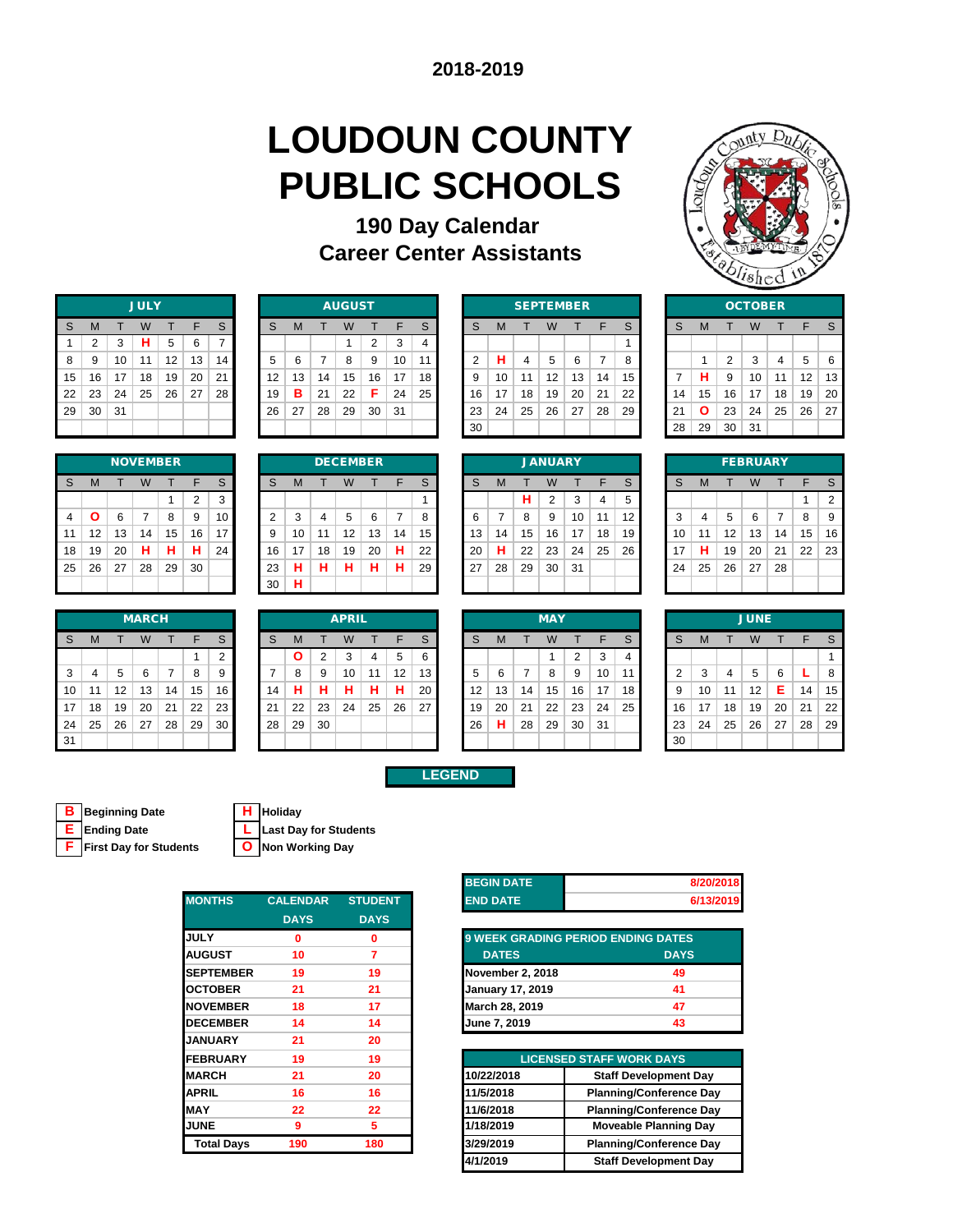# **LOUDOUN COUNTY PUBLIC SCHOOLS**



| <b>192 Day Calendar</b>                        |  |  |  |  |  |  |  |  |
|------------------------------------------------|--|--|--|--|--|--|--|--|
| <b>Health Clinic Specialists, School Nurse</b> |  |  |  |  |  |  |  |  |
| <b>Assistants &amp; School Nurses</b>          |  |  |  |  |  |  |  |  |

| <b>JULY</b> |                |    |    |    |    |    |  |  |
|-------------|----------------|----|----|----|----|----|--|--|
| S           | M              | т  | W  | т  | F  | S  |  |  |
| 1           | $\overline{2}$ | 3  | н  | 5  | 6  | 7  |  |  |
| 8           | 9              | 10 | 11 | 12 | 13 | 14 |  |  |
| 15          | 16             | 17 | 18 | 19 | 20 | 21 |  |  |
| 22          | 23             | 24 | 25 | 26 | 27 | 28 |  |  |
| 29          | 30             | 31 |    |    |    |    |  |  |
|             |                |    |    |    |    |    |  |  |

|    | ◠<br>ے | 3  | н  | 5               | 6  |    |    |    |    |                 | 2  | 3  |    |    |    |    |                |    |    |                 |    |    |    |                 |    |    |    |
|----|--------|----|----|-----------------|----|----|----|----|----|-----------------|----|----|----|----|----|----|----------------|----|----|-----------------|----|----|----|-----------------|----|----|----|
| 8  |        | 10 | 11 | 12              | 13 | 14 | 5  | 6  |    | 8               | 9  | 10 | 11 |    | н  | 4  | 5              | 6  |    | 8               |    |    | 2  | 3               | 4  | 5  | -6 |
| 15 | 16     | 17 | 18 | 19              | 20 | 21 | 12 | 13 | в  | 15              | 16 | 17 | 18 |    | 10 | 11 | 12             | 13 | 14 | 15 <sub>1</sub> |    | н  | 9  | 10              | 11 | 12 | 13 |
| 22 | 23     | 24 | 25 | 26              | 27 | 28 | 19 | 20 | 21 | 22              | Е  | 24 | 25 | 16 | 17 | 18 | 19             | 20 | 21 | 22              | 14 | 15 | 16 | 17              | 18 | 19 | 20 |
| 29 | 30     | 31 |    |                 |    |    | 26 | 27 | 28 | 29              | 30 | 31 |    | 23 | 24 | 25 | 26             | 27 | 28 | 29              | 21 | O  | 23 | 24              | 25 | 26 | 27 |
|    |        |    |    |                 |    |    |    |    |    |                 |    |    |    | 30 |    |    |                |    |    |                 | 28 | 29 | 30 | ∣ 31            |    |    |    |
|    |        |    |    |                 |    |    |    |    |    |                 |    |    |    |    |    |    |                |    |    |                 |    |    |    |                 |    |    |    |
|    |        |    |    | <b>NOVEMBER</b> |    |    |    |    |    | <b>DECEMBER</b> |    |    |    |    |    |    | <b>JANUARY</b> |    |    |                 |    |    |    | <b>FEBRUARY</b> |    |    |    |
|    |        |    |    |                 |    |    |    |    |    |                 |    |    |    |    |    |    |                |    |    |                 |    |    |    |                 |    |    |    |

|      |                 |     | JULY |    |    |    |    |    |    | <b>AUGUST</b> |    |    |                 |    |    |    | <b>SEPIEMBER</b> |    |    |    |    |              |         | <b>OCTOBER</b> |    |                   |                |
|------|-----------------|-----|------|----|----|----|----|----|----|---------------|----|----|-----------------|----|----|----|------------------|----|----|----|----|--------------|---------|----------------|----|-------------------|----------------|
| S.   | M               |     | W    |    | F  | S  | S  | М  |    | W             |    |    | S.              |    | M  |    | W                |    |    | S  | S  | М            |         | W              |    |                   |                |
|      | 2               | 3   | н    | 5  | 6  |    |    |    |    |               | 2  | 3  | 4               |    |    |    |                  |    |    |    |    |              |         |                |    |                   |                |
| 8    | -9              | 10  | 11   | 12 | 13 | 14 | 5  | 6  |    | 8             | 9  | 10 | 11              |    | н  | 4  | 5                | 6  |    | 8  |    |              | 2       | 3              | 4  | 5                 | 6              |
| 15 I | 16              | 17  | 18   | 19 | 20 | 21 | 12 | 13 | в  | 15            | 16 | 17 | 18 <sup>1</sup> | 9  | 10 | 11 | 12               | 13 | 14 | 15 |    | н            | 9       | 10             | 11 | $12 \overline{ }$ | $\overline{1}$ |
| 22   | 23              | 24  | 25   | 26 | 27 | 28 | 19 | 20 | 21 | 22            | F  | 24 | 25              | 16 | 17 | 18 | 19               | 20 | 21 | 22 | 14 | 15           | 16      | 17             | 18 | 19                | $\overline{2}$ |
| 29   | 30 <sup>1</sup> | -31 |      |    |    |    | 26 | 27 | 28 | 29            | 30 | 31 |                 | 23 | 24 | 25 | 26               | 27 | 28 | 29 | 21 | $\mathbf{o}$ | 23      | 24             | 25 | 26                | $\overline{2}$ |
|      |                 |     |      |    |    |    |    |    |    |               |    |    |                 | 30 |    |    |                  |    |    |    | 28 | 29           | 30   31 |                |    |                   |                |
|      |                 |     |      |    |    |    |    |    |    |               |    |    |                 |    |    |    |                  |    |    |    |    |              |         |                |    |                   |                |

|    | <b>JULY</b> |    |    |    |                 |    |    | <b>AUGUST</b> |    |    |    |    |    |    |    | <b>SEPTEMBER</b> |    |    |    |    |    | <b>OCTOBER</b> |    |
|----|-------------|----|----|----|-----------------|----|----|---------------|----|----|----|----|----|----|----|------------------|----|----|----|----|----|----------------|----|
| W  |             |    | F  | S  | S               | М  |    | W             |    |    | S  | S  | M  |    | W  |                  |    | S  | S  | M  |    | W              |    |
|    | н           | 5  | 6  |    |                 |    |    |               | ⌒  | 3  | 4  |    |    |    |    |                  |    |    |    |    |    |                |    |
| 11 |             | 12 | 13 | 14 | 5               | 6  |    | 8             | 9  | 10 | 11 | ົ  | н  |    | 5  | 6                | 7  | 8  |    |    | っ  | 3              | 4  |
|    | 18          | 19 | 20 | 21 | 12 <sup>2</sup> | 13 | в  | 15            | 16 | 17 | 18 | 9  | 10 |    | 12 | 13               | 14 | 15 |    | н  | 9  | 10             | 11 |
|    | 25          | 26 | 27 | 28 | 19              | 20 | 21 | 22            | F  | 24 | 25 | 16 | 17 | 18 | 19 | 20               | 21 | 22 | 14 | 15 | 16 | 17             | 18 |
|    |             |    |    |    | 26              | 27 | 28 | 29            | 30 | 31 |    | 23 | 24 | 25 | 26 | 27               | 28 | 29 | 21 | Ο  | 23 | 24             | 25 |
|    |             |    |    |    |                 |    |    |               |    |    |    | 30 |    |    |    |                  |    |    | 28 | 29 | 30 | 31             |    |
|    |             |    |    |    |                 |    |    |               |    |    |    |    |    |    |    |                  |    |    |    |    |    |                |    |

|                |    |    | <b>OCTOBER</b> |    |    |    |
|----------------|----|----|----------------|----|----|----|
| S              | M  | T  | W              | T  | F  | S  |
|                |    |    |                |    |    |    |
|                | 1  | 2  | 3              | 4  | 5  | 6  |
| $\overline{7}$ | н  | 9  | 10             | 11 | 12 | 13 |
| 14             | 15 | 16 | 17             | 18 | 19 | 20 |
| 21             | Ο  | 23 | 24             | 25 | 26 | 27 |
| 28             | 29 | 30 | 31             |    |    |    |

|    |    |    | <b>NOVEMBER</b> |    |                |    |
|----|----|----|-----------------|----|----------------|----|
| S  | M  | т  | W               |    | F              | S  |
|    |    |    |                 | 1  | $\overline{2}$ | 3  |
| 4  | 5  | 6  | 7               | 8  | 9              | 10 |
| 11 | 12 | 13 | 14              | 15 | 16             | 17 |
| 18 | 19 | 20 | н               | н  | н              | 24 |
| 25 | 26 | 27 | 28              | 29 | 30             |    |
|    |    |    |                 |    |                |    |

|     |    |    | <b>MARCH</b> |     |    |    |    |    |    | <b>APRIL</b> |    |    |    |    |    |    | <b>MAY</b> |    |    |    |
|-----|----|----|--------------|-----|----|----|----|----|----|--------------|----|----|----|----|----|----|------------|----|----|----|
| i S | M  |    | W            |     | F  | S  | S  | м  |    | W            |    | F  | S  | S  | M  |    | W          |    | E  |    |
|     |    |    |              |     |    | っ  |    |    | っ  | 3            | 4  | 5  | 6  |    |    |    |            | 2  | 3  | 4  |
| 3   | 4  | 5  | 6            |     | 8  | 9  |    | 8  | 9  | 10           | 11 | 12 | 13 | 5  | 6  | -  | 8          | 9  | 10 | 11 |
| 10  |    | 12 | 13           | 14. | 15 | 16 | 14 | н  | н  | н            | н  | н  | 20 | 12 | 13 | 14 | 15         | 16 | 17 | 18 |
| 17  | 18 | 19 | 20           | 21  | 22 | 23 | 21 | 22 | 23 | 24           | 25 | 26 | 27 | 19 | 20 | 21 | 22         | 23 | 24 | 25 |
| 24  | 25 | 26 | 27           | 28  | 29 | 30 | 28 | 29 | 30 |              |    |    |    | 26 | н  | 28 | 29         | 30 | 31 |    |
| 31  |    |    |              |     |    |    |    |    |    |              |    |    |    |    |    |    |            |    |    |    |

| 11 | 12 | 13 | 14           | 15 | 16 | 17             | 9  | 10           | 11 | 12           | 13 | 14 | 15 | 13 | 14 | 15 | 16         | 17 | <b>MP</b> | 19 | 10 | 11 | 12 | 13          | 14 |
|----|----|----|--------------|----|----|----------------|----|--------------|----|--------------|----|----|----|----|----|----|------------|----|-----------|----|----|----|----|-------------|----|
| 18 | 19 | 20 | н            | н  | н  | 24             | 16 | 17           | 18 | 19           | 20 | н  | 22 | 20 | н  | 22 | 23         | 24 | 25        | 26 | 17 | н  | 19 | 20          | 21 |
| 25 | 26 | 27 | 28           | 29 | 30 |                | 23 | н            | н  | н            | н  | н  | 29 | 27 | 28 | 29 | 30         | 31 |           |    | 24 | 25 | 26 | 27          | 28 |
|    |    |    |              |    |    |                | 30 | н            |    |              |    |    |    |    |    |    |            |    |           |    |    |    |    |             |    |
|    |    |    |              |    |    |                |    |              |    |              |    |    |    |    |    |    |            |    |           |    |    |    |    |             |    |
|    |    |    |              |    |    |                |    |              |    |              |    |    |    |    |    |    |            |    |           |    |    |    |    |             |    |
|    |    |    | <b>MARCH</b> |    |    |                |    |              |    | <b>APRIL</b> |    |    |    |    |    |    | <b>MAY</b> |    |           |    |    |    |    | <b>JUNE</b> |    |
| S  | м  |    | W            |    | F  | S              | S  | M            |    | W            |    | F  | S  | S  | M  |    | W          |    | F         | S  | S  | M  |    | W           |    |
|    |    |    |              |    |    | $\overline{2}$ |    | $\mathbf{o}$ | 2  | 3            | 4  | 5  | 6  |    |    |    |            | 2  | 3         | 4  |    |    |    |             |    |
| 3  | 4  | 5  | 6            |    | 8  | 9              |    | 8            | 9  | 10           | 11 | 12 | 13 | 5  | 6  | 7  | 8          | 9  | 10        | 11 | 2  | 3  | 4  | 5           | 6  |
| 10 | 11 | 12 | 13           | 14 | 15 | 16             | 14 | н            | н  | н            | н  | н  | 20 | 12 | 13 | 14 | 15         | 16 | 17        | 18 | 9  | 10 | Е  | 12          | 13 |

|                |    |    |    | <b>NOVEMBER</b> |    |    |    |    |    | <b>DECEMBER</b> |         |    |    |    |    |    | <b>JANUARY</b> |     |           |    |    |    |    | <b>FEBRUARY</b> |    |    |                |
|----------------|----|----|----|-----------------|----|----|----|----|----|-----------------|---------|----|----|----|----|----|----------------|-----|-----------|----|----|----|----|-----------------|----|----|----------------|
| <sub>S</sub>   | M  |    | W  |                 | E  | S  | S  | м  |    | W               |         | F  | S  | S  | M  |    | W              |     |           | S  | S  | M  |    |                 |    | Ε. |                |
|                |    |    |    |                 | ◠  | 3  |    |    |    |                 |         |    |    |    |    | н  | 2              | 3   | 4         | 5  |    |    |    |                 |    |    | $\overline{2}$ |
| $\overline{4}$ | 5  | 6  |    | 8               | 9  | 10 | ◠  | 3  | 4  | 5               | 6       |    | 8  |    |    | 8  | 9              | 10  | 11        | 12 | 3  | 4  | 5  | 6               |    | 8  | 9              |
| 11             | 12 | 13 | 14 | 15              | 16 | 17 | 9  | 10 | 11 | 12              | 13      | 14 | 15 | 13 | 14 | 15 | 16             | 17  | <b>MP</b> | 19 | 10 | 11 | 12 | 13              | 14 | 15 | 16             |
| 18             | 19 | 20 | н  | н               | н  | 24 | 16 | 17 | 18 | 19              | 20      | н  | 22 | 20 | н  | 22 | 23             | 24  | 25        | 26 | 17 | н  | 19 | 20              | 21 | 22 | 23             |
| 25             | 26 | 27 | 28 | 29              | 30 |    | 23 | н  | н  | н               | л<br>п. | н  | 29 | 27 | 28 | 29 | 30             | -31 |           |    | 24 | 25 | 26 | 27              | 28 |    |                |
|                |    |    |    |                 |    |    | 30 | н  |    |                 |         |    |    |    |    |    |                |     |           |    |    |    |    |                 |    |    |                |
|                |    |    |    |                 |    |    |    |    |    |                 |         |    |    |    |    |    |                |     |           |    |    |    |    |                 |    |    |                |

|    |    |    | <b>FEBRUARY</b> |    |    |                |
|----|----|----|-----------------|----|----|----------------|
| S  | M  | т  | W               | т  | F  | S              |
|    |    |    |                 |    | 1  | $\overline{2}$ |
| 3  | 4  | 5  | 6               | 7  | 8  | 9              |
| 10 | 11 | 12 | 13              | 14 | 15 | 16             |
| 17 | н  | 19 | 20              | 21 | 22 | 23             |
| 24 | 25 | 26 | 27              | 28 |    |                |
|    |    |    |                 |    |    |                |

|    |    |    | <b>MARCH</b> |    |    |          |    |              |                | <b>APRIL</b> |    |    |    |                   |    |    | <b>MAY</b> |                 |     |    |        |    |    | <b>JUNE</b>       |    |    |    |
|----|----|----|--------------|----|----|----------|----|--------------|----------------|--------------|----|----|----|-------------------|----|----|------------|-----------------|-----|----|--------|----|----|-------------------|----|----|----|
| S  | M  |    | W            |    | Е  | S        | S  | м            |                | W            |    | F  | S. | S.                | M  |    | W          |                 |     | S  | S      | м  |    |                   |    |    |    |
|    |    |    |              |    |    | $\Omega$ |    | $\mathbf{o}$ | $\overline{2}$ | 3            | 4  | 5  | 6  |                   |    |    |            | ◠               | 3   |    |        |    |    |                   |    |    |    |
| 3  | 4  | 5  | 6            | 7  | 8  | 9        |    | 8            | 9              | 10           | 11 | 12 | 13 |                   | 6  |    | 8          | 9               | 10  | 11 | $\sim$ | 3  | 4  | 5                 | 6  |    | 8  |
| 10 | 11 | 12 | 13           | 14 | 15 | 16       | 14 | н            | н              | н            | н  | н  | 20 | $12 \overline{ }$ | 13 | 14 | 15         | 16              | 17  | 18 | 9      | 10 | Е  | $12 \overline{ }$ | 13 | 14 | 15 |
| 17 | 18 | 19 | 20           | 21 | 22 | 23       | 21 | 22           | 23             | 24           | 25 | 26 | 27 | 19                | 20 | 21 | 22         | 23 <sub>1</sub> | 24  | 25 | 16     | 17 | 18 | 19                | 20 | 21 | 22 |
| 24 | 25 | 26 | 27           | 28 | 29 | 30       | 28 | 29           | 30             |              |    |    |    | 26                | н  | 28 | 29         | 30              | -31 |    | 23     | 24 | 25 | 26                | 27 | 28 | 29 |
| 31 |    |    |              |    |    |          |    |              |                |              |    |    |    |                   |    |    |            |                 |     |    | 30     |    |    |                   |    |    |    |

|    |    |    | <b>MAY</b> |                |    |   |
|----|----|----|------------|----------------|----|---|
| S  | М  | т  | W          | т              | F  |   |
|    |    |    | 1          | $\overline{2}$ | 3  |   |
| 5  | 6  | 7  | 8          | 9              | 10 |   |
| 12 | 13 | 14 | 15         | 16             | 17 | ł |
| 19 | 20 | 21 | 22         | 23             | 24 | í |
| 26 | н  | 28 | 29         | 30             | 31 |   |
|    |    |    |            |                |    |   |

|                |    |    | <b>JUNE</b> |    |    |    |
|----------------|----|----|-------------|----|----|----|
| S              | M  | т  | W           | T  | F  | S  |
|                |    |    |             |    |    | 1  |
| $\overline{2}$ | 3  | 4  | 5           | 6  | L  | 8  |
| 9              | 10 | E  | 12          | 13 | 14 | 15 |
| 16             | 17 | 18 | 19          | 20 | 21 | 22 |
| 23             | 24 | 25 | 26          | 27 | 28 | 29 |
| 30             |    |    |             |    |    |    |

**B Beginning Date H Holiday O Non Working Day E Ending Date L** Last Day for Students<br> **F** First Day for Students **MP** Moveable Planning/Re **F First Day for Students MP Moveable Planning/Records/Conference Day for Licensed Staff**

|                   |                 |                | שומש ווטש               |                                           |
|-------------------|-----------------|----------------|-------------------------|-------------------------------------------|
| <b>MONTHS</b>     | <b>CALENDAR</b> | <b>STUDENT</b> | <b>END DATE</b>         |                                           |
|                   | <b>DAYS</b>     | <b>DAYS</b>    |                         |                                           |
| <b>JULY</b>       | 0               | 0              |                         | <b>9 WEEK GRADING PERIOD ENDING DATES</b> |
| <b>AUGUST</b>     | 14              | $\overline{7}$ | <b>DATES</b>            | <b>DAYS</b>                               |
| <b>SEPTEMBER</b>  | 19              | 19             | November 2, 2018        | 49                                        |
| <b>OCTOBER</b>    | 21              | 21             | <b>January 17, 2019</b> | 41                                        |
| <b>NOVEMBER</b>   | 19              | 17             | March 28, 2019          | 47                                        |
| <b>DECEMBER</b>   | 14              | 14             | June 7, 2019            | 43                                        |
| <b>JANUARY</b>    | 20              | 20             |                         |                                           |
| <b>FEBRUARY</b>   | 19              | 19             |                         | <b>LICENSED STAFF WORK DAYS</b>           |
| <b>MARCH</b>      | 21              | 20             | 10/22/2018              | <b>Staff Development</b>                  |
| <b>APRIL</b>      | 16              | 16             | 11/5/2018               | Planning/Conference                       |
| <b>MAY</b>        | 22              | 22             | 11/6/2018               | <b>Planning/Conference</b>                |
| <b>JUNE</b>       | 7               | 5              | 1/18/2019               | <b>Moveable Planning</b>                  |
| <b>Total Days</b> | 192             | 180            | 3/29/2019               | Planning/Conference                       |
|                   |                 |                | 4/1/2019                | <b>Staff Development</b>                  |

| <b>BEGIN DATE</b> | 8/14/2018 |
|-------------------|-----------|
| <b>END DATE</b>   | 6/11/2019 |

| <b>9 WEEK GRADING PERIOD ENDING DATES</b> |             |
|-------------------------------------------|-------------|
| <b>DATES</b>                              | <b>DAYS</b> |
| November 2, 2018                          | 49          |
| <b>January 17, 2019</b>                   | 41          |
| March 28, 2019                            | 47          |
| June 7, 2019                              | 43          |

| <b>EBRUARY</b>    | 19  | 19  |            | <b>LICENSED STAFF WORK DAYS</b> |
|-------------------|-----|-----|------------|---------------------------------|
| <b>ARCH</b>       | 21  | 20  | 10/22/2018 | <b>Staff Development Day</b>    |
| PRIL              | 16  | 16  | 11/5/2018  | <b>Planning/Conference Day</b>  |
| AY                | 22  | 22  | 11/6/2018  | <b>Planning/Conference Day</b>  |
| JNE               |     | 5   | 1/18/2019  | <b>Moveable Planning Day</b>    |
| <b>Total Days</b> | 192 | 180 | 3/29/2019  | <b>Planning/Conference Day</b>  |
|                   |     |     | 4/1/2019   | <b>Staff Development Day</b>    |
|                   |     |     |            |                                 |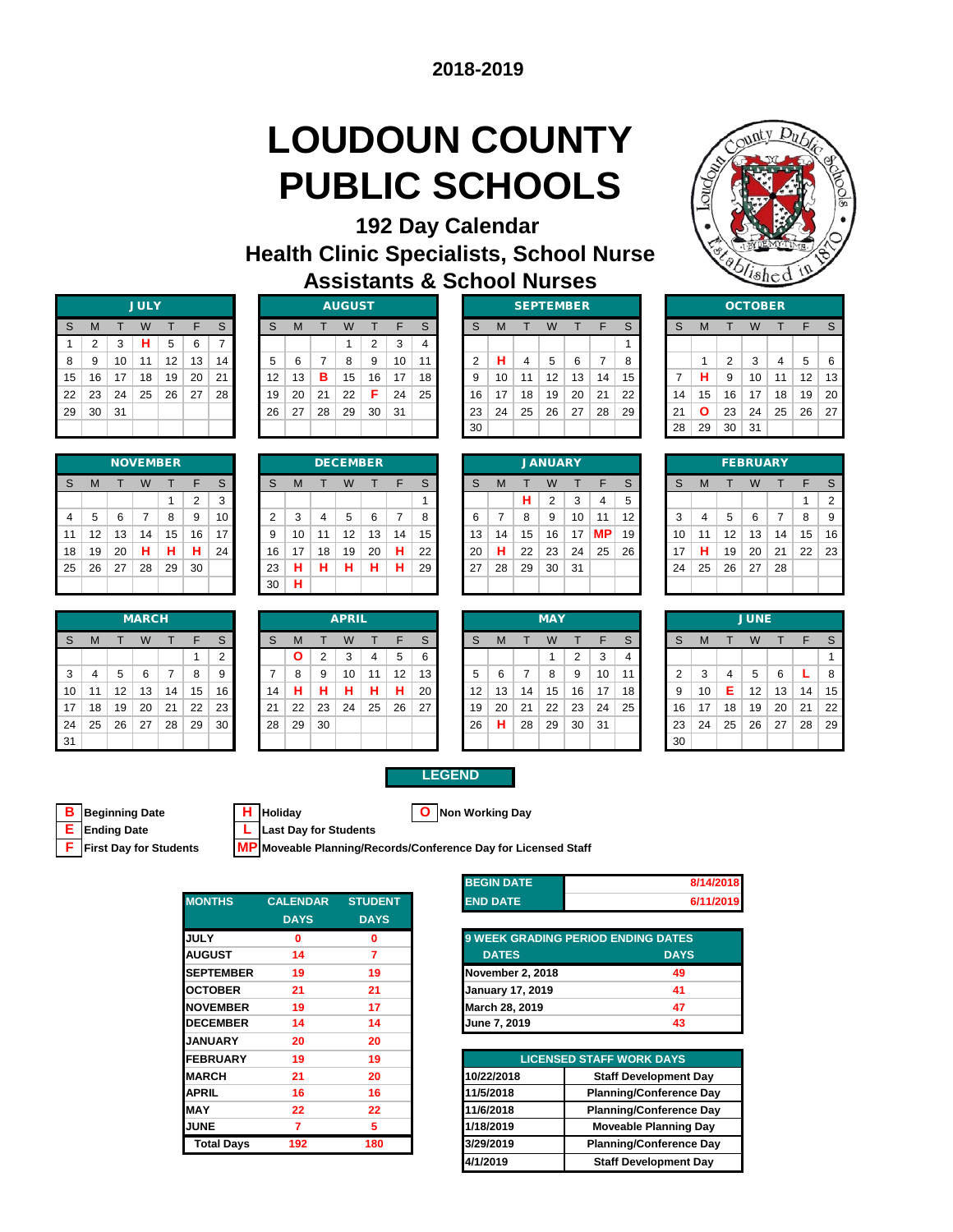# **LOUDOUN COUNTY PUBLIC SCHOOLS**

### **Safety & Security Specialists 194 Day Calendar**



|    | <b>JULY</b>    |    |    |    |    |    |  |  |  |  |  |  |  |  |  |
|----|----------------|----|----|----|----|----|--|--|--|--|--|--|--|--|--|
| S  | M              | т  | W  | т  | F  | S  |  |  |  |  |  |  |  |  |  |
| 1  | $\overline{2}$ | 3  | н  | 5  | 6  | 7  |  |  |  |  |  |  |  |  |  |
| 8  | 9              | 10 | 11 | 12 | 13 | 14 |  |  |  |  |  |  |  |  |  |
| 15 | 16             | 17 | 18 | 19 | 20 | 21 |  |  |  |  |  |  |  |  |  |
| 22 | 23             | 24 | 25 | 26 | 27 | 28 |  |  |  |  |  |  |  |  |  |
| 29 | 30             | 31 |    |    |    |    |  |  |  |  |  |  |  |  |  |
|    |                |    |    |    |    |    |  |  |  |  |  |  |  |  |  |

|                         | <b>NOVEMBER</b> |    |    |    |                |    |  |  |  |  |  |  |  |  |  |
|-------------------------|-----------------|----|----|----|----------------|----|--|--|--|--|--|--|--|--|--|
| S                       | M               | т  | W  | т  | F              | S  |  |  |  |  |  |  |  |  |  |
|                         |                 |    |    | 1  | $\overline{2}$ | 3  |  |  |  |  |  |  |  |  |  |
| $\overline{\mathbf{4}}$ | 5               | 6  | 7  | 8  | 9              | 10 |  |  |  |  |  |  |  |  |  |
| 11                      | 12              | 13 | 14 | 15 | 16             | 17 |  |  |  |  |  |  |  |  |  |
| 18                      | 19              | 20 | н  | н  | н              | 24 |  |  |  |  |  |  |  |  |  |
| 25                      | 26              | 27 | 28 | 29 | 30             |    |  |  |  |  |  |  |  |  |  |
|                         |                 |    |    |    |                |    |  |  |  |  |  |  |  |  |  |

|              |    |    | <b>MARCH</b> |    |    |    |  |  |  |  |
|--------------|----|----|--------------|----|----|----|--|--|--|--|
| <sub>S</sub> | M  |    | W            |    | ⊏  | S  |  |  |  |  |
|              |    |    |              |    |    | ◠  |  |  |  |  |
| 3            |    | 5  | 6            |    | 8  | 9  |  |  |  |  |
| 10           | 11 | 12 | 13           | 14 | 15 | 16 |  |  |  |  |
| 17           | 18 | 19 | 20           | 21 | 22 | 23 |  |  |  |  |
| 24           | 25 | 26 | 27           | 28 | 29 | 30 |  |  |  |  |
| 31           |    |    |              |    |    |    |  |  |  |  |

|    |    |    | <b>JULY</b> |    |    |    |    |    |    | <b>AUGUST</b> |    |    |        |    |    | <b>SEPTEMBER</b> |    |    |    |     |    | <b>OCTOBER</b> |    |     |    |    |    |  |  |
|----|----|----|-------------|----|----|----|----|----|----|---------------|----|----|--------|----|----|------------------|----|----|----|-----|----|----------------|----|-----|----|----|----|--|--|
| S  | м  |    | W           |    | F  | S  | S  | M  |    | W             |    | F  | $\sim$ |    | M  |                  |    |    |    | S   | S  | M              |    |     |    |    |    |  |  |
|    |    | 3  | н           | 5  | 6  |    |    |    |    |               | ົ  | 3  |        |    |    |                  |    |    |    |     |    |                |    |     |    |    |    |  |  |
| 8  | 9  | 10 | 11          | 12 | 13 | 14 | 5  | 6  | ⇁  | 8             | 9  | 10 | 11     |    | н  | 4                | 5  | 6  |    |     |    |                | 2  | 3   | 4  | 5  | 6  |  |  |
| 15 | 16 | 17 | 18          | 19 | 20 | 21 | 12 | в  | 14 | 15            | 16 | 17 | 18     | 9  | 10 | 11               | 12 | 13 | 14 | 15  |    | н              | 9  | 10  | 11 | 12 | 13 |  |  |
| 22 | 23 | 24 | 25          | 26 | 27 | 28 | 19 | 20 | 21 | 22            | Е  | 24 | 25     | 16 | 17 | 18               | 19 | 20 | 21 | 22  | 14 | 15             | 16 | 17  | 18 | 19 | 20 |  |  |
| 29 | 30 | 31 |             |    |    |    | 26 | 27 | 28 | 29            | 30 | 31 |        | 23 | 24 | 25               | 26 | 27 | 28 | -29 | 21 | Ο              | 23 | 24  | 25 | 26 | 27 |  |  |
|    |    |    |             |    |    |    |    |    |    |               |    |    |        | 30 |    |                  |    |    |    |     | 28 | 29             | 30 | -31 |    |    |    |  |  |

|    |    | <b>SEPTEMBER</b> |    |    |    | <b>OCTO</b> |    |    |    |    |
|----|----|------------------|----|----|----|-------------|----|----|----|----|
| S  | M  | т                | W  | т  | S  |             | W  |    |    |    |
|    |    |                  |    |    |    |             |    |    |    |    |
| 2  | н  | 4                | 5  | 6  |    | 8           |    | 1  | 2  | 3  |
| 9  | 10 | 11               | 12 | 13 | 14 | 15          | 7  | н  | 9  | 10 |
| 16 | 17 | 18               | 19 | 20 | 21 | 22          | 14 | 15 | 16 | 17 |
| 23 | 24 | 25               | 26 | 27 | 28 | 29          | 21 | Ο  | 23 | 24 |
| 30 |    |                  |    |    |    |             | 28 | 29 | 30 | 31 |
|    |    |                  |    |    |    |             |    |    |    |    |

|                |    |    | <b>OCTOBER</b> |    |    |    |
|----------------|----|----|----------------|----|----|----|
| S              | M  | т  | W              | т  | F  | S  |
|                |    |    |                |    |    |    |
|                | 1  | 2  | 3              | 4  | 5  | 6  |
| $\overline{7}$ | н  | 9  | 10             | 11 | 12 | 13 |
| 14             | 15 | 16 | 17             | 18 | 19 | 20 |
| 21             | Ο  | 23 | 24             | 25 | 26 | 27 |
| 28             | 29 | 30 | 31             |    |    |    |
|                |    |    |                |    |    |    |

|                | <b>NOVEMBER</b> |    |    |    |          |    |  | <b>DECEMBER</b> |    |    |    |        |        |    |  | <b>JANUARY</b> |    |    |    |    |    |    | <b>FEBRUARY</b> |    |    |    |    |    |                |
|----------------|-----------------|----|----|----|----------|----|--|-----------------|----|----|----|--------|--------|----|--|----------------|----|----|----|----|----|----|-----------------|----|----|----|----|----|----------------|
| S              | м               |    | w  |    | E        | S  |  | S               | м  |    | W  |        | F      | ົ  |  |                | M  |    | W  |    |    | S  | S               | M  |    |    |    | F  |                |
|                |                 |    |    |    | $\Omega$ | 3  |  |                 |    |    |    |        |        |    |  |                |    | н  | 2  | 3  | 4  | 5  |                 |    |    |    |    |    | $\overline{2}$ |
| $\overline{4}$ | 5               | 6  |    | 8  | 9        | 10 |  | ◠               | 3  | 4  | 5  | 6      |        |    |  |                |    | 8  | 9  | 10 |    | 12 | ີ<br>ъ          | 4  | 5  | 6  |    | 8  | 9              |
| 11             | 12              | 13 | 14 | 15 | 16       | 17 |  | 9               | 10 | 11 | 12 | 13     | 14     | 15 |  | 13             | 14 | 15 | 16 | 17 | 18 | 19 | 10              | 1  | 12 | 13 | 14 | 15 | 16             |
| 18             | 19              | 20 | н  | н  | п        | 24 |  | 16              | 17 | 18 | 19 | 20     | н      | 22 |  | 20             | н  | 22 | 23 | 24 | 25 | 26 | 17              | н  | 19 | 20 | 21 | 22 | 23             |
| 25             | 26              | 27 | 28 | 29 | 30       |    |  | 23              | н  | н  | н  | п<br>ы | ш<br>п | 29 |  | 27             | 28 | 29 | 30 | 31 |    |    | 24              | 25 | 26 | 27 | 28 |    |                |
|                |                 |    |    |    |          |    |  | 30              | н  |    |    |        |        |    |  |                |    |    |    |    |    |    |                 |    |    |    |    |    |                |

|    | <b>JANUARY</b> |    |                |    |    |    |  |  |  |  |  |  |  |  |  |
|----|----------------|----|----------------|----|----|----|--|--|--|--|--|--|--|--|--|
| S  | M              | т  | W              | т  | F  | S  |  |  |  |  |  |  |  |  |  |
|    |                | н  | $\overline{2}$ | 3  | 4  | 5  |  |  |  |  |  |  |  |  |  |
| 6  | 7              | 8  | 9              | 10 | 11 | 12 |  |  |  |  |  |  |  |  |  |
| 13 | 14             | 15 | 16             | 17 | 18 | 19 |  |  |  |  |  |  |  |  |  |
| 20 | н              | 22 | 23             | 24 | 25 | 26 |  |  |  |  |  |  |  |  |  |
| 27 | 28             | 29 | 30             | 31 |    |    |  |  |  |  |  |  |  |  |  |
|    |                |    |                |    |    |    |  |  |  |  |  |  |  |  |  |

|    | <b>FEBRUARY</b> |    |    |    |    |                |  |  |  |  |  |  |  |  |  |
|----|-----------------|----|----|----|----|----------------|--|--|--|--|--|--|--|--|--|
| S  | M               | т  | W  | F  | S  |                |  |  |  |  |  |  |  |  |  |
|    |                 |    |    |    | 1  | $\overline{2}$ |  |  |  |  |  |  |  |  |  |
| 3  | $\overline{4}$  | 5  | 6  | 7  | 8  | 9              |  |  |  |  |  |  |  |  |  |
| 10 | 11              | 12 | 13 | 14 | 15 | 16             |  |  |  |  |  |  |  |  |  |
| 17 | н               | 19 | 20 | 21 | 22 | 23             |  |  |  |  |  |  |  |  |  |
| 24 | 25              | 26 | 27 | 28 |    |                |  |  |  |  |  |  |  |  |  |
|    |                 |    |    |    |    |                |  |  |  |  |  |  |  |  |  |

| <b>MARCH</b> |    |    |    |    |    |    |    |              |    | <b>APRIL</b> |    |    |    | <b>MAY</b>        |    |    |    |    |     |    |  | <b>JUNE</b> |    |    |                   |    |    |    |  |
|--------------|----|----|----|----|----|----|----|--------------|----|--------------|----|----|----|-------------------|----|----|----|----|-----|----|--|-------------|----|----|-------------------|----|----|----|--|
| S            | M  |    | W  |    | Е  | S  | S  | м            |    | W            |    | F  | S. | S                 | M  |    | W  |    |     | S  |  | S           | M  |    |                   |    |    |    |  |
|              |    |    |    |    |    | ◠  |    | $\mathbf{o}$ | 2  | 3            | 4  | 5  | 6  |                   |    |    |    | ◠  | 3   |    |  |             |    |    |                   |    |    |    |  |
| 3            | 4  | 5  | 6  | 7  | 8  | 9  |    | 8            | 9  | 10           | 11 | 12 | 13 |                   | 6  |    | 8  | 9  | 10  | 11 |  | $\sim$      | 3  | 4  | 5                 | 6  |    | 8  |  |
| 10           | 11 | 12 | 13 | 14 | 15 | 16 | 14 | н            | н  | н            | н  | н  | 20 | $12 \overline{ }$ | 13 | 14 | 15 | 16 | 17  | 18 |  | 9           | 10 | Е  | $12 \overline{ }$ | 13 | 14 | 15 |  |
| 17           | 18 | 19 | 20 | 21 | 22 | 23 | 21 | 22           | 23 | 24           | 25 | 26 | 27 | 19                | 20 | 21 | 22 | 23 | 24  | 25 |  | 16          | 17 | 18 | 19                | 20 | 21 | 22 |  |
| 24           | 25 | 26 | 27 | 28 | 29 | 30 | 28 | 29           | 30 |              |    |    |    | 26                | н  | 28 | 29 | 30 | -31 |    |  | 23          | 24 | 25 | 26                | 27 | 28 | 29 |  |
| 31           |    |    |    |    |    |    |    |              |    |              |    |    |    |                   |    |    |    |    |     |    |  | 30          |    |    |                   |    |    |    |  |

|    |    |    | <b>MAY</b> |                |    |   |
|----|----|----|------------|----------------|----|---|
| S  | M  | т  | W          | т              | F  |   |
|    |    |    | 1          | $\overline{2}$ | 3  |   |
| 5  | 6  | 7  | 8          | 9              | 10 | í |
| 12 | 13 | 14 | 15         | 16             | 17 | í |
| 19 | 20 | 21 | 22         | 23             | 24 | ź |
| 26 | н  | 28 | 29         | 30             | 31 |   |
|    |    |    |            |                |    |   |

| <b>JUNE</b>    |    |    |    |    |    |    |  |  |  |  |  |  |  |  |
|----------------|----|----|----|----|----|----|--|--|--|--|--|--|--|--|
| S              | M  | т  | W  | т  | F  | S  |  |  |  |  |  |  |  |  |
|                |    |    |    |    |    | 1  |  |  |  |  |  |  |  |  |
| $\overline{2}$ | 3  | 4  | 5  | 6  | L  | 8  |  |  |  |  |  |  |  |  |
| 9              | 10 | E  | 12 | 13 | 14 | 15 |  |  |  |  |  |  |  |  |
| 16             | 17 | 18 | 19 | 20 | 21 | 22 |  |  |  |  |  |  |  |  |
| 23             | 24 | 25 | 26 | 27 | 28 | 29 |  |  |  |  |  |  |  |  |
| 30             |    |    |    |    |    |    |  |  |  |  |  |  |  |  |

### **LEGEND**

**B** Beginning Date

| <b>B</b> Beginning Date         | <b>H</b> Holiday               |
|---------------------------------|--------------------------------|
| <b>E</b> Ending Date            | <b>L</b> Last Day for Students |
| <b>F</b> First Day for Students | <b>O</b> Non Working Day       |

**F First Day for Students O Non Working Day**

| <b>MONTHS</b>     | <b>CALENDAR</b> | <b>STUDENT</b> | <b>END DATE</b>         |                                           |
|-------------------|-----------------|----------------|-------------------------|-------------------------------------------|
|                   | <b>DAYS</b>     | <b>DAYS</b>    |                         |                                           |
| <b>JULY</b>       | n               | Ω              |                         | <b>9 WEEK GRADING PERIOD ENDING DATES</b> |
| <b>AUGUST</b>     | 15              | 7              | <b>DATES</b>            | <b>DAYS</b>                               |
| <b>SEPTEMBER</b>  | 19              | 19             | November 2, 2018        |                                           |
| <b>OCTOBER</b>    | 21              | 21             | <b>January 17, 2019</b> |                                           |
| <b>NOVEMBER</b>   | 19              | 17             | March 28, 2019          |                                           |
| <b>DECEMBER</b>   | 14              | 14             | June 7, 2019            |                                           |
| <b>JANUARY</b>    | 21              | 20             |                         |                                           |
| <b>FEBRUARY</b>   | 19              | 19             |                         | <b>LICENSED STAFF WORK DAYS</b>           |
| <b>MARCH</b>      | 21              | 20             | 10/22/2018              | <b>Staff Development</b>                  |
| <b>APRIL</b>      | 16              | 16             | 11/5/2018               | <b>Planning/Conference</b>                |
| <b>MAY</b>        | 22              | 22             | 11/6/2018               | <b>Planning/Conference</b>                |
| <b>JUNE</b>       | 7               | 5.             | 1/18/2019               | <b>Moveable Planning</b>                  |
| <b>Total Days</b> | 194             | 180            | 3/29/2019               | <b>Planning/Conference</b>                |
|                   |                 |                |                         |                                           |

| <b>BEGIN DATE</b> | 8/13/2018 |
|-------------------|-----------|
| <b>END DATE</b>   | 6/11/2019 |

| <b>9 WEEK GRADING PERIOD ENDING DATES</b> |             |  |  |  |  |  |  |  |  |  |  |  |
|-------------------------------------------|-------------|--|--|--|--|--|--|--|--|--|--|--|
| <b>DATES</b>                              | <b>DAYS</b> |  |  |  |  |  |  |  |  |  |  |  |
| <b>November 2, 2018</b>                   | 49          |  |  |  |  |  |  |  |  |  |  |  |
| <b>January 17, 2019</b>                   | 41          |  |  |  |  |  |  |  |  |  |  |  |
| March 28, 2019                            | 47          |  |  |  |  |  |  |  |  |  |  |  |
| June 7, 2019                              | 43          |  |  |  |  |  |  |  |  |  |  |  |

| <b>EBRUARY</b> | 19  | 19  |            | <b>LICENSED STAFF WORK DAYS.</b> |
|----------------|-----|-----|------------|----------------------------------|
| <b>ARCH</b>    | 21  | 20  | 10/22/2018 | <b>Staff Development Day</b>     |
| PRIL           | 16  | 16  | 11/5/2018  | <b>Planning/Conference Day</b>   |
| AY             | 22  | 22  | 11/6/2018  | <b>Planning/Conference Day</b>   |
| JNE            |     | 5   | 1/18/2019  | <b>Moveable Planning Day</b>     |
| Total Days     | 194 | 180 | 3/29/2019  | <b>Planning/Conference Day</b>   |
|                |     |     | 4/1/2019   | <b>Staff Development Day</b>     |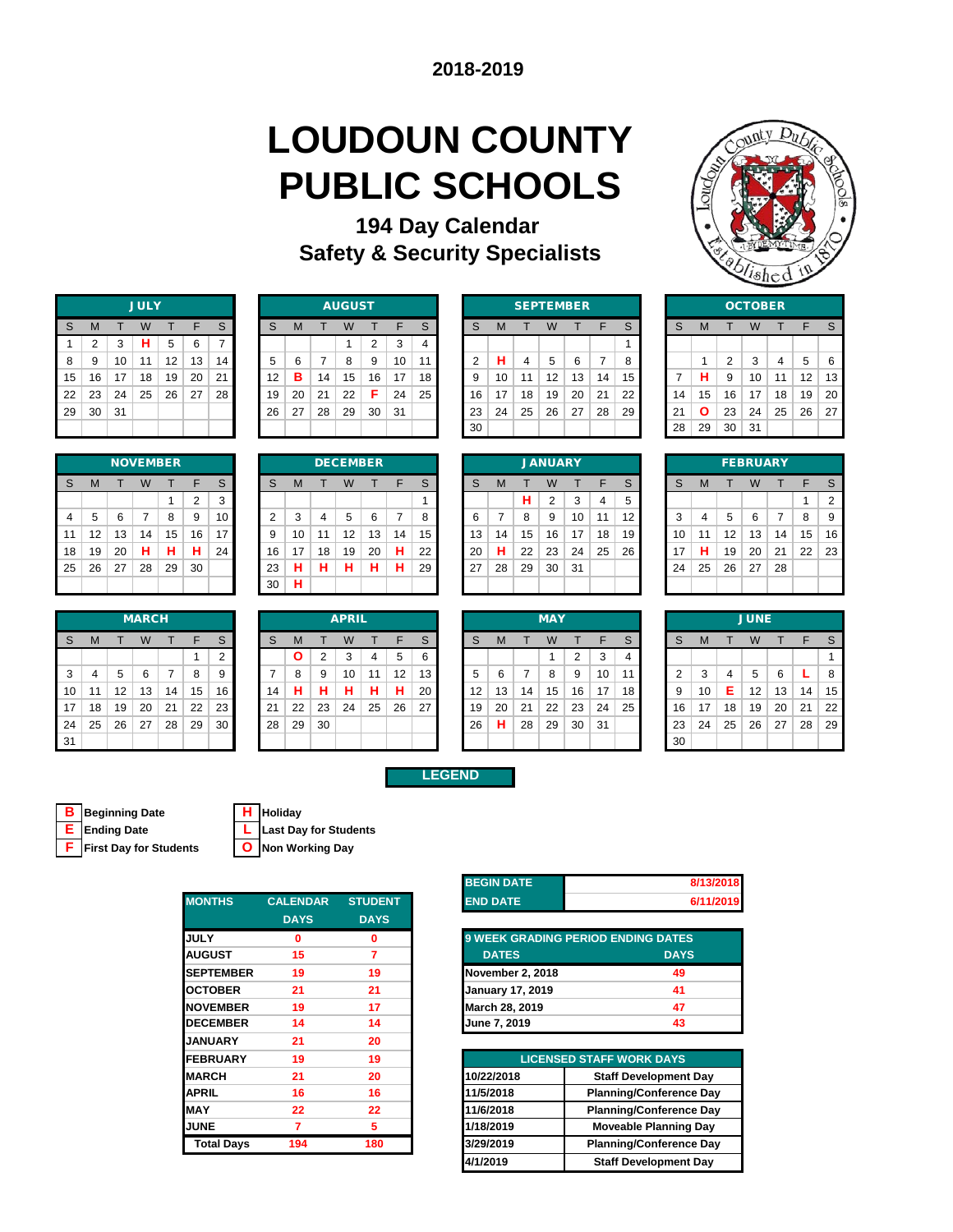# **LOUDOUN COUNTY PUBLIC SCHOOLS**



| 198 Day Calendar                     |
|--------------------------------------|
| <b>School Counseling Secretaries</b> |
| & School Secretaries                 |

|    | <b>JULY</b>    |    |    |    |    |    |  |  |  |  |  |  |  |  |  |
|----|----------------|----|----|----|----|----|--|--|--|--|--|--|--|--|--|
| S  | M              | т  | W  | т  | F  | S  |  |  |  |  |  |  |  |  |  |
| 1  | $\overline{2}$ | 3  | н  | 5  | 6  | 7  |  |  |  |  |  |  |  |  |  |
| 8  | 9              | 10 | 11 | 12 | 13 | 14 |  |  |  |  |  |  |  |  |  |
| 15 | 16             | 17 | 18 | 19 | 20 | 21 |  |  |  |  |  |  |  |  |  |
| 22 | 23             | 24 | 25 | 26 | 27 | 28 |  |  |  |  |  |  |  |  |  |
| 29 | 30             | 31 |    |    |    |    |  |  |  |  |  |  |  |  |  |
|    |                |    |    |    |    |    |  |  |  |  |  |  |  |  |  |

| <b>JULY</b> |    |    |    |    |    |    |    |    |    | <b>AUGUST</b> |    |    |    |    | <b>SEPTEMBER</b> |    |    |    |    |    |  |    | <b>OCTOBER</b> |    |     |    |    |    |
|-------------|----|----|----|----|----|----|----|----|----|---------------|----|----|----|----|------------------|----|----|----|----|----|--|----|----------------|----|-----|----|----|----|
| S           | м  |    | W  |    | F  | S  | S  | м  |    | W             |    | F  | C  | S  | M                |    |    |    |    | S  |  | S  | M              |    |     |    |    |    |
|             |    | 3  | н  | 5  | 6  |    |    |    |    |               | ົ  | 3  |    |    |                  |    |    |    |    |    |  |    |                |    |     |    |    |    |
| 8           | 9  | 10 | 11 | 12 | 13 | 14 | 5  | 6  | в  | 8             | 9  | 10 | 11 |    | н                | 4  | 5  | 6  |    | 8  |  |    |                | ≘  | 3   | 4  | 5  | 6  |
| 15          | 16 | 17 | 18 | 19 | 20 | 21 | 12 | 13 | 14 | 15            | 16 | 17 | 18 |    | 10               | 11 | 12 | 13 | 14 | 15 |  |    | н              | 9  | 10  | 11 | 12 | 13 |
| 22          | 23 | 24 | 25 | 26 | 27 | 28 | 19 | 20 | 21 | 22            | F  | 24 | 25 | 16 | 17               | 18 | 19 | 20 | 21 | 22 |  | 14 | 15             | 16 | 17  | 18 | 19 | 20 |
| 29          | 30 | 31 |    |    |    |    | 26 | 27 | 28 | 29            | 30 | 31 |    | 23 | 24               | 25 | 26 | 27 | 28 | 29 |  | 21 | Ο              | 23 | 24  | 25 | 26 | 27 |
|             |    |    |    |    |    |    |    |    |    |               |    |    |    | 30 |                  |    |    |    |    |    |  | 28 | 29             | 30 | -31 |    |    |    |

|              |    | <b>SEPTEMBER</b> |    |    |    |    |    | OCTO |    |    |
|--------------|----|------------------|----|----|----|----|----|------|----|----|
| <sub>S</sub> | M  |                  | W  |    | F  | S  | S  | M    |    | W  |
|              |    |                  |    |    |    |    |    |      |    |    |
| 2            | н  | 4                | 5  | 6  | 7  | 8  |    | 1    | 2  | 3  |
| 9            | 10 | 11               | 12 | 13 | 14 | 15 | 7  | н    | 9  | 10 |
| 16           | 17 | 18               | 19 | 20 | 21 | 22 | 14 | 15   | 16 | 17 |
| 23           | 24 | 25               | 26 | 27 | 28 | 29 | 21 | О    | 23 | 24 |
| 30           |    |                  |    |    |    |    | 28 | 29   | 30 | 31 |
|              |    |                  |    |    |    |    |    |      |    |    |

|    | <b>OCTOBER</b> |                |    |    |    |    |  |  |  |  |  |  |  |
|----|----------------|----------------|----|----|----|----|--|--|--|--|--|--|--|
| S  | M              | T              | W  | т  | F  | S  |  |  |  |  |  |  |  |
|    |                |                |    |    |    |    |  |  |  |  |  |  |  |
|    | 1              | $\overline{2}$ | 3  | 4  | 5  | 6  |  |  |  |  |  |  |  |
| 7  | н              | 9              | 10 | 11 | 12 | 13 |  |  |  |  |  |  |  |
| 14 | 15             | 16             | 17 | 18 | 19 | 20 |  |  |  |  |  |  |  |
| 21 | Ο              | 23             | 24 | 25 | 26 | 27 |  |  |  |  |  |  |  |
| 28 | 29             | 30             | 31 |    |    |    |  |  |  |  |  |  |  |

| <b>NOVEMBER</b> |    |    |    |    |                |             |  |  |  |
|-----------------|----|----|----|----|----------------|-------------|--|--|--|
| S               | M  | т  | W  | т  | F              | $\mathbb S$ |  |  |  |
|                 |    |    |    |    | $\overline{2}$ | 3           |  |  |  |
| $\overline{4}$  | Ο  | 6  | 7  | 8  | 9              | 10          |  |  |  |
| 11              | 12 | 13 | 14 | 15 | 16             | 17          |  |  |  |
| 18              | 19 | 20 | н  | н  | н              | 24          |  |  |  |
| 25              | 26 | 27 | 28 | 29 | 30             |             |  |  |  |
|                 |    |    |    |    |                |             |  |  |  |

|     |    |    | <b>MARCH</b> |    |    |    |    |    |    | <b>APRIL</b> |    |    |    |    |    |    | <b>MAY</b> |    |    |    |
|-----|----|----|--------------|----|----|----|----|----|----|--------------|----|----|----|----|----|----|------------|----|----|----|
| S   | M  |    | W            |    | F  | S  | S  | M  |    | W            |    |    | S  | S  | М  |    | W          |    |    | S  |
|     |    |    |              |    |    | ◠  |    |    | ົ  |              |    | 5  | 6  |    |    |    |            | 2  | 3  | 4  |
| 3   | 4  | 5  | 6            |    | 8  | 9  |    |    | 9  | 10           | 11 | 12 | 13 | 5  | 6  |    | 8          | 9  | 10 | 11 |
| 10  | 11 | 12 | 13           | 14 | 15 | 16 | 4  |    |    |              | н  | н  | 20 | 12 | 13 | 14 | 15         | 16 | 17 | 18 |
| 17  | 18 | 19 | 20           | 21 | 22 | 23 | 21 | 22 | 23 | 24           | 25 | 26 | 27 | 19 | 20 | 21 | 22         | 23 | 24 | 25 |
| 24  | 25 | 26 | 27           | 28 | 29 | 30 | 28 | 29 | 30 |              |    |    |    | 26 | н  | 28 | 29         | 30 | 31 |    |
| -31 |    |    |              |    |    |    |    |    |    |              |    |    |    |    |    |    |            |    |    |    |

|                |    |    | DECEMBER |    |    |    |
|----------------|----|----|----------|----|----|----|
| S              | M  | т  | W        | т  | F  | S  |
|                |    |    |          |    |    | 1  |
| $\overline{2}$ | 3  | 4  | 5        | 6  | 7  | 8  |
| 9              | 10 | 11 | 12       | 13 | 14 | 15 |
| 16             | 17 | 18 | 19       | 20 | н  | 22 |
| 23             | н  | н  | н        | н  | н  | 29 |
| 30             | н  |    |          |    |    |    |
|                |    |    |          |    |    |    |

|                |    |    |    | <b>NOVEMBER</b> |    |    |    |    |    | <b>DECEMBER</b> |    |    |    |    |    |    | <b>JANUARY</b> |    |    |    |         |    |    | <b>FEBRUARY</b> |    |    |    |
|----------------|----|----|----|-----------------|----|----|----|----|----|-----------------|----|----|----|----|----|----|----------------|----|----|----|---------|----|----|-----------------|----|----|----|
| S              | M  |    | W  |                 | F  | S  | S  | M  |    | W               |    | F  | C  |    | M  |    | W              |    | F  | S  | S       | M  |    |                 |    |    |    |
|                |    |    |    |                 | ◠  | 3  |    |    |    |                 |    |    |    |    |    | н  | 2              | 3  | 4  | 5  |         |    |    |                 |    |    | 2  |
| $\overline{4}$ |    | 6  |    | 8               | 9  | 10 | ◠  | 3  | 4  | 5               | 6  |    |    |    |    | 8  | 9              | 10 | 11 | 12 | ີ<br>J. | 4  | 5  | 6               |    | 8  | 9  |
| 11             | 12 | 13 | 14 | 15              | 16 | 17 | 9  | 10 | 11 | 12              | 13 | 14 | 15 | 13 | 14 | 15 | 16             | 17 | 18 | 19 | 10      | 11 | 12 | 13              | 14 | 15 | 16 |
| 18             | 19 | 20 | н  | н               | н  | 24 | 16 | 17 | 18 | 19              | 20 | н  | 22 | 20 | н  | 22 | 23             | 24 | 25 | 26 | 17      | н  | 19 | 20              | 21 | 22 | 23 |
| 25             | 26 | 27 | 28 | 29              | 30 |    | 23 | н  | н  | н               | н  | н  | 29 | 27 | 28 | 29 | 30             | 31 |    |    | 24      | 25 | 26 | 27              | 28 |    |    |
|                |    |    |    |                 |    |    | 30 | н  |    |                 |    |    |    |    |    |    |                |    |    |    |         |    |    |                 |    |    |    |

| <b>FEBRUARY</b> |                       |    |    |    |    |                |  |  |  |  |  |
|-----------------|-----------------------|----|----|----|----|----------------|--|--|--|--|--|
| S               | M<br>W<br>F<br>S<br>т |    |    |    |    |                |  |  |  |  |  |
|                 |                       |    |    |    | 1  | $\overline{2}$ |  |  |  |  |  |
| 3               | 4                     | 5  | 6  | 7  | 8  | 9              |  |  |  |  |  |
| 10              | 11                    | 12 | 13 | 14 | 15 | 16             |  |  |  |  |  |
| 17              | н                     | 19 | 20 | 21 | 22 | 23             |  |  |  |  |  |
| 24              | 25                    | 26 | 27 | 28 |    |                |  |  |  |  |  |
|                 |                       |    |    |    |    |                |  |  |  |  |  |

|    |    |    | <b>MARCH</b> |    |    |    |    |              |    | <b>APRIL</b> |    |    |    |                   |    |    | <b>MAY</b> |    |     |    |        |    |    | <b>JUNE</b> |    |    |    |
|----|----|----|--------------|----|----|----|----|--------------|----|--------------|----|----|----|-------------------|----|----|------------|----|-----|----|--------|----|----|-------------|----|----|----|
| S  | M  |    | W            |    | Е  | S  | S  | м            |    | W            |    | F  | S. | S                 | M  |    | W          |    |     | S  | S      | M  |    |             |    |    |    |
|    |    |    |              |    |    | ◠  |    | $\mathbf{o}$ | 2  | 3            | 4  | 5  | 6  |                   |    |    |            | ◠  | 3   |    |        |    |    |             |    |    |    |
| 3  | 4  | 5  | 6            | 7  | 8  | 9  |    | 8            | 9  | 10           | 11 | 12 | 13 |                   | 6  |    | 8          | 9  | 10  | 11 | $\sim$ | 3  | 4  | 5           | 6  |    | 8  |
| 10 | 11 | 12 | 13           | 14 | 15 | 16 | 14 | н            | н  | н            | н  | н  | 20 | $12 \overline{ }$ | 13 | 14 | 15         | 16 | 17  | 18 | 9      | 10 | 11 | Е           | 13 | 14 | 15 |
| 17 | 18 | 19 | 20           | 21 | 22 | 23 | 21 | 22           | 23 | 24           | 25 | 26 | 27 | 19                | 20 | 21 | 22         | 23 | 24  | 25 | 16     | 17 | 18 | 19          | 20 | 21 | 22 |
| 24 | 25 | 26 | 27           | 28 | 29 | 30 | 28 | 29           | 30 |              |    |    |    | 26                | н  | 28 | 29         | 30 | -31 |    | 23     | 24 | 25 | 26          | 27 | 28 | 29 |
| 31 |    |    |              |    |    |    |    |              |    |              |    |    |    |                   |    |    |            |    |     |    | 30     |    |    |             |    |    |    |

|    |    |    | <b>MAY</b> |                |    |   |
|----|----|----|------------|----------------|----|---|
| S  | M  | т  | W          | т              | F  |   |
|    |    |    | 1          | $\overline{2}$ | 3  |   |
| 5  | 6  | 7  | 8          | 9              | 10 | , |
| 12 | 13 | 14 | 15         | 16             | 17 | í |
| 19 | 20 | 21 | 22         | 23             | 24 | í |
| 26 | н  | 28 | 29         | 30             | 31 |   |
|    |    |    |            |                |    |   |

|                | <b>JUNE</b> |                |    |    |    |    |  |  |  |  |
|----------------|-------------|----------------|----|----|----|----|--|--|--|--|
| S              | M           | т              | W  | т  | F  | S  |  |  |  |  |
|                |             |                |    |    |    | 1  |  |  |  |  |
| $\overline{2}$ | 3           | $\overline{4}$ | 5  | 6  | L  | 8  |  |  |  |  |
| 9              | 10          | 11             | E  | 13 | 14 | 15 |  |  |  |  |
| 16             | 17          | 18             | 19 | 20 | 21 | 22 |  |  |  |  |
| 23             | 24          | 25             | 26 | 27 | 28 | 29 |  |  |  |  |
| 30             |             |                |    |    |    |    |  |  |  |  |

### **LEGEND**

|  | <b>B</b> Beginning Date                                                                                                                                                                                                               | <b>H</b> Holiday                           |
|--|---------------------------------------------------------------------------------------------------------------------------------------------------------------------------------------------------------------------------------------|--------------------------------------------|
|  | <b>E</b> Ending Date                                                                                                                                                                                                                  | L Last Day for Students                    |
|  | $\blacksquare$ . The state is a state of the state of the state of the state of the state of the state of the state of the state of the state of the state of the state of the state of the state of the state of the state of the st | $\bigcap$ becomes a subsequently $\bigcap$ |

| <b>H</b> IHolidav |
|-------------------|
| Last Day for Stu  |

**F First Day for Students O Non Working Day**

| <b>MONTHS</b>     | <b>CALENDAR</b> | <b>STUDENT</b> |
|-------------------|-----------------|----------------|
|                   | <b>DAYS</b>     | <b>DAYS</b>    |
| <b>JULY</b>       | 0               | 0              |
| <b>AUGUST</b>     | 19              | 7              |
| <b>SEPTEMBER</b>  | 19              | 19             |
| <b>OCTOBER</b>    | 21              | 21             |
| <b>NOVEMBER</b>   | 18              | 17             |
| <b>DECEMBER</b>   | 14              | 14             |
| <b>JANUARY</b>    | 21              | 20             |
| <b>FEBRUARY</b>   | 19              | 19             |
| <b>MARCH</b>      | 21              | 20             |
| <b>APRIL</b>      | 16              | 16             |
| <b>MAY</b>        | 22              | 22             |
| <b>JUNE</b>       | 8               | 5              |
| <b>Total Days</b> | 198             | 180            |
|                   |                 |                |

| <b>BEGIN DATE</b> | 8/7/2018  |
|-------------------|-----------|
| <b>END DATE</b>   | 6/12/2019 |
|                   |           |

| <b>9 WEEK GRADING PERIOD ENDING DATES</b> |             |
|-------------------------------------------|-------------|
| <b>DATES</b>                              | <b>DAYS</b> |
| <b>November 2, 2018</b>                   | 49          |
| <b>January 17, 2019</b>                   | 41          |
| March 28, 2019                            | 47          |
| June 7, 2019                              | 43          |

| <b>EBRUARY</b>    | 19  | 19  |            | <b>LICENSED STAFF WORK DAYS</b> |
|-------------------|-----|-----|------------|---------------------------------|
| <b>ARCH</b>       | 21  | 20  | 10/22/2018 | <b>Staff Development Day</b>    |
| PRIL              | 16  | 16  | 11/5/2018  | <b>Planning/Conference Day</b>  |
| AY                | 22  | 22  | 11/6/2018  | <b>Planning/Conference Day</b>  |
| JNE               | 8   | 5   | 1/18/2019  | <b>Moveable Planning Day</b>    |
| <b>Total Days</b> | 198 | 180 | 3/29/2019  | <b>Planning/Conference Day</b>  |
|                   |     |     | 4/1/2019   | <b>Staff Development Day</b>    |
|                   |     |     |            |                                 |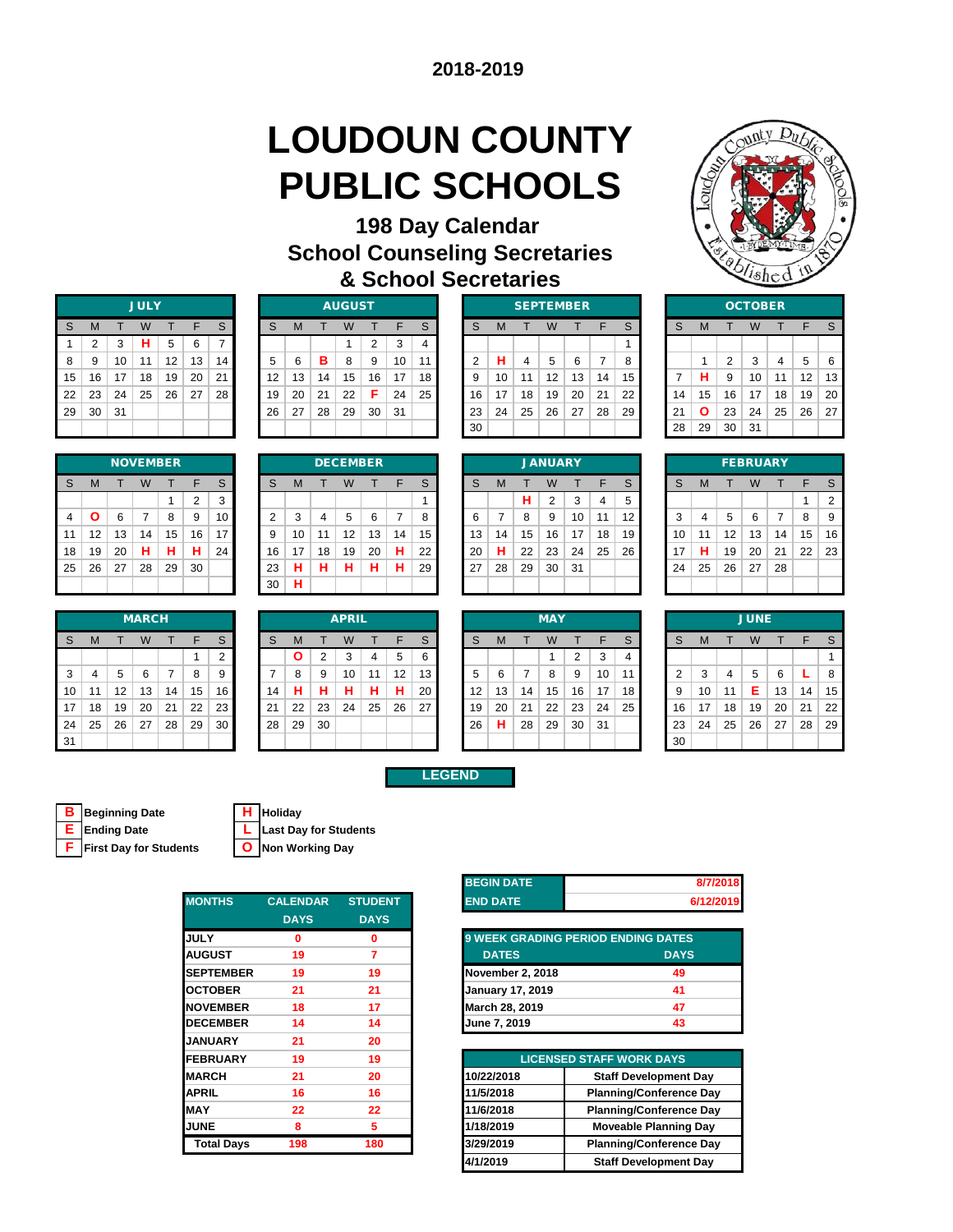# **LOUDOUN COUNTY PUBLIC SCHOOLS**

**208 Day Calendar** 



**Educational Diagnosticians, Psychologists, Social Workers & Student Assistance Program Specialists**

|    |                |    | <b>JULY</b> |    |    |    |
|----|----------------|----|-------------|----|----|----|
| S  | M              | т  | W           | т  | F  | S  |
| 1  | $\overline{2}$ | 3  | н           | 5  | 6  | 7  |
| 8  | 9              | 10 | 11          | 12 | 13 | 14 |
| 15 | 16             | 17 | 18          | 19 | 20 | 21 |
| 22 | 23             | 24 | 25          | 26 | 27 | 28 |
| 29 | 30             | 31 |             |    |    |    |
|    |                |    |             |    |    |    |

| S  | M  |    | W           |    | F  | S  | S  | M  |    | W               |    | F  | S. | <sub>S</sub> | M  |    | W                 |    | F  | S  | S  | M            |    | W        |    |    |    |
|----|----|----|-------------|----|----|----|----|----|----|-----------------|----|----|----|--------------|----|----|-------------------|----|----|----|----|--------------|----|----------|----|----|----|
|    | 2  | 3  | н.          | 5  | 6  |    |    |    |    |                 | в  | 3  |    |              |    |    |                   |    |    |    |    |              |    |          |    |    |    |
| 8  | 9  | 10 | 11          | 12 | 13 | 14 | 5  | 6  |    | 8               | 9  | 10 | 11 |              | н  | 4  | 5                 | 6  | 7  | 8  |    |              | 2  | 3        | 4  | 5  | -6 |
| 15 | 16 | 17 | 18          | 19 | 20 | 21 | 12 | 13 | 14 | 15              | 16 | 17 | 18 | 9            | 10 | 11 | 12                | 13 | 14 | 15 |    | н            | 9  | 10       | 11 | 12 | 13 |
| 22 | 23 | 24 | 25          | 26 | 27 | 28 | 19 | 20 | 21 | 22              | F. | 24 | 25 | 16           | 17 | 18 | 19                | 20 | 21 | 22 | 14 | 15           | 16 | 17       | 18 | 19 | 20 |
| 29 | 30 | 31 |             |    |    |    | 26 | 27 | 28 | 29              | 30 | 31 |    | 23           | 24 | 25 | 26                | 27 | 28 | 29 | 21 | $\mathbf{o}$ | 23 | 24       | 25 | 26 | 27 |
|    |    |    |             |    |    |    |    |    |    |                 |    |    |    | 30           |    |    |                   |    |    |    | 28 | 29           | 30 | -31      |    |    |    |
|    |    |    |             |    |    |    |    |    |    |                 |    |    |    |              |    |    |                   |    |    |    |    |              |    |          |    |    |    |
|    |    |    | ___________ |    |    |    |    |    |    | _ _ _ _ _ _ _ _ |    |    |    |              |    |    | _ _ _ _ _ _ _ _ _ |    |    |    |    |              |    | ________ |    |    |    |

| <b>JULY</b> |    |    |     |    |    |    | <b>AUGUST</b> |    |    |                 |    |    | <b>SEPTEMBER</b> |    |    |    |    |          |    |    | <b>OCTOBER</b> |    |
|-------------|----|----|-----|----|----|----|---------------|----|----|-----------------|----|----|------------------|----|----|----|----|----------|----|----|----------------|----|
| W           |    | F  | S   | S  | М  |    | W             |    |    | S               | S  | M  |                  | W  |    |    | S  | <b>S</b> | M  |    | W              |    |
| н           | 5  | 6  | ⇁   |    |    |    |               | в  | 3  | 4               |    |    |                  |    |    |    |    |          |    |    |                |    |
| 11          | 12 | 13 | 14. | 5  | 6  |    | 8             | 9  | 10 | 11 <sup>1</sup> | っ  | н  |                  | 5  | 6  | 7  | 8  |          |    | 2  | 3              | 4  |
| 18          | 19 | 20 | 21  | 12 | 13 | 14 | 15            | 16 | 17 | 18              | 9  | 10 | 11               | 12 | 13 | 14 | 15 |          | н  | 9  | 10             | 11 |
| 25          | 26 | 27 | 28  | 19 | 20 | 21 | 22            | F  | 24 | 25 <sub>1</sub> | 16 | 17 | 18               | 19 | 20 | 21 | 22 | 14       | 15 | 16 | 17             | 18 |
|             |    |    |     | 26 | 27 | 28 | 29            | 30 | 31 |                 | 23 | 24 | 25               | 26 | 27 | 28 | 29 | 21       | Ο  | 23 | 24             | 25 |
|             |    |    |     |    |    |    |               |    |    |                 | 30 |    |                  |    |    |    |    | 28       | 29 | 30 | 31             |    |
|             |    |    |     |    |    |    |               |    |    |                 |    |    |                  |    |    |    |    |          |    |    |                |    |

|                |    |    | <b>OCTOBER</b> |    |    |    |
|----------------|----|----|----------------|----|----|----|
| S              | M  | т  | т              | F  | S  |    |
|                |    |    |                |    |    |    |
|                | 1  | 2  | 3              | 4  | 5  | 6  |
| $\overline{7}$ | н  | 9  | 10             | 11 | 12 | 13 |
| 14             | 15 | 16 | 17             | 18 | 19 | 20 |
| 21             | Ο  | 23 | 24             | 25 | 26 | 27 |
| 28             | 29 | 30 | 31             |    |    |    |
|                |    |    |                |    |    |    |

|    |    |    | <b>NOVEMBER</b> |    |    |             |
|----|----|----|-----------------|----|----|-------------|
| S  | M  | т  | W               | т  | F  | $\mathbb S$ |
|    |    |    |                 |    | 2  | 3           |
| 4  | 5  | 6  | 7               | 8  | 9  | 10          |
| 11 | 12 | 13 | 14              | 15 | 16 | 17          |
| 18 | 19 | 20 | н               | н  | н  | 24          |
| 25 | 26 | 27 | 28              | 29 | 30 |             |
|    |    |    |                 |    |    |             |

|     |    |    | <b>MARCH</b> |    |    |        |    |    |    | <b>APRIL</b> |    |    |    |    |    |    | <b>MAY</b> |    |    |    |
|-----|----|----|--------------|----|----|--------|----|----|----|--------------|----|----|----|----|----|----|------------|----|----|----|
| S   | M  |    | W            |    | F  | S      | S  | М  |    | W            |    | F  | S  | S  | M  |    | W          |    |    | S  |
|     |    |    |              |    |    | っ<br>∠ |    |    | ◠  | 3            | 4  | 5  | 6  |    |    |    |            | 2  | 3  | 4  |
| 3   |    | 5  | 6            |    | 8  | 9      |    | 8  | 9  | 10           | 11 | 12 | 13 | 5  | 6  | -  | 8          | 9  | 10 | 11 |
| 10  | 11 | 12 | 13           | 14 | 15 | 16     | 14 | н  | н  | н            | н  | н  | 20 | 12 | 13 | 14 | 15         | 16 | 17 | 18 |
| 17  | 18 | 19 | 20           | 21 | 22 | 23     | 21 | 22 | 23 | 24           | 25 | 26 | 27 | 19 | 20 | 21 | 22         | 23 | 24 | 25 |
| 24  | 25 | 26 | 27           | 28 | 29 | 30     | 28 | 29 | 30 |              |    |    |    | 26 | н  | 28 | 29         | 30 | 31 |    |
| -31 |    |    |              |    |    |        |    |    |    |              |    |    |    |    |    |    |            |    |    |    |

|                |    |    |              |    | _  | ັ  |    |    |    |              |    |    |    |    |    | .  | <u>_</u>   | ັ  |    | ັ               |    |                |    |             |    |    |              |
|----------------|----|----|--------------|----|----|----|----|----|----|--------------|----|----|----|----|----|----|------------|----|----|-----------------|----|----------------|----|-------------|----|----|--------------|
| $\overline{4}$ | 5  | 6  |              | 8  | 9  | 10 | 2  | 3  | 4  | 5            | 6  | 7  | 8  | 6  | 7  | 8  | 9          | 10 | 11 | 12              | 3  | $\overline{4}$ | 5  | 6           |    | 8  | -9           |
| 11             | 12 | 13 | 14           | 15 | 16 | 17 | 9  | 10 | 11 | 12           | 13 | 14 | 15 | 13 | 14 | 15 | 16         | 17 | 18 | 19 <sup>1</sup> | 10 | 11             | 12 | 13          | 14 | 15 | 16           |
| 18             | 19 | 20 | н            | н  | н  | 24 | 16 | 17 | 18 | 19           | 20 | н  | 22 | 20 | н  | 22 | 23         | 24 | 25 | 26              | 17 | н              | 19 | 20          | 21 | 22 | 23           |
| 25             | 26 | 27 | 28           | 29 | 30 |    | 23 | н  | н  | н            | н  | н  | 29 | 27 | 28 | 29 | 30         | 31 |    |                 | 24 | 25             | 26 | 27          | 28 |    |              |
|                |    |    |              |    |    |    | 30 | н  |    |              |    |    |    |    |    |    |            |    |    |                 |    |                |    |             |    |    |              |
|                |    |    |              |    |    |    |    |    |    |              |    |    |    |    |    |    |            |    |    |                 |    |                |    |             |    |    |              |
|                |    |    | <b>MARCH</b> |    |    |    |    |    |    | <b>APRIL</b> |    |    |    |    |    |    | <b>MAY</b> |    |    |                 |    |                |    | <b>JUNE</b> |    |    |              |
| <sub>S</sub>   | M  |    | W            |    | F  | S  | S  | м  |    | W            |    | F  | S. | S  | M  |    | W          |    | F  | S               | S  | M              |    | W           |    | E  | <sub>S</sub> |
|                |    |    |              |    |    |    |    |    |    |              |    |    |    |    |    |    |            |    |    |                 |    |                |    |             |    |    |              |

|              |    |    |    | <b>NOVEMBER</b> |                |    |    |    |         | <b>DECEMBER</b> |    |    |    |    |    |    | <b>JANUARY</b> |    |    |    |    |    |    | <b>FEBRUARY</b> |    |    |                |
|--------------|----|----|----|-----------------|----------------|----|----|----|---------|-----------------|----|----|----|----|----|----|----------------|----|----|----|----|----|----|-----------------|----|----|----------------|
| s            | M  |    | W  |                 | F              | S  | S  | M  |         |                 |    | ᄃ  | c  | S  | м  |    | W              |    |    | S  | S  | м  |    | W               |    |    |                |
|              |    |    |    |                 | $\overline{2}$ | 3  |    |    |         |                 |    |    |    |    |    | н. | 2              | 3  | 4  | 5  |    |    |    |                 |    |    | $\overline{ }$ |
| 4            | 5  | 6  |    | 8               | 9              | 10 | 2  | 3  | 4       | 5               | 6  |    | 8  | 6  |    | 8  | 9              | 10 | 11 | 12 | 3  | 4  | 5  | 6               |    | 8  | g              |
| $\mathbf{1}$ | 12 | 13 | 14 | 15              | 16             | 17 | 9  | 10 | 11      | 12              | 13 | 14 | 15 | 13 | 14 | 15 | 16             | 17 | 18 | 19 | 10 | 11 | 12 | 13              | 14 | 15 | 1 <sup>i</sup> |
| 18           | 19 | 20 | н  | н               | н              | 24 | 16 | 17 | 18      | 19              | 20 | н  | 22 | 20 | н  | 22 | 23             | 24 | 25 | 26 | 17 | н  | 19 | 20              | 21 | 22 | 2              |
| 25.          | 26 | 27 | 28 | 29              | 30             |    | 23 | н  | u<br>п. | н               | н. | н  | 29 | 27 | 28 | 29 | 30             | 31 |    |    | 24 | 25 | 26 | 27              | 28 |    |                |
|              |    |    |    |                 |                |    | 30 | н  |         |                 |    |    |    |    |    |    |                |    |    |    |    |    |    |                 |    |    |                |
|              |    |    |    |                 |                |    |    |    |         |                 |    |    |    |    |    |    |                |    |    |    |    |    |    |                 |    |    |                |

| <b>JANUARY</b> |    |                |    |    |    |  |  |  |
|----------------|----|----------------|----|----|----|--|--|--|
| M              | т  | W              | т  | F  | S  |  |  |  |
|                | н  | $\overline{2}$ | 3  | 4  | 5  |  |  |  |
| 7              | 8  | 9              | 10 | 11 | 12 |  |  |  |
| 14             | 15 | 16             | 17 | 18 | 19 |  |  |  |
| н              | 22 | 23             | 24 | 25 | 26 |  |  |  |
| 28             | 29 | 30             | 31 |    |    |  |  |  |
|                |    |                |    |    |    |  |  |  |
|                |    |                |    |    |    |  |  |  |

| <b>FEBRUARY</b> |                |    |    |    |    |                |  |
|-----------------|----------------|----|----|----|----|----------------|--|
| S               | M              | т  | W  | т  | F  | S              |  |
|                 |                |    |    |    | 1  | $\overline{2}$ |  |
| 3               | $\overline{4}$ | 5  | 6  | 7  | 8  | 9              |  |
| 10              | 11             | 12 | 13 | 14 | 15 | 16             |  |
| 17              | н              | 19 | 20 | 21 | 22 | 23             |  |
| 24              | 25             | 26 | 27 | 28 |    |                |  |
|                 |                |    |    |    |    |                |  |

|    |    |    | <b>MARCH</b> |    |    |    |     |    |                | <b>APRIL</b> |    |    |    |                   |    |    | <b>MAY</b> |    |     |    |    |    |    | <b>JUNE</b>       |    |    |    |
|----|----|----|--------------|----|----|----|-----|----|----------------|--------------|----|----|----|-------------------|----|----|------------|----|-----|----|----|----|----|-------------------|----|----|----|
| S  | M  |    | W            |    | F  | S  | S   | м  |                | W            |    | F  | S. | S                 | M  |    | W          |    |     | S  | S  | M  |    |                   |    |    |    |
|    |    |    |              |    |    | C  |     |    | $\overline{2}$ | 3            | 4  | 5  | 6  |                   |    |    |            | ↷  | 3   |    |    |    |    |                   |    |    |    |
| 3  | 4  | 5  | 6            |    | 8  | 9  |     | 8  | 9              | 10           | 11 | 12 | 13 |                   | 6  |    | 8          | 9  | 10  | 11 |    | 3  | 4  | 5                 | 6  |    | 8  |
| 10 | 11 | 12 | 13           | 14 | 15 | 16 | 14  | н  | н              | н            | н  | н  | 20 | $12 \overline{ }$ | 13 | 14 | 15         | 16 | 17  | 18 | 9  | 10 | 11 | $12 \overline{ }$ | 13 | 14 | 15 |
| 17 | 18 | 19 | 20           | 21 | 22 | 23 | 21  | 22 | 23             | 24           | 25 | 26 | 27 | 19                | 20 | 21 | 22         | 23 | 24  | 25 | 16 | 17 | 18 | Е                 | 20 | 21 | 22 |
| 24 | 25 | 26 | 27           | 28 | 29 | 30 | -28 | 29 | 30             |              |    |    |    | 26                | н  | 28 | 29         | 30 | -31 |    | 23 | 24 | 25 | 26                | 27 | 28 | 29 |
| 31 |    |    |              |    |    |    |     |    |                |              |    |    |    |                   |    |    |            |    |     |    | 30 |    |    |                   |    |    |    |

|    |    |    | <b>MAY</b> |                |    |   |
|----|----|----|------------|----------------|----|---|
| S  | M  | т  | W          | т              | F  |   |
|    |    |    | 1          | $\overline{2}$ | 3  | í |
| 5  | 6  | 7  | 8          | 9              | 10 | 1 |
| 12 | 13 | 14 | 15         | 16             | 17 | 1 |
| 19 | 20 | 21 | 22         | 23             | 24 | 2 |
| 26 | н  | 28 | 29         | 30             | 31 |   |
|    |    |    |            |                |    |   |

| <b>JUNE</b>    |    |                |    |    |    |    |  |  |
|----------------|----|----------------|----|----|----|----|--|--|
| S              | M  | T              | W  | т  | F  | S  |  |  |
|                |    |                |    |    |    | 1  |  |  |
| $\overline{2}$ | 3  | $\overline{4}$ | 5  | 6  | L  | 8  |  |  |
| 9              | 10 | 11             | 12 | 13 | 14 | 15 |  |  |
| 16             | 17 | 18             | E  | 20 | 21 | 22 |  |  |
| 23             | 24 | 25             | 26 | 27 | 28 | 29 |  |  |
| 30             |    |                |    |    |    |    |  |  |

| <b>B</b> Beginning Date  | H Holiday |
|--------------------------|-----------|
| <b>E</b> Ending Date     | L Last Da |
| F First Day for Students | O Non wo  |

| <b>B</b> Beginning Date         | H Holiday                               |
|---------------------------------|-----------------------------------------|
| <b>E</b> Ending Date            | L Last Day for Students                 |
| <b>F</b> Firet Day for Students | $\overline{\mathsf{O}}$ Non working day |

|  | Non working day |  |
|--|-----------------|--|

| <b>MONTHS</b>     | <b>CALENDAR</b> | <b>STUDENT</b> |
|-------------------|-----------------|----------------|
|                   | <b>DAYS</b>     | <b>DAYS</b>    |
| <b>JULY</b>       | 0               | 0              |
| <b>AUGUST</b>     | 22              | 7              |
| <b>SEPTEMBER</b>  | 19              | 19             |
| <b>OCTOBER</b>    | 21              | 21             |
| <b>NOVEMBER</b>   | 19              | 17             |
| <b>DECEMBER</b>   | 14              | 14             |
| <b>JANUARY</b>    | 21              | 20             |
| <b>FEBRUARY</b>   | 19              | 19             |
| <b>MARCH</b>      | 21              | 20             |
| <b>APRIL</b>      | 17              | 16             |
| <b>MAY</b>        | 22              | 22             |
| <b>JUNE</b>       | 13              | 5              |
| <b>Total Days</b> | 208             | 180            |

12 Month Educational Diagnosticians, Psychologists & Social Workers follow the 12 Month Calendar

| <b>BEGIN DATE</b> | 8/2/2018                                  |
|-------------------|-------------------------------------------|
| <b>END DATE</b>   | 6/19/2019                                 |
|                   |                                           |
|                   | <b>9 WEEK GRADING PERIOD ENDING DATES</b> |

| <b>DATES</b>            | <b>DAYS</b> |
|-------------------------|-------------|
| November 2, 2018        | 49          |
| <b>January 17, 2019</b> | 41          |
| March 28, 2019          | 47          |
| June 7, 2019            | 43          |

| <b>MARCH</b>                        | 21  | 20                |            | <b>LICENSED STAFF WORK DAYS</b> |
|-------------------------------------|-----|-------------------|------------|---------------------------------|
| APRIL                               | 17  | 16                | 10/22/2018 | <b>Staff Development Day</b>    |
| MAY                                 | 22  | $22 \overline{ }$ | 11/5/2018  | <b>Planning/Conference Day</b>  |
| <b>JUNE</b>                         | 13  |                   | 11/6/2018  | <b>Planning/Conference Day</b>  |
| <b>Total Days</b>                   | 208 | 180               | 1/18/2019  | <b>Moveable Planning Day</b>    |
| gnosticians, Psychologists & Social |     |                   | 3/29/2019  | <b>Planning/Conference Day</b>  |
| nth Calendar                        |     |                   | 4/1/2019   | <b>Staff Development Day</b>    |
|                                     |     |                   |            |                                 |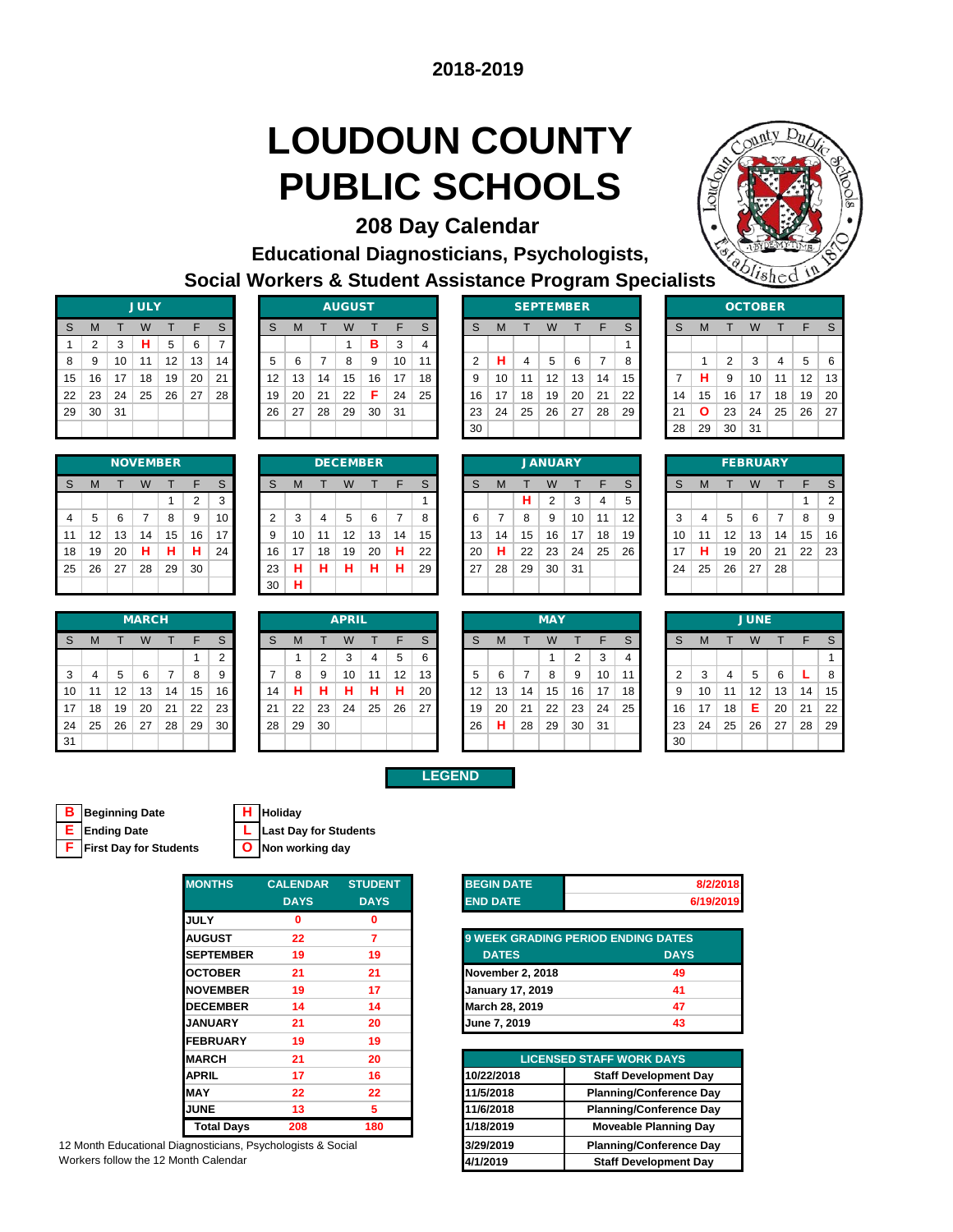# **LOUDOUN COUNTY PUBLIC SCHOOLS**

### **208 Day Calendar Assistant Athletic Directors & Athletic Trainers**



|    |                |    | <b>JULY</b> |    |    |    |
|----|----------------|----|-------------|----|----|----|
| S  | M              | T  | W           | т  | F  | S  |
| 1  | $\overline{2}$ | 3  | н           | 5  | 6  | 7  |
| 8  | 9              | 10 | 11          | 12 | 13 | 14 |
| 15 | 16             | 17 | 18          | 19 | 20 | 21 |
| 22 | 23             | 24 | 25          | в  | 27 | 28 |
| 29 | 30             | 31 |             |    |    |    |
|    |                |    |             |    |    |    |

|    |    |    | <b>JULY</b> |    |    |    |    |    |     | <b>AUGUST</b> |    |    |    |    |    | <b>SEPTEMBER</b> |    |    |    |    |    |    |    | <b>OCTOBER</b> |    |    |    |
|----|----|----|-------------|----|----|----|----|----|-----|---------------|----|----|----|----|----|------------------|----|----|----|----|----|----|----|----------------|----|----|----|
| S  | M  |    | W           |    | F  | S  | S  | м  |     | W             |    | F  | S  |    | M  |                  | W  |    |    | S  | S  | M  |    |                |    |    |    |
|    |    | 3  | н           | 5  | 6  |    |    |    |     |               | ົ  | 3  |    |    |    |                  |    |    |    |    |    |    |    |                |    |    |    |
| 8  | 9  | 10 | 11          | 12 | 13 | 14 | 5  | 6  |     | 8             | 9  | 10 | 11 |    | н  | 4                | 5  | 6  |    | 8  |    |    | 2  | 3              | 4  | 5  | -6 |
| 15 | 16 | 17 | 18          | 19 | 20 | 21 | 12 | 13 | 14  | 15            | 16 | 17 | 18 |    | 10 | 11               | 12 | 13 | 14 | 15 |    | н  | 9  | 10             | 11 | 12 | 13 |
| 22 | 23 | 24 | 25          | в  | 27 | 28 | 19 | 20 | -21 | 22            | Е  | 24 | 25 | 16 | 17 | 18               | 19 | 20 | 21 | 22 | 14 | 15 | 16 | 17             | 18 | 19 | 20 |
| 29 | 30 | 31 |             |    |    |    | 26 | 27 | 28  | 29            | 30 | 31 |    | 23 | 24 | 25               | 26 | 27 | 28 | 29 | 21 | 22 | 23 | 24             | 25 | 26 | 27 |
|    |    |    |             |    |    |    |    |    |     |               |    |    |    | 30 |    |                  |    |    |    |    | 28 | 29 | 30 | -31            |    |    |    |

|              |    |    |    | <b>SEPTEMBER</b> |    |    |    |    | осто |                |
|--------------|----|----|----|------------------|----|----|----|----|------|----------------|
| <sub>S</sub> | M  | т  | W  |                  | F  | S  | S  | M  |      | W              |
|              |    |    |    |                  |    |    |    |    |      |                |
| 2            | н  | 4  | 5  | 6                | 7  | 8  |    | 1  | 2    | 3              |
| 9            | 10 | 11 | 12 | 13               | 14 | 15 | 7  | н  | 9    | 1 <sup>C</sup> |
| 16           | 17 | 18 | 19 | 20               | 21 | 22 | 14 | 15 | 16   | 17             |
| 23           | 24 | 25 | 26 | 27               | 28 | 29 | 21 | 22 | 23   | 24             |
| 30           |    |    |    |                  |    |    | 28 | 29 | 30   | 31             |
|              |    |    |    |                  |    |    |    |    |      |                |

|                |    |                | <b>OCTOBER</b> |    |    |    |
|----------------|----|----------------|----------------|----|----|----|
| S              | M  |                | W              | т  | F  | S  |
|                |    |                |                |    |    |    |
|                | 1  | $\overline{2}$ | 3              | 4  | 5  | 6  |
| $\overline{7}$ | н  | 9              | 10             | 11 | 12 | 13 |
| 14             | 15 | 16             | 17             | 18 | 19 | 20 |
| 21             | 22 | 23             | 24             | 25 | 26 | 27 |
| 28             | 29 | 30             | 31             |    |    |    |

|    |    |    | <b>NOVEMBER</b> |    |                |    |
|----|----|----|-----------------|----|----------------|----|
| S  | M  | т  | W               | т  | F              | S  |
|    |    |    |                 | 1  | $\overline{2}$ | 3  |
| 4  | 5  | 6  | 7               | 8  | 9              | 10 |
| 11 | 12 | 13 | 14              | 15 | 16             | 17 |
| 18 | 19 | 20 | н               | н  | н              | 24 |
| 25 | 26 | 27 | 28              | 29 | 30             |    |
|    |    |    |                 |    |                |    |

|     |        |    | <b>MARCH</b> |    |    |        |    |    |    | <b>APRIL</b> |    |    |    |    |    |    | <b>MAY</b> |    |    |    |
|-----|--------|----|--------------|----|----|--------|----|----|----|--------------|----|----|----|----|----|----|------------|----|----|----|
| S   | M      |    | W            |    | E  | S      | S  | M  |    | W            |    | E  | S  | S  | M  |    | W          |    | ⊢  | S  |
|     |        |    |              |    |    | າ<br>∠ |    |    | ◠  | ົ<br>C.      | 4  | 5  | 6  |    |    |    |            | 2  | 3  | 4  |
| 3   | 4      | 5  | 6            |    | 8  | 9      |    | 8  | 9  | 10           | 11 | 12 | 13 | 5  | 6  |    | 8          | 9  | 10 | 11 |
| 10  | 1<br>1 | 12 | 13           | 14 | 15 | 16     | 14 | 15 | 16 | 17           | н  | н  | 20 | 12 | 13 | 14 | 15         | 16 | 17 | 18 |
| 17  | 18     | 19 | 20           | 21 | 22 | 23     | 21 | 22 | 23 | 24           | 25 | 26 | 27 | 19 | 20 | 21 | 22         | 23 | 24 | 25 |
| -24 | 25     | 26 | 27           | 28 | 29 | 30     | 28 | 29 | 30 |              |    |    |    | 26 | н  | 28 | 29         | 30 | 31 |    |
| 31  |        |    |              |    |    |        |    |    |    |              |    |    |    |    |    |    |            |    |    |    |

|                |    |                | <b>DECEMBER</b> |    |    |    |
|----------------|----|----------------|-----------------|----|----|----|
| S              | M  | т              | W               | т  | F  | S  |
|                |    |                |                 |    |    | 1  |
| $\overline{2}$ | 3  | $\overline{4}$ | 5               | 6  | 7  | 8  |
| 9              | 10 | 11             | 12              | 13 | 14 | 15 |
| 16             | 17 | 18             | 19              | 20 | 21 | 22 |
| 23             | н  | н              | н               | Ο  | Ο  | 29 |
| 30             | Ο  |                |                 |    |    |    |
|                |    |                |                 |    |    |    |

|                |    |    |    | <b>NOVEMBER</b> |    |    |    |              |    | <b>DECEMBER</b> |    |    |    |    |    |    | <b>JANUARY</b> |    |    |    |         |    |    | <b>FEBRUARY</b> |    |    |                |
|----------------|----|----|----|-----------------|----|----|----|--------------|----|-----------------|----|----|----|----|----|----|----------------|----|----|----|---------|----|----|-----------------|----|----|----------------|
| S              | M  |    | W  |                 | E  | S  | S  | м            |    | W               |    | ᄃ  | S  | S  | M  |    | W              |    | F  | S  | S       | M  |    |                 |    | Е  |                |
|                |    |    |    |                 | ◠  | 3  |    |              |    |                 |    |    |    |    |    | н  | 2              | 3  | 4  | 5  |         |    |    |                 |    |    | $\overline{2}$ |
| $\overline{4}$ | 5  | 6  |    | 8               | 9  | 10 | ◠  | 3            | 4  | 5               | 6  |    |    |    |    | 8  | 9              | 10 |    | 12 | ◠<br>۰J | 4  | 5  | 6               |    | 8  | 9              |
| 11             | 12 | 13 | 14 | 15              | 16 | 17 | 9  | 10           | 11 | 12              | 13 | 14 | 15 | 13 | 14 | 15 | 16             | 17 | 18 | 19 | 10      | 1  | 12 | 13              | 14 | 15 | 16             |
| 18             | 19 | 20 | н  | н               | н  | 24 | 16 | 17           | 18 | 19              | 20 | 21 | 22 | 20 | н  | 22 | 23             | 24 | 25 | 26 | 17      | н  | 19 | 20              | 21 | 22 | 23             |
| 25             | 26 | 27 | 28 | 29              | 30 |    | 23 | н            | н  | н               | n  | O  | 29 | 27 | 28 | 29 | 30             | 31 |    |    | 24      | 25 | 26 | 27              | 28 |    |                |
|                |    |    |    |                 |    |    | 30 | $\mathbf{o}$ |    |                 |    |    |    |    |    |    |                |    |    |    |         |    |    |                 |    |    |                |

|    |                |    | <b>FEBRUARY</b> |    |    |   |
|----|----------------|----|-----------------|----|----|---|
| S  | M              |    | W               | т  | F  |   |
|    |                |    |                 |    | 1  |   |
| 3  | $\overline{4}$ | 5  | 6               | 7  | 8  |   |
| 10 | 11             | 12 | 13              | 14 | 15 |   |
| 17 | н              | 19 | 20              | 21 | 22 | j |
| 24 | 25             | 26 | 27              | 28 |    |   |
|    |                |    |                 |    |    |   |

|              |    |    | <b>MARCH</b> |    |    |    |     |    |    | <b>APRIL</b> |    |    |    |    |    |    | <b>MAY</b> |           |    |    |    |    |    | <b>JUNE</b> |    |    |    |
|--------------|----|----|--------------|----|----|----|-----|----|----|--------------|----|----|----|----|----|----|------------|-----------|----|----|----|----|----|-------------|----|----|----|
| <sub>S</sub> | M  |    | W            |    | F  | S  | S   | м  |    | W            |    | F  | S  | S  | M  |    | W          |           |    | S  | S  | M  |    | W           |    |    |    |
|              |    |    |              |    |    | 2  |     |    | 2  | 3            | 4  | 5  | 6  |    |    |    |            | 2         | 3  | 4  |    |    |    |             |    |    |    |
| 3            | 4  | 5  | 6            | 7  | 8  | 9  |     | 8  | 9  | 10           | 11 | 12 | 13 |    | 6  |    | 8          | 9         | 10 | 11 | 2  | 3  | 4  | Е           | 6  |    | 8  |
| 10           | 11 | 12 | 13           | 14 | 15 | 16 | 14  | 15 | 16 | 17           | н  | н  | 20 | 12 | 13 | 14 | 15         | 16        | 17 | 18 | 9  | 10 | 11 | 12          | 13 | 14 | 15 |
| 17           | 18 | 19 | 20           | 21 | 22 | 23 | 21  | 22 | 23 | 24           | 25 | 26 | 27 | 19 | 20 | 21 | 22         | $23 \mid$ | 24 | 25 | 16 | 17 | 18 | 19          | 20 | 21 | 22 |
| 24           | 25 | 26 | 27           | 28 | 29 | 30 | -28 | 29 | 30 |              |    |    |    | 26 | н  | 28 | 29         | 30        | 31 |    | 23 | 24 | 25 | 26          | 27 | 28 | 29 |
| 31           |    |    |              |    |    |    |     |    |    |              |    |    |    |    |    |    |            |           |    |    | 30 |    |    |             |    |    |    |

| <b>MARCH</b> |    |    |    |    |    |    | <b>APRIL</b> |    |    |    |    |    |    | <b>MAY</b> |    |    |    |    |    |    | <b>JUNE</b> |  |
|--------------|----|----|----|----|----|----|--------------|----|----|----|----|----|----|------------|----|----|----|----|----|----|-------------|--|
| W            |    |    | S  | c  | М  |    | W            |    |    | S  | S  | M  |    | W          |    |    | S  | S  | M  |    | W           |  |
|              |    |    | 2  |    |    | າ  | 3            |    | 5  | 6  |    |    |    |            | 2  | 3  | 4  |    |    |    |             |  |
| 6            |    | 8  | 9  |    | 8  | 9  | 10           | 11 | 12 | 13 | 5  | 6  |    | 8          | 9  | 10 | 11 | っ  | 3  | 4  | Е           |  |
| 13           | 14 | 15 | 16 | 14 | 15 | 16 | 17           | Н  |    | 20 | 12 | 13 | 14 | 15         | 16 | 17 | 18 | 9  | 10 | 11 | 12          |  |
| 20           | 21 | 22 | 23 | 21 | 22 | 23 | 24           | 25 | 26 | 27 | 19 | 20 | 21 | 22         | 23 | 24 | 25 | 16 | 17 | 18 | 19          |  |
| 27           | 28 | 29 | 30 | 28 | 29 | 30 |              |    |    |    | 26 | н  | 28 | 29         | 30 | 31 |    | 23 | 24 | 25 | 26          |  |
|              |    |    |    |    |    |    |              |    |    |    |    |    |    |            |    |    |    | 30 |    |    |             |  |

|--|

| <b>B</b> Beginning Date |
|-------------------------|
| <b>E</b> Ending Date    |
|                         |

**B Beginning Date H Holiday L** Last Day for Students **F First Day for Students O Non working day**

| <b>MONTHS</b>     | <b>CALENDAR</b> | <b>STUDENT</b> | <b>BEGIN DATE</b>                         |                                 |
|-------------------|-----------------|----------------|-------------------------------------------|---------------------------------|
|                   | <b>DAYS</b>     | <b>DAYS</b>    | <b>END DATE</b>                           |                                 |
| <b>JULY</b>       | 4               | 0              |                                           |                                 |
| <b>AUGUST</b>     | 23              | 7              | <b>9 WEEK GRADING PERIOD ENDING DATES</b> |                                 |
| <b>SEPTEMBER</b>  | 19              | 19             | <b>DATES</b>                              |                                 |
| <b>OCTOBER</b>    | 22              | 21             | November 2, 2018                          |                                 |
| <b>NOVEMBER</b>   | 19              | 17             | <b>January 17, 2019</b>                   |                                 |
| <b>DECEMBER</b>   | 15              | 14             | March 28, 2019                            |                                 |
| <b>JANUARY</b>    | 21              | 20             | June 7, 2019                              |                                 |
| <b>FEBRUARY</b>   | 19              | 19             |                                           |                                 |
| <b>MARCH</b>      | 21              | 20             |                                           | <b>LICENSED STAFF WORK DAYS</b> |
| <b>APRIL</b>      | 20              | 16             | 10/22/2018                                | <b>Staff Development</b>        |
| <b>MAY</b>        | 22              | 22             | 11/5/2018                                 | <b>Planning/Conference</b>      |
| <b>JUNE</b>       | 3               | 5.             | 11/6/2018                                 | <b>Planning/Conference</b>      |
| <b>Total Days</b> | 208             | 180            | 1/18/2019                                 | <b>Moveable Planning</b>        |
|                   |                 |                |                                           |                                 |

| <b>BEGIN DATE</b> | 7/26/2018 |
|-------------------|-----------|
| <b>END DATE</b>   | 6/5/2018  |
|                   |           |

| <b>9 WEEK GRADING PERIOD ENDING DATES</b> |             |
|-------------------------------------------|-------------|
| <b>DATES</b>                              | <b>DAYS</b> |
| <b>November 2, 2018</b>                   | 49          |
| <b>January 17, 2019</b>                   | 41          |
| March 28, 2019                            | 47          |
| June 7, 2019                              | 43          |

| <b>LICENSED STAFF WORK DAYS</b> |                                |  |  |  |  |  |  |  |  |  |  |
|---------------------------------|--------------------------------|--|--|--|--|--|--|--|--|--|--|
| 10/22/2018                      | <b>Staff Development Day</b>   |  |  |  |  |  |  |  |  |  |  |
| 11/5/2018                       | <b>Planning/Conference Day</b> |  |  |  |  |  |  |  |  |  |  |
| 11/6/2018                       | <b>Planning/Conference Day</b> |  |  |  |  |  |  |  |  |  |  |
| 1/18/2019                       | <b>Moveable Planning Day</b>   |  |  |  |  |  |  |  |  |  |  |
| 3/29/2019                       | <b>Planning/Conference Day</b> |  |  |  |  |  |  |  |  |  |  |
| 4/1/2019                        | <b>Staff Development Day</b>   |  |  |  |  |  |  |  |  |  |  |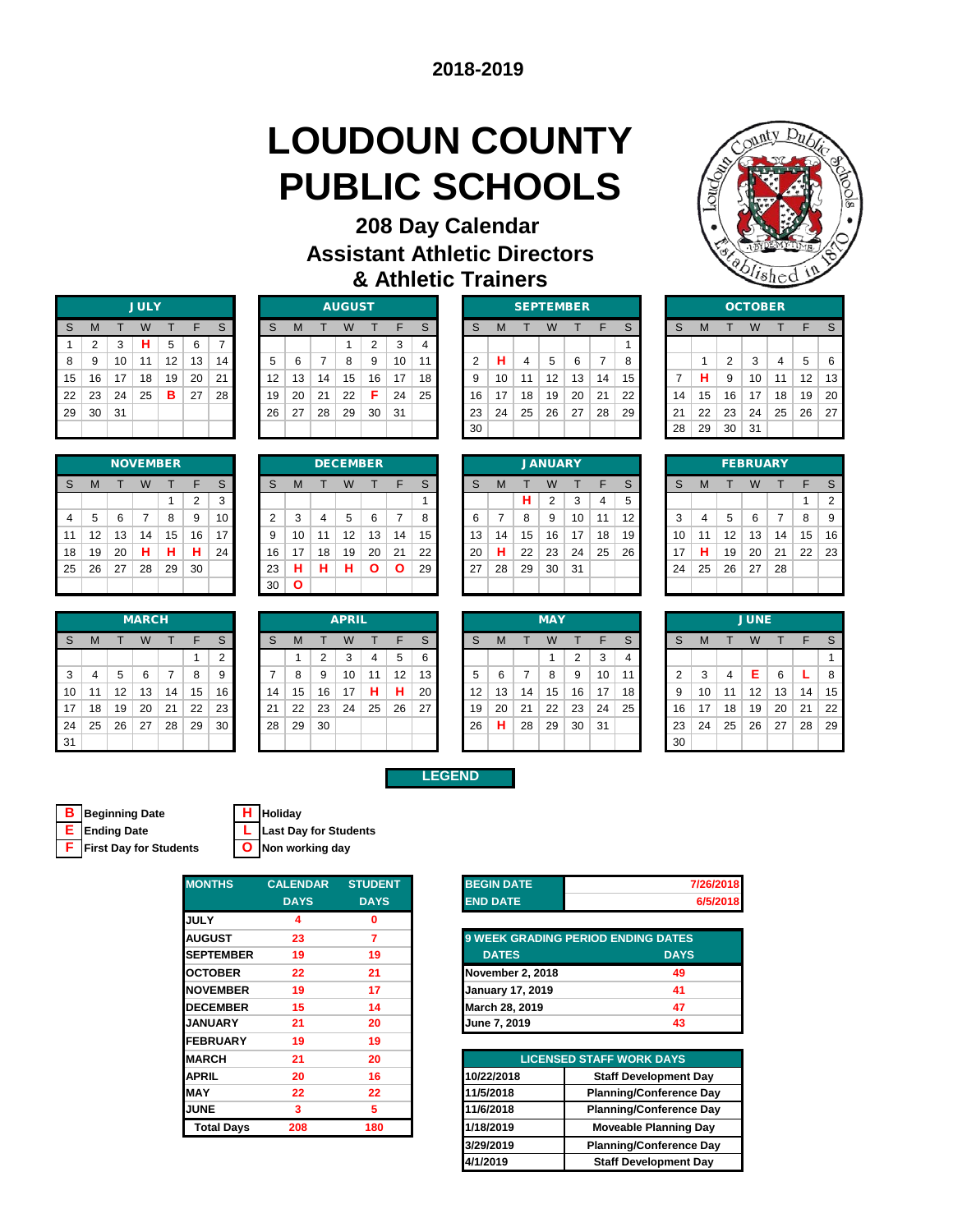# **LOUDOUN COUNTY PUBLIC SCHOOLS**



| 221 Day Calendar                                       |  |
|--------------------------------------------------------|--|
| <b>School Secretaries &amp; School Resource Nurses</b> |  |

| <b>JULY</b> |                |    |    |    |    |    |  |  |  |  |  |  |
|-------------|----------------|----|----|----|----|----|--|--|--|--|--|--|
| S           | M              | T  | W  | т  | F  | S  |  |  |  |  |  |  |
| 1           | $\overline{2}$ | 3  | н  | 5  | 6  | 7  |  |  |  |  |  |  |
| 8           | 9              | 10 | 11 | 12 | 13 | 14 |  |  |  |  |  |  |
| 15          | в              | 17 | 18 | 19 | 20 | 21 |  |  |  |  |  |  |
| 22          | 23             | 24 | 25 | 26 | 27 | 28 |  |  |  |  |  |  |
| 29          | 30             | 31 |    |    |    |    |  |  |  |  |  |  |
|             |                |    |    |    |    |    |  |  |  |  |  |  |

| <b>NOVEMBER</b> |    |    |    |    |    |    |  |  |  |  |  |  |
|-----------------|----|----|----|----|----|----|--|--|--|--|--|--|
| S               | M  | т  | W  | т  | F  | S  |  |  |  |  |  |  |
|                 |    |    |    | 1  | 2  | 3  |  |  |  |  |  |  |
| 4               | 5  | 6  | 7  | 8  | 9  | 10 |  |  |  |  |  |  |
| 11              | 12 | 13 | 14 | 15 | 16 | 17 |  |  |  |  |  |  |
| 18              | 19 | 20 | н  | н  | н  | 24 |  |  |  |  |  |  |
| 25              | 26 | 27 | 28 | 29 | 30 |    |  |  |  |  |  |  |
|                 |    |    |    |    |    |    |  |  |  |  |  |  |

| <b>MARCH</b> |    |    |    |    |    | <b>APRIL</b> |    |    |    |    |     |    |    | <b>MAY</b> |    |    |    |                 |    |    | <b>JUNE</b> |    |    |    |    |    |    |
|--------------|----|----|----|----|----|--------------|----|----|----|----|-----|----|----|------------|----|----|----|-----------------|----|----|-------------|----|----|----|----|----|----|
| <sub>S</sub> | м  |    | W  |    | F  | S            | S  | M  |    | W  |     |    | S  |            | S  | м  |    | W               |    | F  | S.          | S  | м  |    | W  |    |    |
|              |    |    |    |    |    | ົ            |    |    |    | 3  |     | 5  | 6  |            |    |    |    |                 | 2  | 3  | 4           |    |    |    |    |    |    |
| 3            | 4  | 5  | 6  |    | 8  | 9            |    | 8  | 9  | 10 | -11 | 12 | 13 |            | 5  | 6  |    | 8               | 9  | 10 | 11          |    | 3  |    | 5  | 6  |    |
| 10           | 11 | 12 | 13 | 14 | 15 | 16           | 14 | н  | н  | н  | н   | н  | 20 |            | 12 | 13 | 14 | 15              | 16 | 17 | 18          | 9  | 10 | 11 | 12 | 13 | 14 |
| 17           | 18 | 19 | 20 | 21 | 22 | 23           | 21 | 22 | 23 | 24 | 25  | 26 | 27 |            | 19 | 20 | 21 | 22              | 23 | 24 | 25          | 16 | Е  | 18 | 19 | 20 | 21 |
| 24           | 25 | 26 | 27 | 28 | 29 | 30           | 28 | 29 | 30 |    |     |    |    |            | 26 | н  | 28 | 29 <sub>1</sub> | 30 | 31 |             | 23 | 24 | 25 | 26 | 27 | 28 |
| 31           |    |    |    |    |    |              |    |    |    |    |     |    |    |            |    |    |    |                 |    |    |             | 30 |    |    |    |    |    |

|    |    |    | <b>JULY</b> |    |    |    | <b>AUGUST</b> |    |    |    |    |    |              | <b>SEPTEMBER</b> |    |    |    |    |    |    | <b>OCTOBER</b> |    |        |     |    |    |    |
|----|----|----|-------------|----|----|----|---------------|----|----|----|----|----|--------------|------------------|----|----|----|----|----|----|----------------|----|--------|-----|----|----|----|
| S  | M  |    | W           |    |    | S  | S             | м  |    | W  |    | F  | $\mathbf{C}$ |                  | M  |    | W  |    |    | S  | S              |    |        |     |    |    |    |
|    | C  | 3  | н           | 5  | 6  | ⇁  |               |    |    |    | ົ  | 3  |              |                  |    |    |    |    |    |    |                |    |        |     |    |    |    |
| 8  | 9  | 10 | 11          | 12 | 13 | 14 | 5             | 6  |    | 8  | 9  | 10 | 11           |                  | н  | 4  | 5  | 6  |    | 8  |                |    | $\sim$ | 3   |    | 5  | -6 |
| 15 | в  | 17 | 18          | 19 | 20 | 21 | 12            | 13 | 14 | 15 | 16 | 17 | 18.          |                  | 10 | 11 | 12 | 13 | 14 | 15 |                | н  | 9      | 10  | 11 | 12 | 13 |
| 22 | 23 | 24 | 25          | 26 | 27 | 28 | 19            | 20 | 21 | 22 | Е  | 24 | 25           | 16               | 17 | 18 | 19 | 20 | 21 | 22 | 14             | 15 | 16     | 17  | 18 | 19 | 20 |
| 29 | 30 | 31 |             |    |    |    | 26            | 27 | 28 | 29 | 30 | 31 |              | 23               | 24 | 25 | 26 | 27 | 28 | 29 | 21             | 22 | 23     | 24  | 25 | 26 | 27 |
|    |    |    |             |    |    |    |               |    |    |    |    |    |              | -30              |    |    |    |    |    |    | 28             | 29 | 30     | -31 |    |    |    |

|           |    |    | <b>SEPTEMBER</b> |    |    |    |    |              |    | <b>OCTO</b>    |    |
|-----------|----|----|------------------|----|----|----|----|--------------|----|----------------|----|
| S         | S  | M  |                  | W  |    | F  | S  | <sub>S</sub> | M  |                | W  |
| 4         |    |    |                  |    |    |    |    |              |    |                |    |
| $\vert$ 1 | 2  | н  | 4                | 5  | 6  |    | 8  |              |    | $\overline{2}$ | 3  |
| 18        | 9  | 10 | 11               | 12 | 13 | 14 | 15 |              | н  | 9              | 10 |
| 25        | 16 | 17 | 18               | 19 | 20 | 21 | 22 | 14           | 15 | 16             | 17 |
|           | 23 | 24 | 25               | 26 | 27 | 28 | 29 | 21           | 22 | 23             | 24 |
|           | 30 |    |                  |    |    |    |    | 28           | 29 | 30             | 31 |
|           |    |    |                  |    |    |    |    |              |    |                |    |

| ບບ |    |    |                |    |    |    |
|----|----|----|----------------|----|----|----|
|    |    |    |                |    |    |    |
|    |    |    | <b>JANUARY</b> |    |    |    |
| S  | М  | т  | W              | T  | F  | S  |
|    |    | н  | $\overline{2}$ | 3  | 4  | 5  |
| 6  | 7  | 8  | 9              | 10 | 11 | 12 |
| 13 | 14 | 15 | 16             | 17 | 18 | 19 |
| 20 | н  | 22 | 23             | 24 | 25 | 26 |
| 27 | 28 | 29 | 30             | 31 |    |    |
|    |    |    |                |    |    |    |

| <b>OCTOBER</b> |    |                |    |    |    |    |  |  |  |  |
|----------------|----|----------------|----|----|----|----|--|--|--|--|
| S              | M  | т              | W  | т  | F  | S  |  |  |  |  |
|                |    |                |    |    |    |    |  |  |  |  |
|                | 1  | $\overline{2}$ | 3  | 4  | 5  | 6  |  |  |  |  |
| 7              | н  | 9              | 10 | 11 | 12 | 13 |  |  |  |  |
| 14             | 15 | 16             | 17 | 18 | 19 | 20 |  |  |  |  |
| 21             | 22 | 23             | 24 | 25 | 26 | 27 |  |  |  |  |
| 28             | 29 | 30             | 31 |    |    |    |  |  |  |  |
|                |    |                |    |    |    |    |  |  |  |  |

|    |    |    |    | <b>NOVEMBER</b> |    |    |    |    |    | <b>DECEMBER</b> |    |    |    | <b>JANUARY</b> |    |    |                |    | <b>FEBRUARY</b> |    |        |    |    |    |    |    |                |
|----|----|----|----|-----------------|----|----|----|----|----|-----------------|----|----|----|----------------|----|----|----------------|----|-----------------|----|--------|----|----|----|----|----|----------------|
| S  | M  |    | W  |                 | E  | S  | S  | м  |    | W               |    | ᄃ  | S  | S              | M  |    | W              |    |                 | S  | S      | M  |    |    |    |    |                |
|    |    |    |    |                 | C  | 3  |    |    |    |                 |    |    |    |                |    | н  | $\overline{2}$ | 3  | 4               | 5  |        |    |    |    |    |    | $\overline{2}$ |
| 4  | 5. | 6  |    | 8               | 9  | 10 | ◠  | 3  | 4  | 5               | 6  |    |    |                |    | 8  | 9              | 10 | 11              | 12 | ີ<br>Ø | 4  | 5  | 6  |    | 8  | 9              |
| 11 | 12 | 13 | 14 | 15              | 16 | 17 | 9  | 10 | 11 | 12              | 13 | 14 | 15 | 13             | 14 | 15 | 16             | 17 | 18              | 19 | 10     | 11 | 12 | 13 | 14 | 15 | 16             |
| 18 | 19 | 20 | н  | н               | н  | 24 | 16 | 17 | 18 | 19              | 20 | 21 | 22 | 20             | н  | 22 | 23             | 24 | 25              | 26 | 17     | н  | 19 | 20 | 21 | 22 | 23             |
| 25 | 26 | 27 | 28 | 29              | 30 |    | 23 | н  | н  | н               | н  | н  | 29 | 27             | 28 | 29 | 30             | 31 |                 |    | 24     | 25 | 26 | 27 | 28 |    |                |
|    |    |    |    |                 |    |    | 30 | н  |    |                 |    |    |    |                |    |    |                |    |                 |    |        |    |    |    |    |    |                |
|    |    |    |    |                 |    |    |    |    |    |                 |    |    |    |                |    |    |                |    |                 |    |        |    |    |    |    |    |                |

| <b>JANUARY</b> |    |    |                |    |    |    |  |  |  |  |
|----------------|----|----|----------------|----|----|----|--|--|--|--|
| S              | M  | т  | W              | т  | F  | S  |  |  |  |  |
|                |    | н  | $\overline{2}$ | 3  | 4  | 5  |  |  |  |  |
| 6              | 7  | 8  | 9              | 10 | 11 | 12 |  |  |  |  |
| 13             | 14 | 15 | 16             | 17 | 18 | 19 |  |  |  |  |
| 20             | н  | 22 | 23             | 24 | 25 | 26 |  |  |  |  |
| 27             | 28 | 29 | 30             | 31 |    |    |  |  |  |  |
|                |    |    |                |    |    |    |  |  |  |  |
|                |    |    |                |    |    |    |  |  |  |  |

| <b>FEBRUARY</b> |    |    |    |    |    |                |  |  |  |
|-----------------|----|----|----|----|----|----------------|--|--|--|
| S               | M  | т  | W  | т  | F  | S              |  |  |  |
|                 |    |    |    |    | 1  | $\overline{2}$ |  |  |  |
| 3               | 4  | 5  | 6  | 7  | 8  | 9              |  |  |  |
| 10              | 11 | 12 | 13 | 14 | 15 | 16             |  |  |  |
| 17              | н  | 19 | 20 | 21 | 22 | 23             |  |  |  |
| 24              | 25 | 26 | 27 | 28 |    |                |  |  |  |
|                 |    |    |    |    |    |                |  |  |  |

|    |    |    | <b>MARCH</b> |    |    |    | <b>APRIL</b> |    |    |    |    | <b>MAY</b> |    |                   |    |    |    |    | <b>JUNE</b> |    |    |    |    |    |    |    |                |
|----|----|----|--------------|----|----|----|--------------|----|----|----|----|------------|----|-------------------|----|----|----|----|-------------|----|----|----|----|----|----|----|----------------|
| s  | M  |    | W            |    | F  | S. | S            |    |    | W  |    | F          | S  | S                 | M  |    | W  |    |             | S  | S  | м  |    | W  |    |    |                |
|    |    |    |              |    |    | ⌒  |              |    | C  | 3  | 4  | 5          | 6  |                   |    |    |    |    | 3           | 4  |    |    |    |    |    |    |                |
| 3  | 4  | 5  | 6            |    | 8  | 9  |              | 8  | 9  | 10 | 11 | 12         | 13 |                   | 6  |    | 8  | 9  | 10          | 11 |    | 3  |    | 5  | 6  |    |                |
| 10 | 11 | 12 | 13           | 14 | 15 | 16 | 14           | н  | н  | н  | н  | н          | 20 | $12 \overline{ }$ | 13 | 14 | 15 | 16 | 17          | 18 | 9  | 10 | 11 | 12 | 13 | 14 | $\mathbf{1}$   |
| 17 | 18 | 19 | 20           | 21 | 22 | 23 | 21           | 22 | 23 | 24 | 25 | 26         | 27 | 19                | 20 | 21 | 22 | 23 | 24          | 25 | 16 | E. | 18 | 19 | 20 | 21 | 2:             |
| 24 | 25 | 26 | 27           | 28 | 29 | 30 | 28           | 29 | 30 |    |    |            |    | 26                | н  | 28 | 29 | 30 | 31          |    | 23 | 24 | 25 | 26 | 27 | 28 | 2 <sup>1</sup> |
| 31 |    |    |              |    |    |    |              |    |    |    |    |            |    |                   |    |    |    |    |             |    | 30 |    |    |    |    |    |                |

|    |    |    | <b>MAY</b> |                |    |    |
|----|----|----|------------|----------------|----|----|
| S  | M  | т  | W          | т              | F  | S  |
|    |    |    | 1          | $\overline{2}$ | 3  | 4  |
| 5  | 6  | 7  | 8          | 9              | 10 | 11 |
| 12 | 13 | 14 | 15         | 16             | 17 | 18 |
| 19 | 20 | 21 | 22         | 23             | 24 | 25 |
| 26 | н  | 28 | 29         | 30             | 31 |    |
|    |    |    |            |                |    |    |

|                |    |                | <b>JUNE</b> |    |    |    |
|----------------|----|----------------|-------------|----|----|----|
| S              | M  | т              | W           | т  | F  | S  |
|                |    |                |             |    |    | 1  |
| $\overline{2}$ | 3  | $\overline{4}$ | 5           | 6  | L  | 8  |
| 9              | 10 | 11             | 12          | 13 | 14 | 15 |
| 16             | E  | 18             | 19          | 20 | 21 | 22 |
| 23             | 24 | 25             | 26          | 27 | 28 | 29 |
| 30             |    |                |             |    |    |    |

**LEGEND**

**B Beginning Date H Holiday F First Day for Students**

**E Ending Date L Last Day for Students**

| <b>MONTHS</b>     | <b>CALENDAR</b>   | <b>STUDENT</b> |
|-------------------|-------------------|----------------|
|                   | <b>DAYS</b>       | <b>DAYS</b>    |
| <b>JULY</b>       | $12 \overline{ }$ | 0              |
| <b>AUGUST</b>     | 23                | 7              |
| <b>SEPTEMBER</b>  | 19                | 19             |
| <b>OCTOBER</b>    | 22                | 21             |
| <b>NOVEMBER</b>   | 19                | 17             |
| <b>DECEMBER</b>   | 15                | 14             |
| <b>JANUARY</b>    | 21                | 20             |
| <b>FEBRUARY</b>   | 19                | 19             |
| <b>MARCH</b>      | 21                | 20             |
| <b>APRIL</b>      | 17                | 16             |
| <b>MAY</b>        | 22                | 22             |
| <b>JUNE</b>       | 11                | 5              |
| <b>Total Days</b> | 221               | 180            |
|                   |                   |                |

| <b>BEGIN DATE</b> | 7/16/2018 |
|-------------------|-----------|
| <b>END DATE</b>   | 6/17/2019 |

| 9 WEEK GRADING PERIOD ENDING DATES |             |  |  |  |  |  |  |
|------------------------------------|-------------|--|--|--|--|--|--|
| <b>DATES</b>                       | <b>DAYS</b> |  |  |  |  |  |  |
| November 2, 2018                   | 49          |  |  |  |  |  |  |
| <b>January 17, 2019</b>            | 41          |  |  |  |  |  |  |
| March 28, 2019                     | 47          |  |  |  |  |  |  |
| June 7, 2019                       | 43          |  |  |  |  |  |  |

| 21  | 20  |            | <b>LICENSED STAFF WORK DAYS</b> |
|-----|-----|------------|---------------------------------|
| 17  | 16  | 10/22/2018 | <b>Staff Development Day</b>    |
| 22  | 22  | 11/5/2018  | <b>Planning/Conference Day</b>  |
| 11  | 5   | 11/6/2018  | <b>Planning/Conference Day</b>  |
| 221 | 180 | 1/18/2019  | <b>Moveable Planning Day</b>    |
|     |     | 3/29/2019  | <b>Planning/Conference Day</b>  |
|     |     | 4/1/2019   | <b>Staff Development Day</b>    |
|     |     |            |                                 |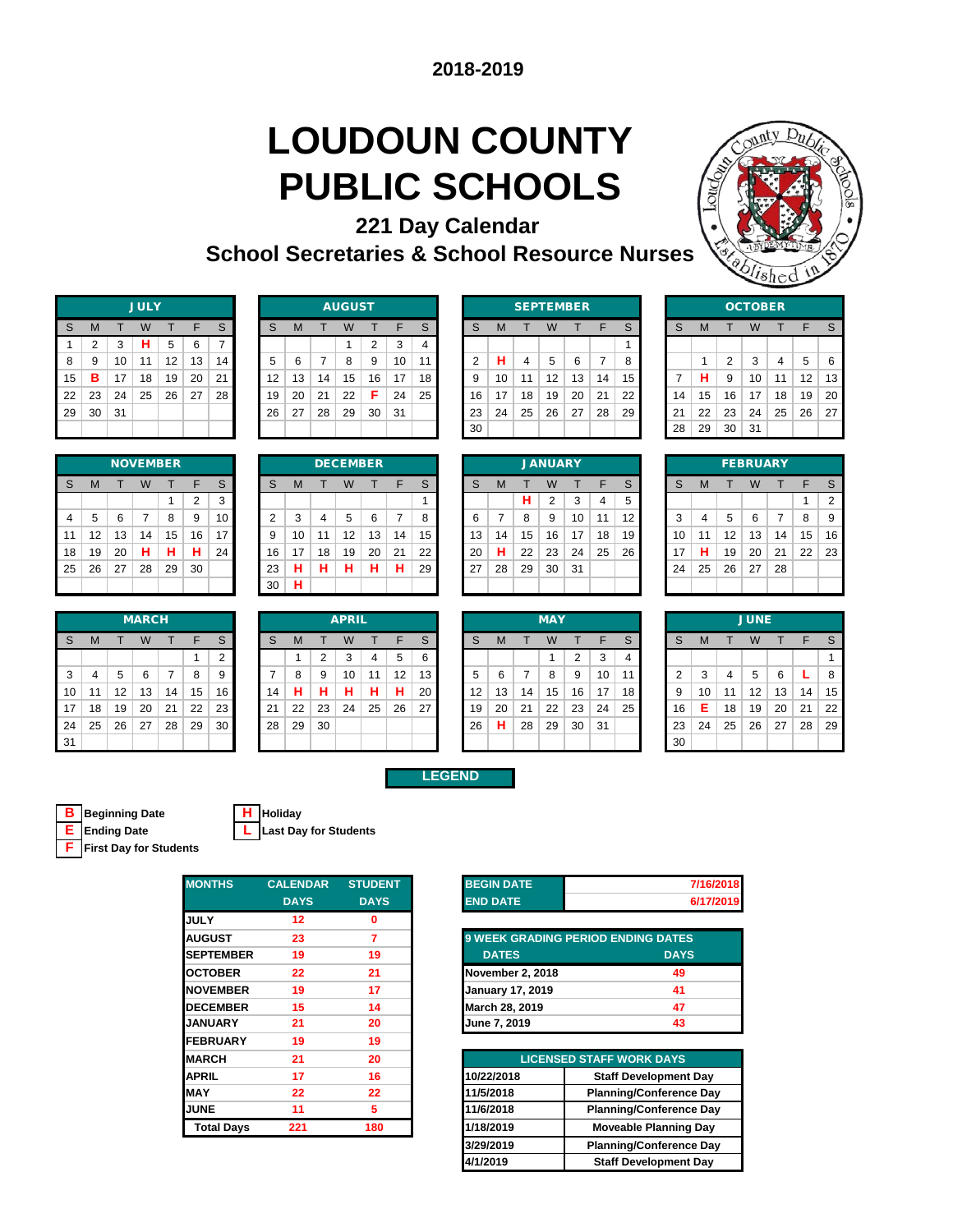# **LOUDOUN COUNTY PUBLIC SCHOOLS**



| <b>12 Month</b>                     |  |
|-------------------------------------|--|
| <b>Classified Employee Calendar</b> |  |

|    |    |    | <b>JULY</b> |    |    |    |
|----|----|----|-------------|----|----|----|
| S  | M  | т  | W           | т  | F  | S  |
| 1  | в  | 3  | H*          | 5  | 6  | 7  |
| 8  | 9  | 10 | 11          | 12 | 13 | 14 |
| 15 | 16 | 17 | 18          | 19 | 20 | 21 |
| 22 | 23 | 24 | 25          | 26 | 27 | 28 |
| 29 | 30 | 31 |             |    |    |    |
|    |    |    |             |    |    |    |

|    |    |    | <b>NOVEMBER</b> |    |                |              |
|----|----|----|-----------------|----|----------------|--------------|
| S  | M  |    | W               |    | F              | $\mathsf{s}$ |
|    |    |    |                 |    | $\overline{2}$ | 3            |
| 4  | 5  | 6  | 7               | 8  | 9              | 10           |
| 11 | 12 | 13 | 14              | 15 | 16             | 17           |
| 18 | 19 | 20 | н               | н  | н              | 24           |
| 25 | 26 | 27 | 28              | 29 | 30             |              |
|    |    |    |                 |    |                |              |

|    |          |    | <b>MARCH</b> |    |    |        |    |    |    | <b>APRIL</b> |    |    |    |    |    |    | <b>MAY</b> |    |    |    |
|----|----------|----|--------------|----|----|--------|----|----|----|--------------|----|----|----|----|----|----|------------|----|----|----|
| S  | M        |    | W            |    | F  | S      | S  | м  |    | W            |    | E  | S  | s  | M  |    | W          |    |    | S  |
|    |          |    |              |    |    | っ<br>ے |    |    | ◠  | ີ            | 4  | 5  | 6  |    |    |    |            | 2  | 3  | 4  |
| 3  | 4        | 5  | 6            |    | 8  | 9      |    | 8  | 9  | 10           | 11 | 12 | 13 | 5  | 6  |    | 8          | 9  | 10 | 11 |
| 10 | -1<br>-1 | 12 | 3            | 14 | 15 | 16     | 14 | 15 | 16 | 17           | н  | н  | 20 | 12 | 13 | 14 | 15         | 16 | 17 | 18 |
| 17 | 18       | 19 | 20           | 21 | 22 | 23     | 21 | 22 | 23 | 24           | 25 | 26 | 27 | 19 | 20 | 21 | 22         | 23 | 24 | 25 |
| 24 | 25       | 26 | 27           | 28 | 29 | 30     | 28 | 29 | 30 |              |    |    |    | 26 | H* | 28 | 29         | 30 | 31 |    |
| 31 |          |    |              |    |    |        |    |    |    |              |    |    |    |    |    |    |            |    |    |    |

|    |    |    | <b>JULY</b> |    |    |    |    |    |    | <b>AUGUST</b> |    |    |    |    |    | <b>SEPTEMBER</b> |    |    |    |    |    |    |    | <b>OCTOBER</b> |    |                   |    |
|----|----|----|-------------|----|----|----|----|----|----|---------------|----|----|----|----|----|------------------|----|----|----|----|----|----|----|----------------|----|-------------------|----|
| S  | м  |    | W           |    |    | S  | S  | м  |    | W             |    | ᄃ  | C  |    | м  |                  |    |    |    | S  | S  | M  |    |                |    |                   |    |
|    | в  | 3  | H*          | 5  | 6  |    |    |    |    |               | ົ  | 3  | 4  |    |    |                  |    |    |    |    |    |    |    |                |    |                   |    |
| 8  | 9  | 10 | 11          | 12 | 13 | 14 | 5  | 6  |    | 8             | 9  | 10 | 11 |    | Н۴ | 4                | 5  | 6  |    | 8  |    |    | ◠  | 3              | 4  | 5                 | 6  |
| 15 | 16 | 17 | 18          | 19 | 20 | 21 | 12 | 13 | 14 | 15            | 16 | 17 | 18 |    | 10 | 11               | 12 | 13 | 14 | 15 |    | H* | 9  | 10             | 11 | $12 \overline{ }$ | 13 |
| 22 | 23 | 24 | 25          | 26 | 27 | 28 | 19 | 20 | 21 | 22            | Е  | 24 | 25 | 16 | 17 | 18               | 19 | 20 | 21 | 22 | 14 | 15 | 16 | 17             | 18 | 19                | 20 |
| 29 | 30 | 31 |             |    |    |    | 26 | 27 | 28 | 29            | 30 | 31 |    | 23 | 24 | 25               | 26 | 27 | 28 | 29 | 21 | 22 | 23 | 24             | 25 | 26                | 27 |
|    |    |    |             |    |    |    |    |    |    |               |    |    |    | 30 |    |                  |    |    |    |    | 28 | 29 | 30 | 31             |    |                   |    |

|                |    | <b>SEPTEMBER</b> |    |    |    |    |    |    | OCTO |    |
|----------------|----|------------------|----|----|----|----|----|----|------|----|
| S              | M  |                  | W  |    | F  | S  | S  | M  |      | W  |
|                |    |                  |    |    |    | 1  |    |    |      |    |
| $\overline{2}$ | H* | 4                | 5  | 6  | 7  | 8  |    | 1  | 2    | 3  |
| 9              | 10 | 11               | 12 | 13 | 14 | 15 |    | H* | 9    | 10 |
| 16             | 17 | 18               | 19 | 20 | 21 | 22 | 14 | 15 | 16   | 17 |
| 23             | 24 | 25               | 26 | 27 | 28 | 29 | 21 | 22 | 23   | 24 |
| 30             |    |                  |    |    |    |    | 28 | 29 | 30   | 31 |
|                |    |                  |    |    |    |    |    |    |      |    |

|    |    |    | <b>OCTOBER</b> |    |    |    |
|----|----|----|----------------|----|----|----|
| S  | M  | т  | W              | т  | F  | S  |
|    |    |    |                |    |    |    |
|    | 1  | 2  | 3              | 4  | 5  | 6  |
| 7  | H* | 9  | 10             | 11 | 12 | 13 |
| 14 | 15 | 16 | 17             | 18 | 19 | 20 |
| 21 | 22 | 23 | 24             | 25 | 26 | 27 |
| 28 | 29 | 30 | 31             |    |    |    |

|                |    |    |    | <b>NOVEMBER</b> |          |    |    |    |    | <b>DECEMBER</b> |    |    |    |    |    |    | <b>JANUARY</b> |    |    |    |        |    |    | <b>FEBRUARY</b> |    |    |                |
|----------------|----|----|----|-----------------|----------|----|----|----|----|-----------------|----|----|----|----|----|----|----------------|----|----|----|--------|----|----|-----------------|----|----|----------------|
| S              | M  |    | W  |                 | Е        | S  | S  | м  |    | W               |    | ᄃ  | C  |    | M  |    | W              |    |    | S  | S      | M  |    |                 |    |    |                |
|                |    |    |    |                 | $\Omega$ | 3  |    |    |    |                 |    |    |    |    |    | н  | 2              | 3  | 4  | 5  |        |    |    |                 |    |    | $\overline{2}$ |
| $\overline{4}$ | 5  | 6  |    | 8               | 9        | 10 | ◠  | 3  | 4  | 5               | 6  |    |    |    |    | 8  | 9              | 10 | 11 | 12 | ົ<br>ъ | 4  | 5  | 6               |    | 8  | 9              |
| 11             | 12 | 13 | 14 | 15              | 16       | 17 | 9  | 10 | 11 | 12              | 13 | 14 | 15 | 13 | 14 | 15 | 16             | 17 | 18 | 19 | 10     | 11 | 12 | 13              | 14 | 15 | 16             |
| 18             | 19 | 20 | н  | н               | н        | 24 | 16 | 17 | 18 | 19              | 20 | 21 | 22 | 20 | н  | 22 | 23             | 24 | 25 | 26 | 17     | H* | 19 | 20              | 21 | 22 | 23             |
| 25             | 26 | 27 | 28 | 29              | 30       |    | 23 | н  | H* | 26              | 27 | 28 | 29 | 27 | 28 | 29 | 30             | 31 |    |    | 24     | 25 | 26 | 27              | 28 |    |                |
|                |    |    |    |                 |          |    | 30 | 31 |    |                 |    |    |    |    |    |    |                |    |    |    |        |    |    |                 |    |    |                |

|    |    |    | <b>JANUARY</b> |    |    |    |
|----|----|----|----------------|----|----|----|
| S  | M  | т  | W              | т  | F  | S  |
|    |    | н  | $\overline{2}$ | 3  | 4  | 5  |
| 6  | 7  | 8  | 9              | 10 | 11 | 12 |
| 13 | 14 | 15 | 16             | 17 | 18 | 1S |
| 20 | н  | 22 | 23             | 24 | 25 | 26 |
| 27 | 28 | 29 | 30             | 31 |    |    |
|    |    |    |                |    |    |    |

|    |    |    | <b>FEBRUARY</b> |    |    |                |
|----|----|----|-----------------|----|----|----------------|
| S  | M  |    | W               | т  | F  | S              |
|    |    |    |                 |    | 1  | $\overline{2}$ |
| 3  | 4  | 5  | 6               | 7  | 8  | 9              |
| 10 | 11 | 12 | 13              | 14 | 15 | 16             |
| 17 | H* | 19 | 20              | 21 | 22 | 23             |
| 24 | 25 | 26 | 27              | 28 |    |                |
|    |    |    |                 |    |    |                |

|    |    |    | <b>MARCH</b> |    |    |    |    |    |    | <b>APRIL</b> |    |    |    |                   |    |    | <b>MAY</b> |    |     |    |    |    |    | <b>JUNE</b>       |    |    |    |
|----|----|----|--------------|----|----|----|----|----|----|--------------|----|----|----|-------------------|----|----|------------|----|-----|----|----|----|----|-------------------|----|----|----|
| S  | M  |    | W            |    | F  | S  | S  | м  |    | W            |    | F  | S. | S                 | M  |    | W          |    |     | S  | S  | M  |    |                   |    |    |    |
|    |    |    |              |    |    | ◠  |    |    | 2  | 3            | 4  | 5  | 6  |                   |    |    |            | っ  | 3   | 4  |    |    |    |                   |    |    |    |
| 3  | 4  | 5  | 6            | 7  | 8  | 9  |    | 8  | 9  | 10           | 11 | 12 | 13 |                   | 6  |    | 8          | 9  | 10  | 11 |    | 3  | 4  | 5                 | 6  |    | 8  |
| 10 | 11 | 12 | 13           | 14 | 15 | 16 | 14 | 15 | 16 | 17           | н  | н  | 20 | $12 \overline{ }$ | 13 | 14 | 15         | 16 | 17  | 18 | 9  | 10 | 11 | $12 \overline{ }$ | 13 | 14 | 15 |
| 17 | 18 | 19 | 20           | 21 | 22 | 23 | 21 | 22 | 23 | 24           | 25 | 26 | 27 | 19                | 20 | 21 | 22         | 23 | 24  | 25 | 16 | 17 | 18 | 19                | 20 | 21 | 22 |
| 24 | 25 | 26 | 27           | 28 | 29 | 30 | 28 | 29 | 30 |              |    |    |    | 26                | H* | 28 | 29         | 30 | -31 |    | 23 | 24 | 25 | 26                | 27 | Е  | 29 |
| 31 |    |    |              |    |    |    |    |    |    |              |    |    |    |                   |    |    |            |    |     |    | 30 |    |    |                   |    |    |    |

|    |    |    | <b>MAY</b> |                |    |  |
|----|----|----|------------|----------------|----|--|
| S  | M  | т  | W          | т              | F  |  |
|    |    |    | 1          | $\overline{2}$ | 3  |  |
| 5  | 6  | 7  | 8          | 9              | 10 |  |
| 12 | 13 | 14 | 15         | 16             | 17 |  |
| 19 | 20 | 21 | 22         | 23             | 24 |  |
| 26 | H* | 28 | 29         | 30             | 31 |  |
|    |    |    |            |                |    |  |

|                |    |    | <b>JUNE</b> |    |    |    |
|----------------|----|----|-------------|----|----|----|
| S              | M  | т  | W           | т  | F  | S  |
|                |    |    |             |    |    | 1  |
| $\overline{2}$ | 3  | 4  | 5           | 6  | L  | 8  |
| 9              | 10 | 11 | 12          | 13 | 14 | 15 |
| 16             | 17 | 18 | 19          | 20 | 21 | 22 |
| 23             | 24 | 25 | 26          | 27 | E  | 29 |
| 30             |    |    |             |    |    |    |

**LEGEND**

| <b>B</b> Beginning Date         |  |
|---------------------------------|--|
| <b>E</b> Ending Date            |  |
| <b>F</b> First Day for Students |  |

**B Beginning Date H Holiday E** Paid Holiday<br>**L** Last day for Students

| <b>MONTHS</b>     | <b>CALENDAR</b> | <b>STUDENT</b> |
|-------------------|-----------------|----------------|
|                   | <b>DAYS</b>     | <b>DAYS</b>    |
| <b>JULY</b>       | 21              | 0              |
| <b>AUGUST</b>     | 23              | 7              |
| <b>SEPTEMBER</b>  | 19              | 19             |
| <b>OCTOBER</b>    | 22              | 21             |
| <b>NOVEMBER</b>   | 19              | 17             |
| <b>DECEMBER</b>   | 19              | 14             |
| <b>JANUARY</b>    | 21              | 20             |
| <b>FEBRUARY</b>   | 19              | 19             |
| <b>MARCH</b>      | 21              | 20             |
| <b>APRIL</b>      | 20              | 16             |
| <b>MAY</b>        | 22              | 22             |
| <b>JUNE</b>       | 20              | 5              |
| <b>Total Days</b> | 246             | 180            |
|                   |                 |                |

| <b>BEGIN DATE</b> | 7/2/2018                                  |
|-------------------|-------------------------------------------|
| <b>END DATE</b>   | 6/28/2019                                 |
|                   |                                           |
|                   | <b>9 WEEK GRADING PERIOD ENDING DATES</b> |
| <b>DATES</b>      | <b>DAYS</b>                               |
| November 2, 2018  | 49                                        |

| <b>November 2, 2018</b> | 49 |
|-------------------------|----|
| <b>January 17, 2019</b> | 41 |
| March 28, 2019          | 47 |
| June 7, 2019            | 43 |
|                         |    |

| <b>ARCH</b> | 21  | 20  |            | <b>LICENSED STAFF WORK DAYS</b> |
|-------------|-----|-----|------------|---------------------------------|
| PRIL        | 20  | 16  | 10/22/2018 | <b>Staff Development Day</b>    |
| AY          | 22  | 22  | 11/5/2018  | <b>Planning/Conference Day</b>  |
| JNE         | 20  | 5   | 11/6/2018  | <b>Planning/Conference Day</b>  |
| Total Days  | 246 | 180 | 1/18/2019  | <b>Moveable Planning Day</b>    |
|             |     |     | 3/29/2019  | <b>Planning/Conference Day</b>  |
|             |     |     | 4/1/2019   | <b>Staff Development Day</b>    |